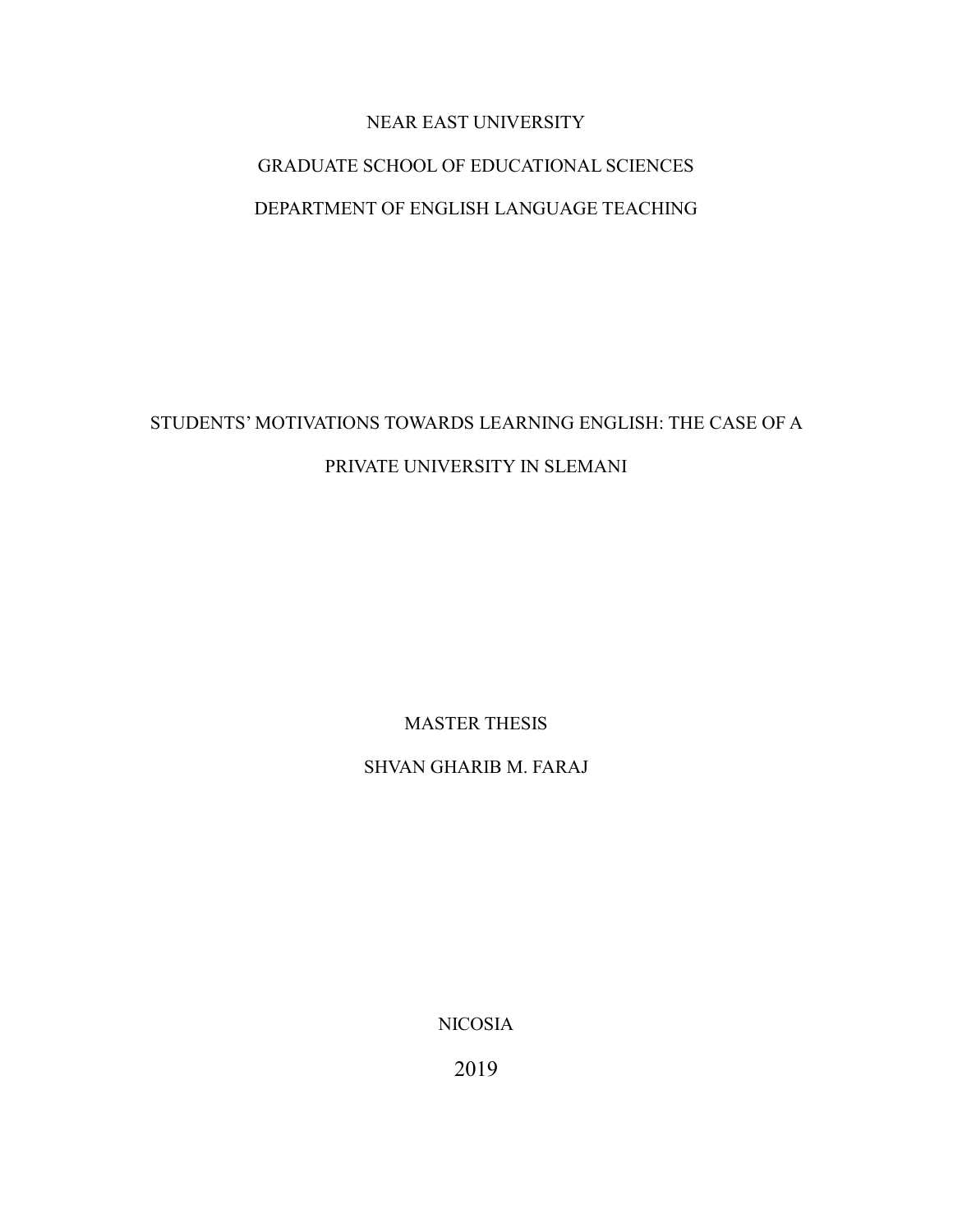Approval of the Graduate School of Educational Sciences

## Prof. Dr. Fahriye Altınay Aksal

 $\mathcal{L}_\text{max}$  , where  $\mathcal{L}_\text{max}$  and  $\mathcal{L}_\text{max}$  and  $\mathcal{L}_\text{max}$ 

Director

I certify that this thesis satisfies all the requirements as a thesis for the degree of Master of Arts in English Language Teaching.

Assoc. Prof. Dr. Mustafa Kurt

 $\mathcal{L}_\text{max}$  , where  $\mathcal{L}_\text{max}$  and  $\mathcal{L}_\text{max}$  and  $\mathcal{L}_\text{max}$ 

Head of Department

This is to certify that we have read this thesis submitted by Shvan Gharib M. Faraj titled "Students' motivations towards learning English: The case of a private university in Slemani" and that in our opinion it is fully adequate, in scope and quality, as a thesis for the degree of Master of Arts.

Dr. Ülviye SOYSEV

Supervisor

Examining Committee Members

 $\mathcal{L}_\text{max}$  , where  $\mathcal{L}_\text{max}$  , we have the set of  $\mathcal{L}_\text{max}$ 

Dr. Ülviye Soysev \_\_\_\_\_\_\_\_\_\_\_\_\_\_\_\_\_\_\_\_\_\_\_\_\_\_\_\_\_\_\_\_\_\_\_

Assoc. Prof. Dr. Çise Çavuşoğlu \_\_\_\_\_\_\_\_\_\_\_\_\_\_\_\_\_\_\_\_\_\_\_\_\_\_\_\_\_\_\_\_\_

Asst. Prof. Dr. Doina Popescu \_\_\_\_\_\_\_\_\_\_\_\_\_\_\_\_\_\_\_\_\_\_\_\_\_\_\_\_\_\_\_\_\_\_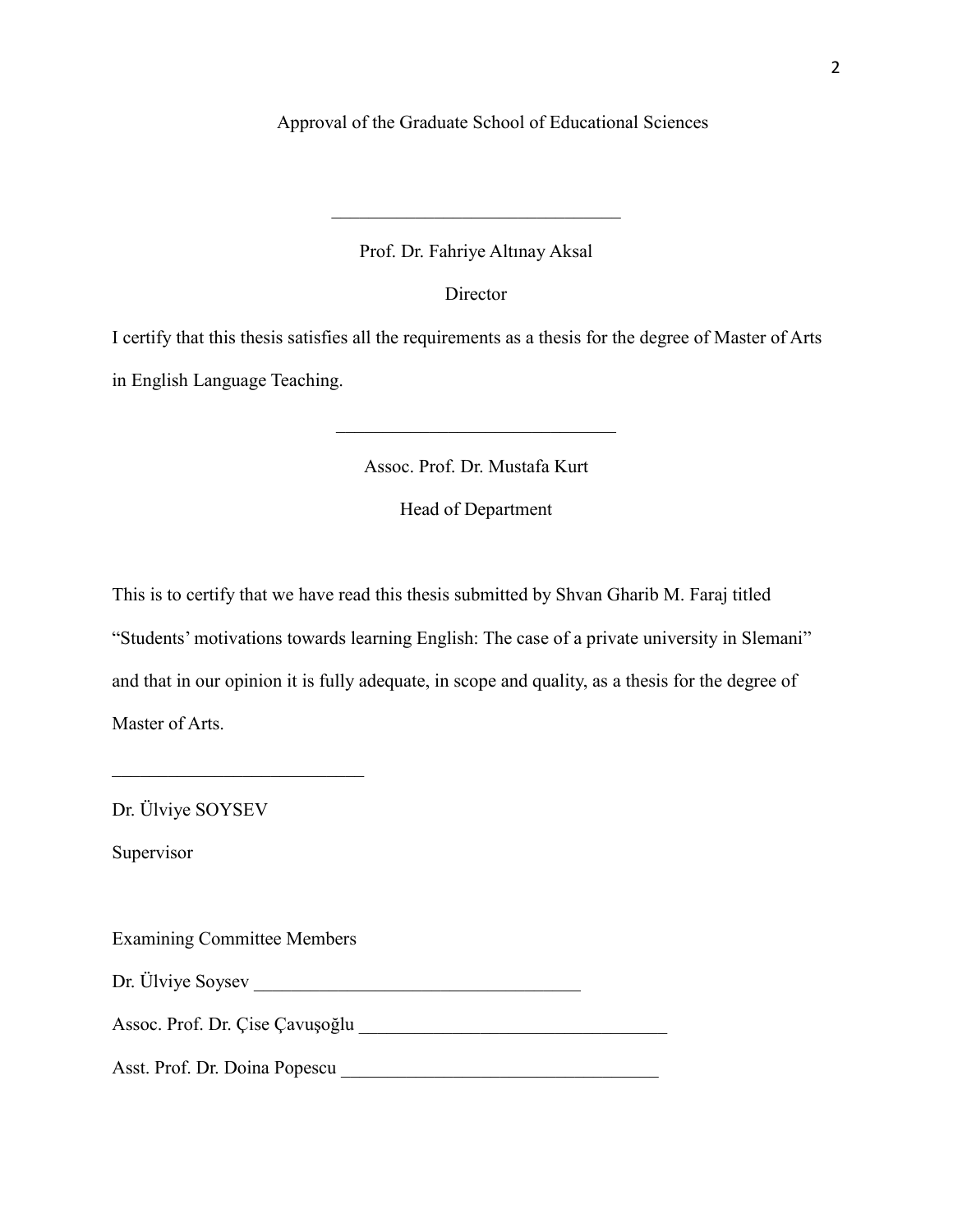## DECLARATION

I hereby declare that all information in this document has been obtained and presented in accordance with academic rules and ethical conduct. I also declare that, as required by these rules and conduct, I have fully cited and referenced all material and results that are not original to this work.

Full name:

Signature:

Date: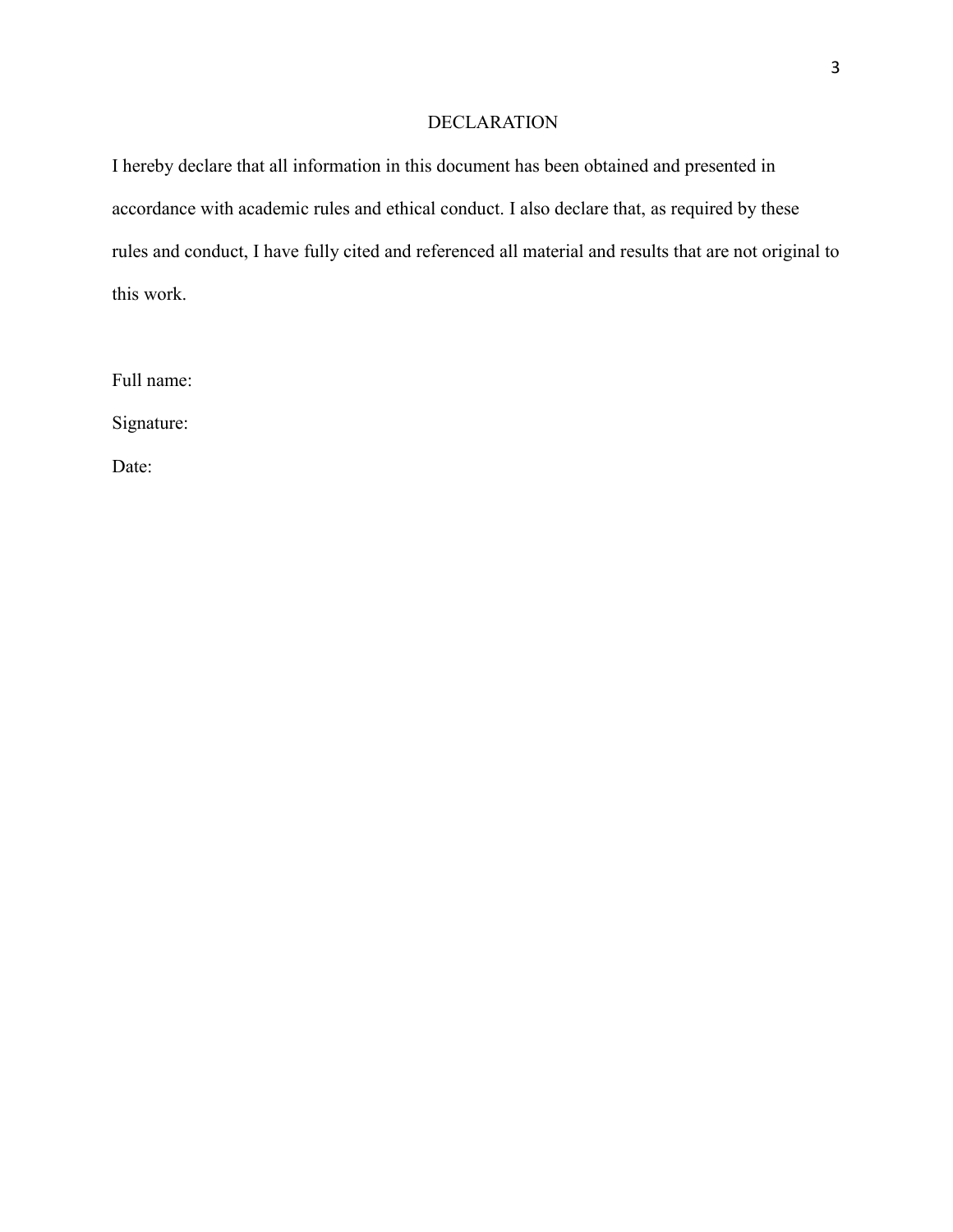## BEYANNAME

Ben aşağıda imza sahibi, bu tezde kullanılan ve sunulan tüm bilgileri Yakın Doğu Üniversitesi, Eğitim Bilimleri Enstitüsü tarafından belirlenen akademik kurallar ve etik çerçeveye uygun şekilde düzenlediğimi beyan ederim. Aynı zamanda, bu kurallar ve çerçeve uyarınca, tezin sonuçlarına ait olmayan ve tezde kullanılan tüm materyal ve kaynakları uygun şekilde alıntıladığımı beyan ederim.

Açık İsim:

Anabilim Dalı: İngilizce Dili Öğretimi İmza: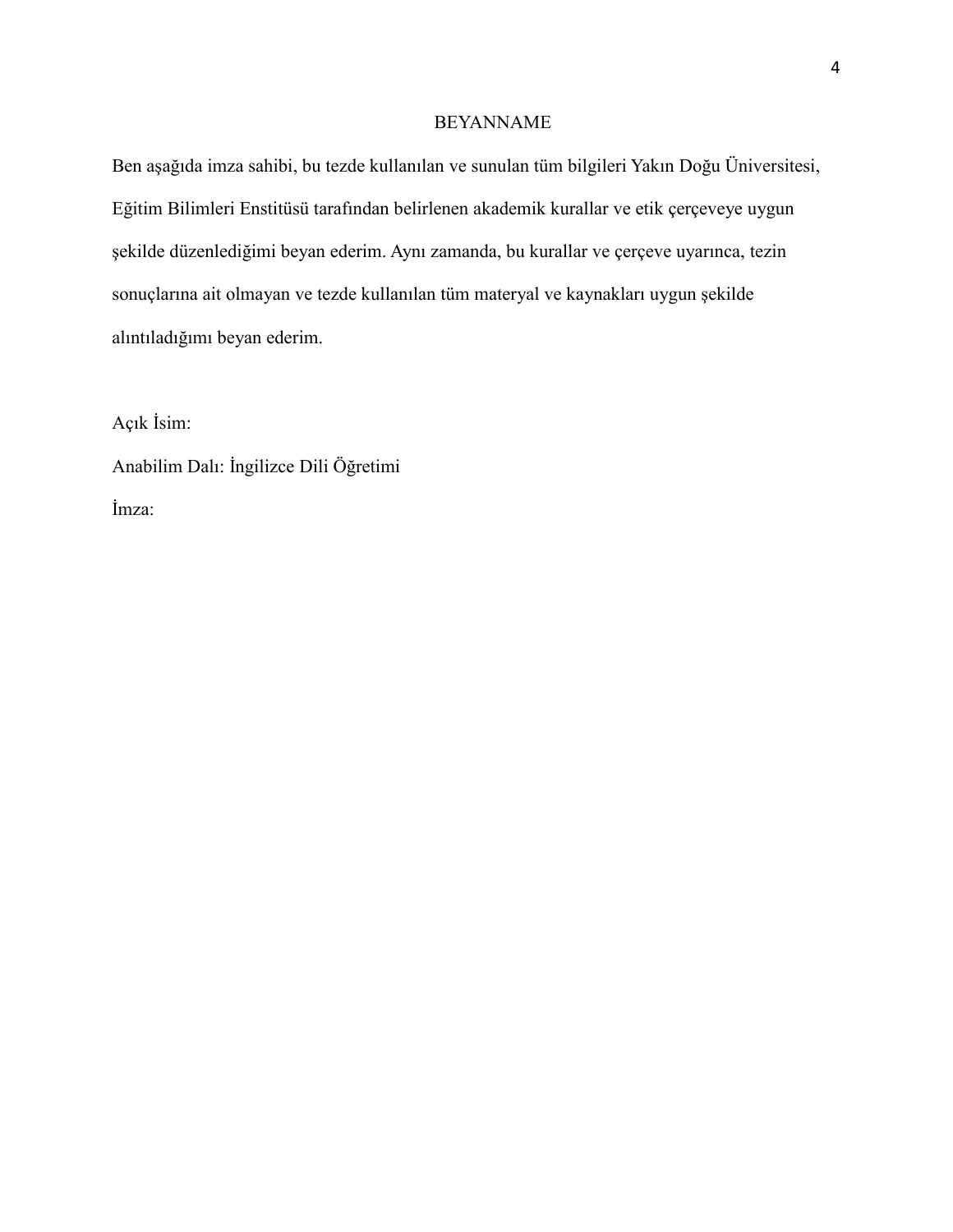## ACKNOWLEDGMENTS

This thesis would not have been possible without the help, support and patience of my principal supervisor, my deepest gratitude goes to Dr. Ülviye Soysev, for her constant encouragement and guidance. She has walked me through all the stages of the writing of my thesis. Without her consistent and illuminating instruction, this thesis could not have reached its present form.

Above all, my unlimited thanks and heartfelt love would be dedicated to my dearest parents for their loyalty and their great confidence in me. I would like to thank my beloved mom Shirin Hama Karim for giving me support, inspiration, encouragement and constant love that has sustained me throughout my life and led me to the treasures of knowledge and success. I"m greatly indebted to my beloved father Gharib Faraj who is indeed my inspiration and support in everything.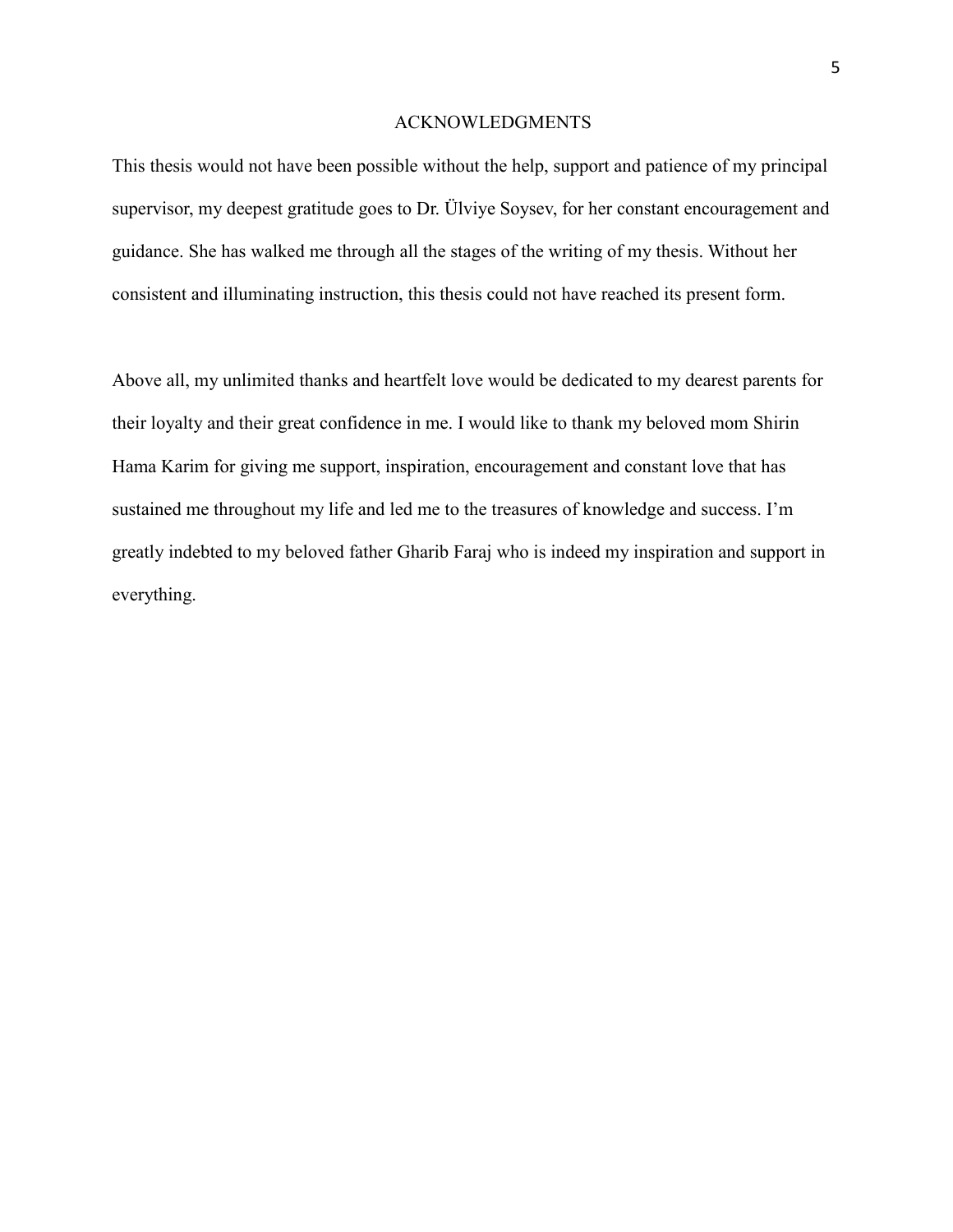## ABSTRACT

Without students' motivation, there is no pulse; there is no life in the class. The issue of motivation, is so important that other considerations about teaching and learning methodology seem to pale in comparison. It is important to think about motivation as the essence of language teaching and learning. The aim of this study is to identify university students" motivation towards learning English. To achieve this purpose, the researcher used unstructured interviews with 11 participants. These students are undergraduates of English Department in Cihan University-Slemani. The researcher used qualitative case study which fits the collected data. The results of the study revealed that most of the university students lack intrinsic motivation. They are instrumentally motivated.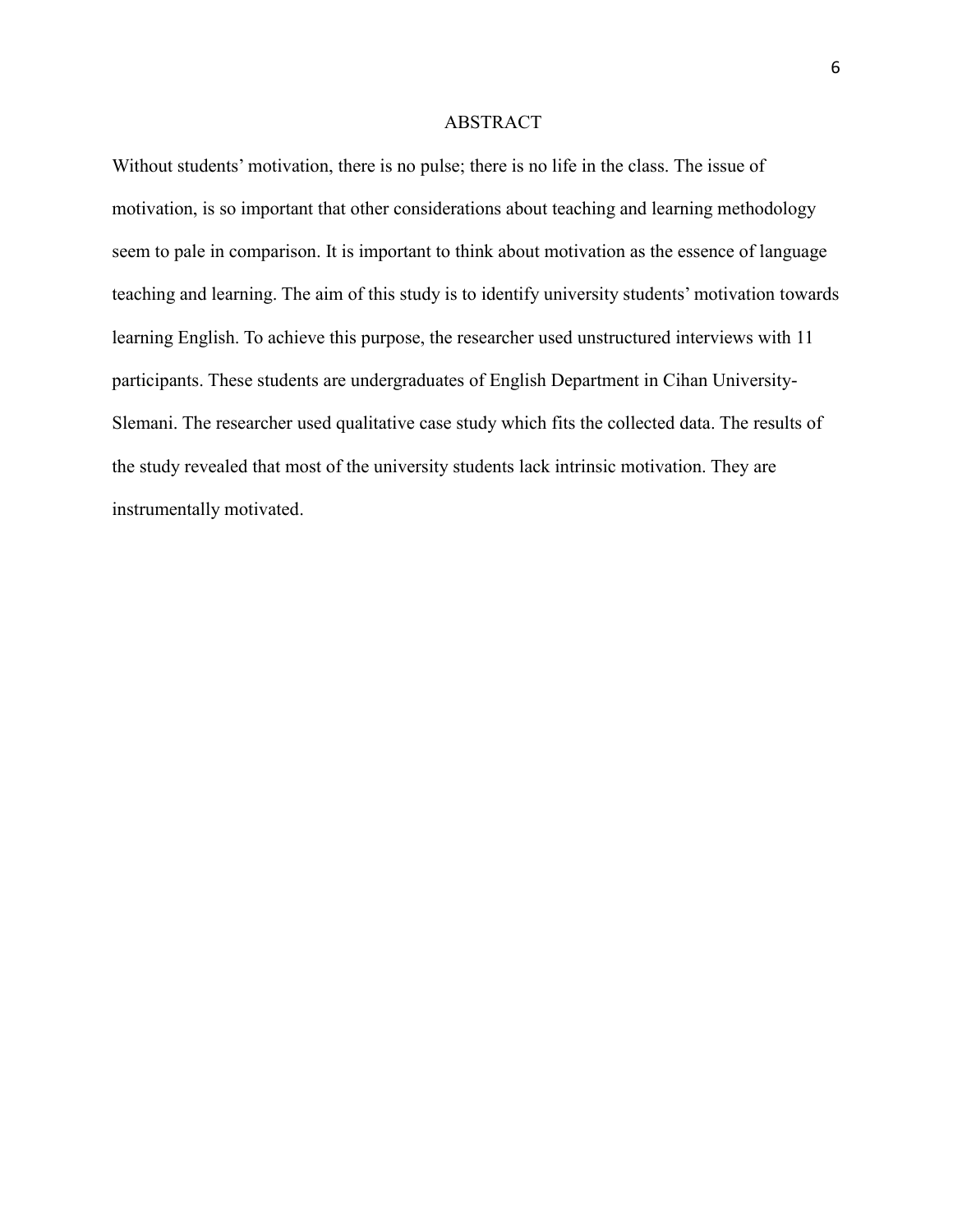Öğrencilerin motivasyonu olmadan, sınıfta nabız ve hayat yoktur. Motivasyon konusu o kadar önemlidir ki, öğretme ve öğrenme metodolojisi ile ilgili diğer düşünceler ile kıyaslandığında üstünlük göstermektedir. Motivasyonu dil öğretme ve öğrenmenin özü olarak düşünmek önemlidir. Bu çalışmanın amacı Cihan Üniversitesi-Slemani lisans öğrencilerinin İngilizce öğrenmeye yönelik motivasyonlarını belirlemektir. Bu amaca ulaşmak için araştırmacı İngilizce bölüm öğrencileriyle röpörtaj yapmıştır. Araştırmacı toplanan verilere uyan nitel vaka çalışmasını kullanmıştır. Çalışmanın sonuçları, Cihan Üniversitesi-Slemani öğrencilerinin çoğunun araçsal olarak motive olduklarını ortaya koydu.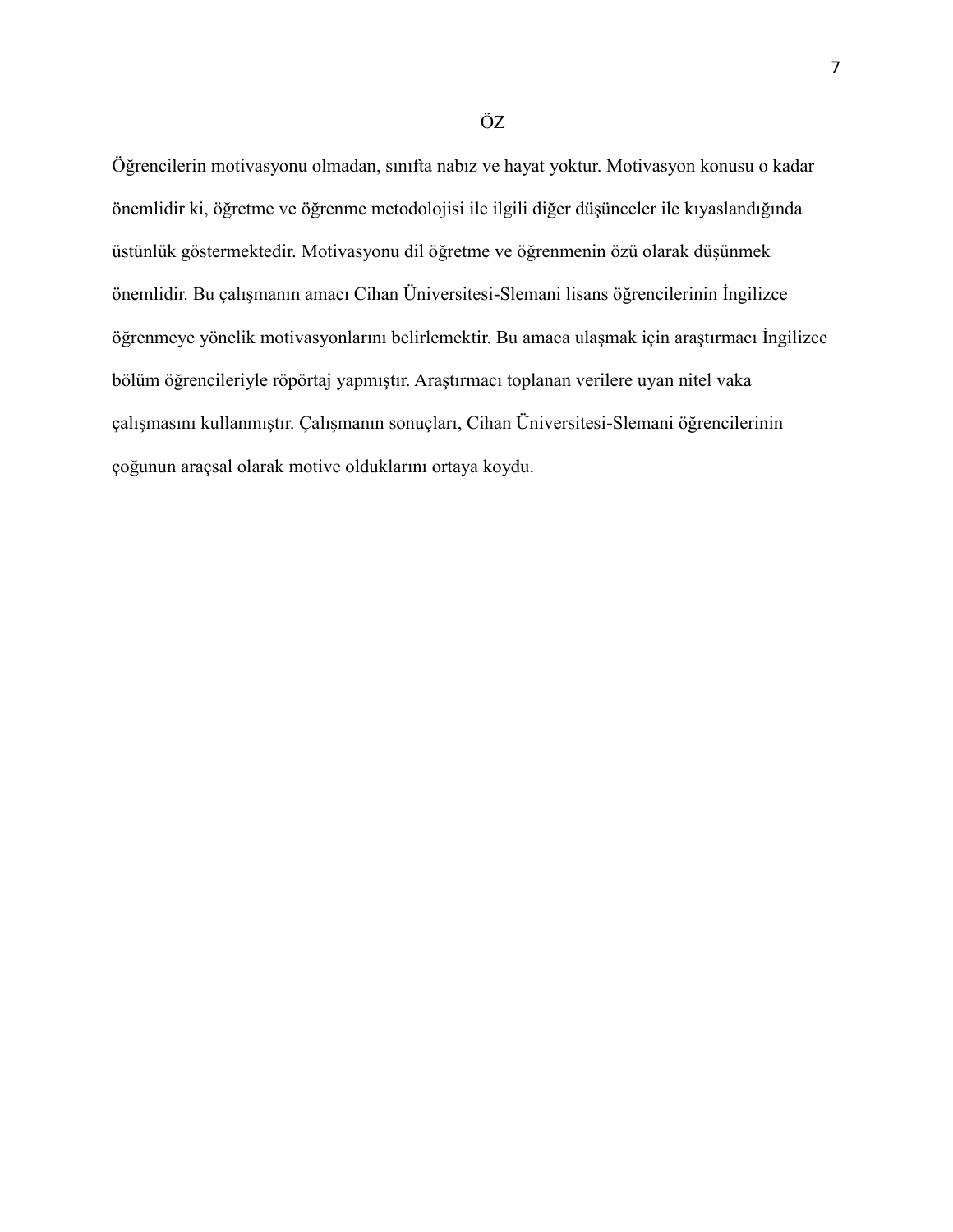To my beloved parents….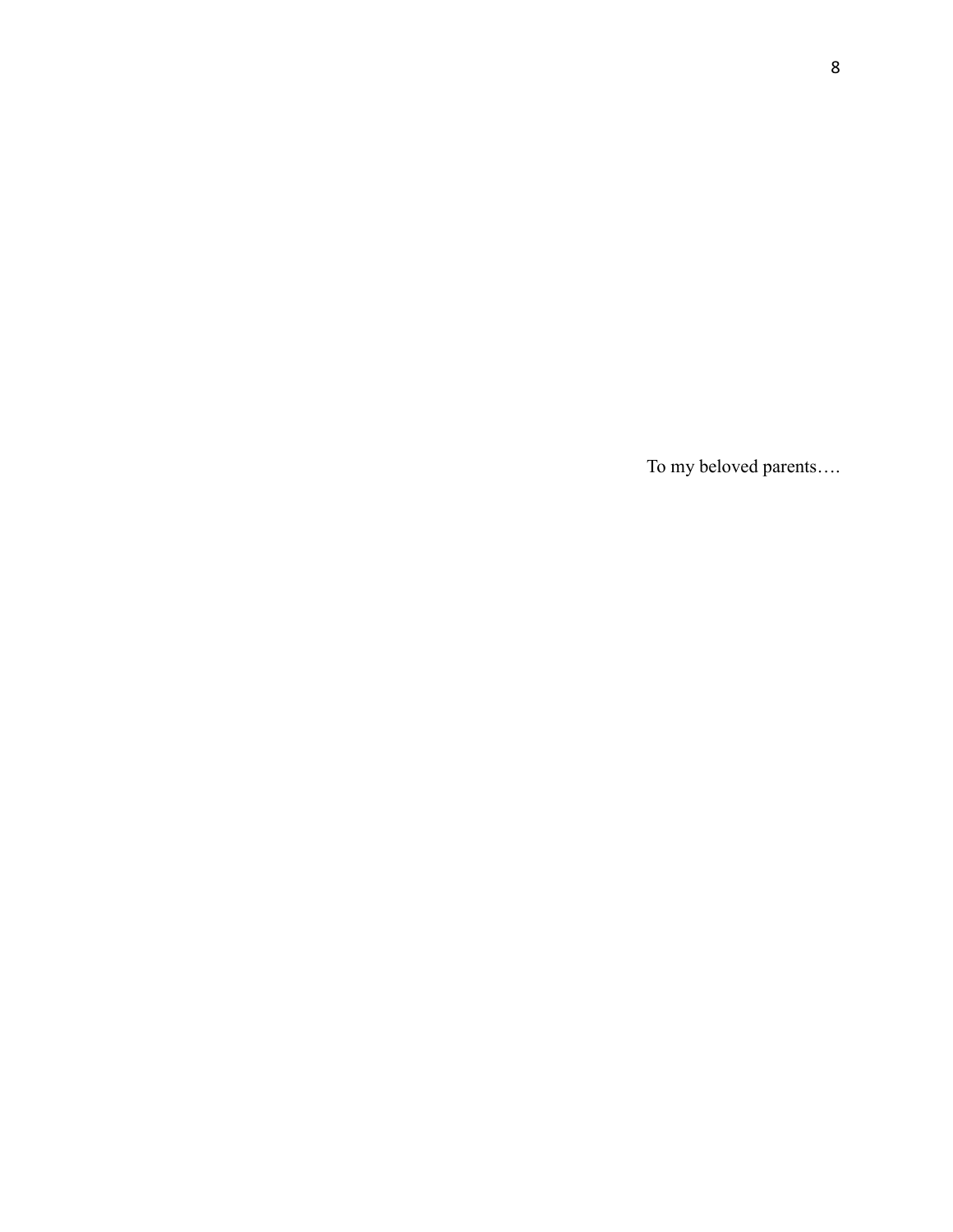## TABLE OF CONTENTS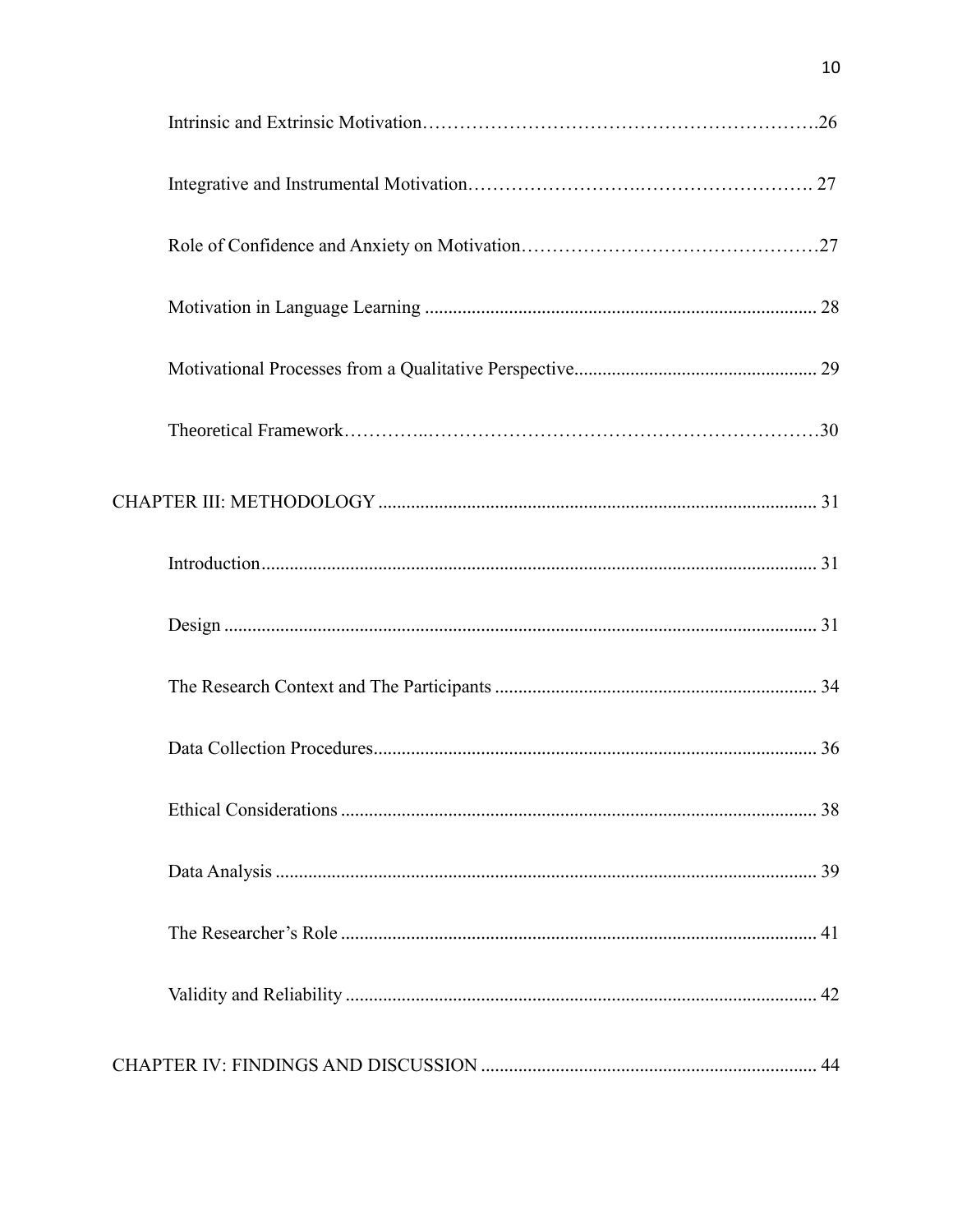## **LIST OF APPENDICES**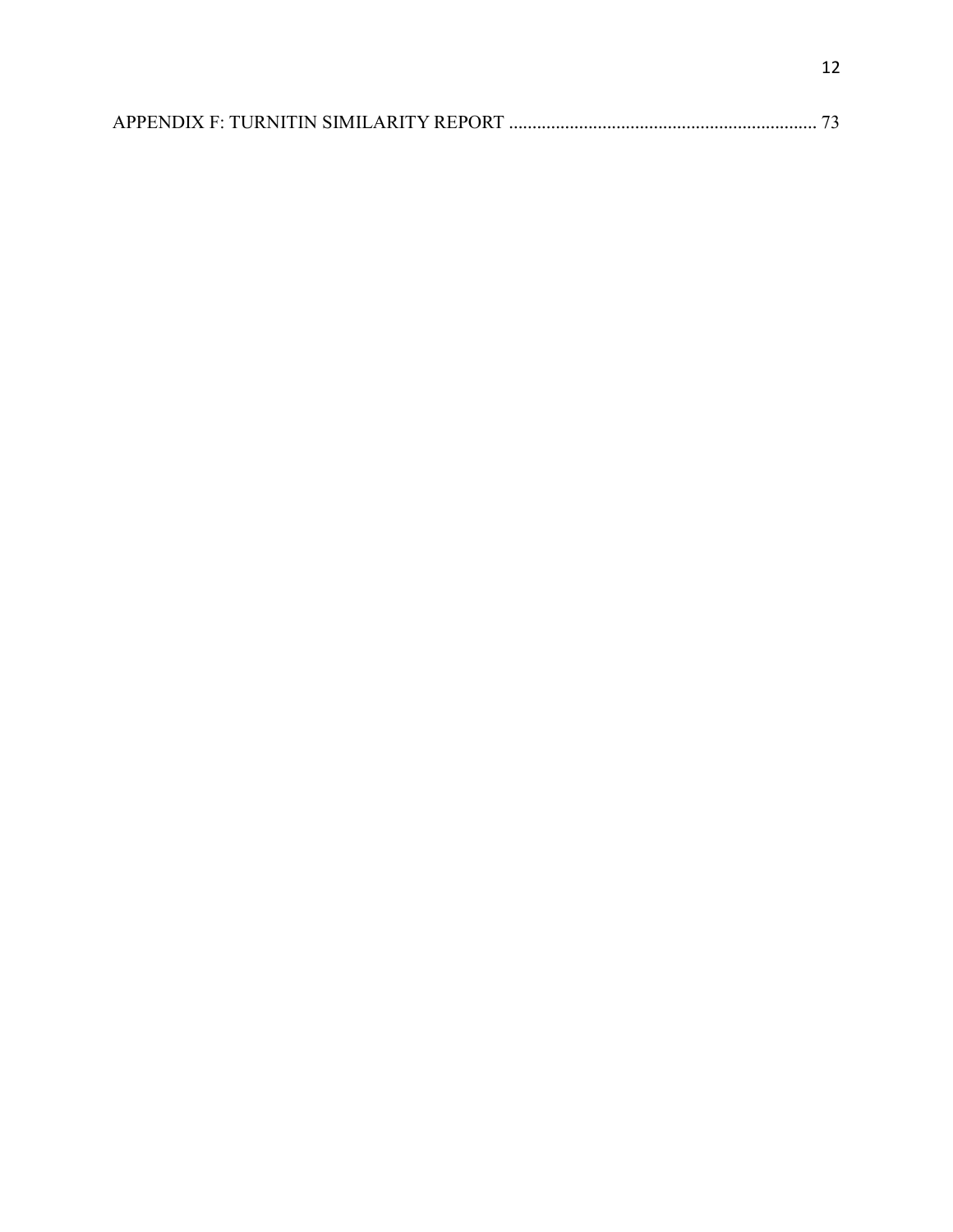#### **Chapter I**

## **INTRODUCTION**

English is a global language and many people are of the opinion that it is a language worth learning. Quasem (2014) identifies the centrality of the English language, both as a global medium for communication and business. The language has dominated many other languages in the world. English is commonly perceived to be an international language. This is so because through English we interact and communicate with many people around the world. Concerning the importance of the language, Aquino (2016) acknowledges this, by knowing English we can change the way we perceive the world.

The reasons for learning English can be personal, e.g. for the purpose of travelling, contacting with other people from abroad, education, work or a specific desire to acquire a language which is commonly used in many situations. According to Al Noursi (2013), whatever the reasons for learning English are, fluency is the expected and ultimate target. And in consent, Anjomshoa and Sadighi (2015) posit that for a learner to succeed, extraordinary motivation is required. Gardner (1985) singles out motivation as a crucial element of English language teaching process. This has a role that motivation plays in the language learning process.

Guilloteaux (2007) put up two important questions that can be asked in relation to motivation. 'What are foreign language teachers' abilities when it comes to motivating their students?", and "How can they use motivational strategies in effective ways that benefit the language learning process?" Dörnyei (1994) admits that, without motivation, foreign language acquisition remains with a gap. This is so because motivation is a strong determinant of second language acquisition. As a result, studies concerned with motivation and foreign language learning should be viewed as academic attempts to explore, which can rationalize and redefine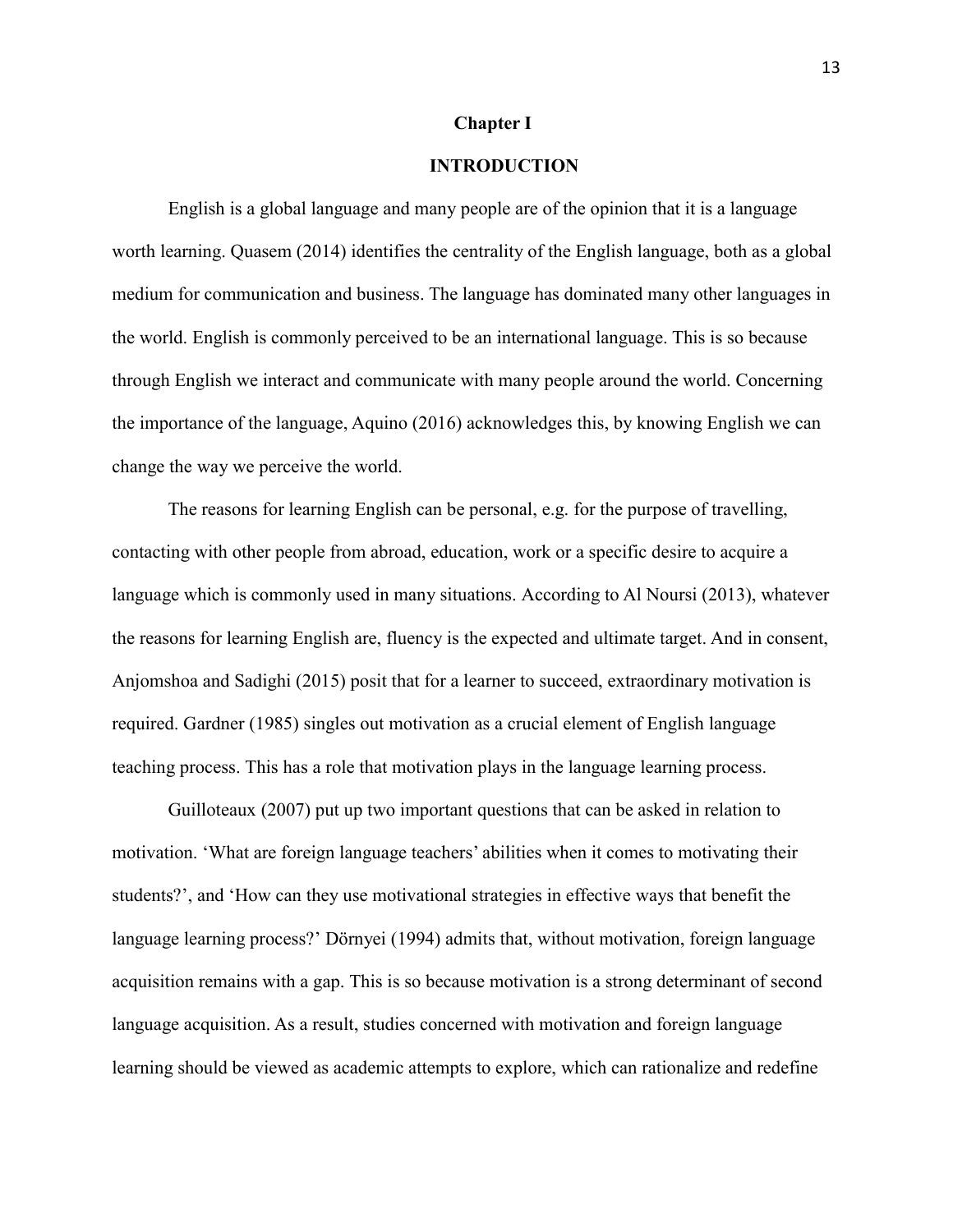the functions of motivation. In fact, motivation as a topic in foreign language studies has gathered a lot of interest from researchers.

Sucuoglu (2007) elaborates that, the concept of motivation fits in almost every field and this is why it occupies a special position in the language learning process. In fact, success in learning a second language hinges upon motivation. Gardner (1985) defines motivation as "the involvement of four aspects, a goal, effortful behavior, a desire to attain the goal and favorable attitudes toward the activity in question" (p.9). Dörnyei (2003) puts across some motivational strategies that can be adopted in the learning process in order to fully exploit the essentiality of motivation. So motivation is very important because it energizes the learner to acquire a new set of behavior (Sucuoglu, 2007). Rajab, Far, & Etemadzadeh (2012) mention that, without motivation, "even gifted individuals cannot accomplish long-term goals" (p.9), regardless of whatever the curricula and whoever the teachers are.

Because learners rarely communicate in the target language, this research focuses on the learners and teachers within the learning environment (Guilloteaux, 2007). Many learners have risen complains about the boredom and difficulty that second language learning take them through (Chambers, 1999).

Recently, there have been numerous complaints from the alumni students of Cihan University-Slemani (Sulaymaniyah). These students are bitter that after four years of studying English at Cihan University-Slemani, their proficiency and competence in English is virtually not even at the level of undergraduates. This is against the background that the university has churned out graduates years after years. My concern is that the problem will spill into every place because the same half-baked graduates are being employed to teach young learners. The learners will end up being as incompetent as some of their tutors. My belief as a researcher is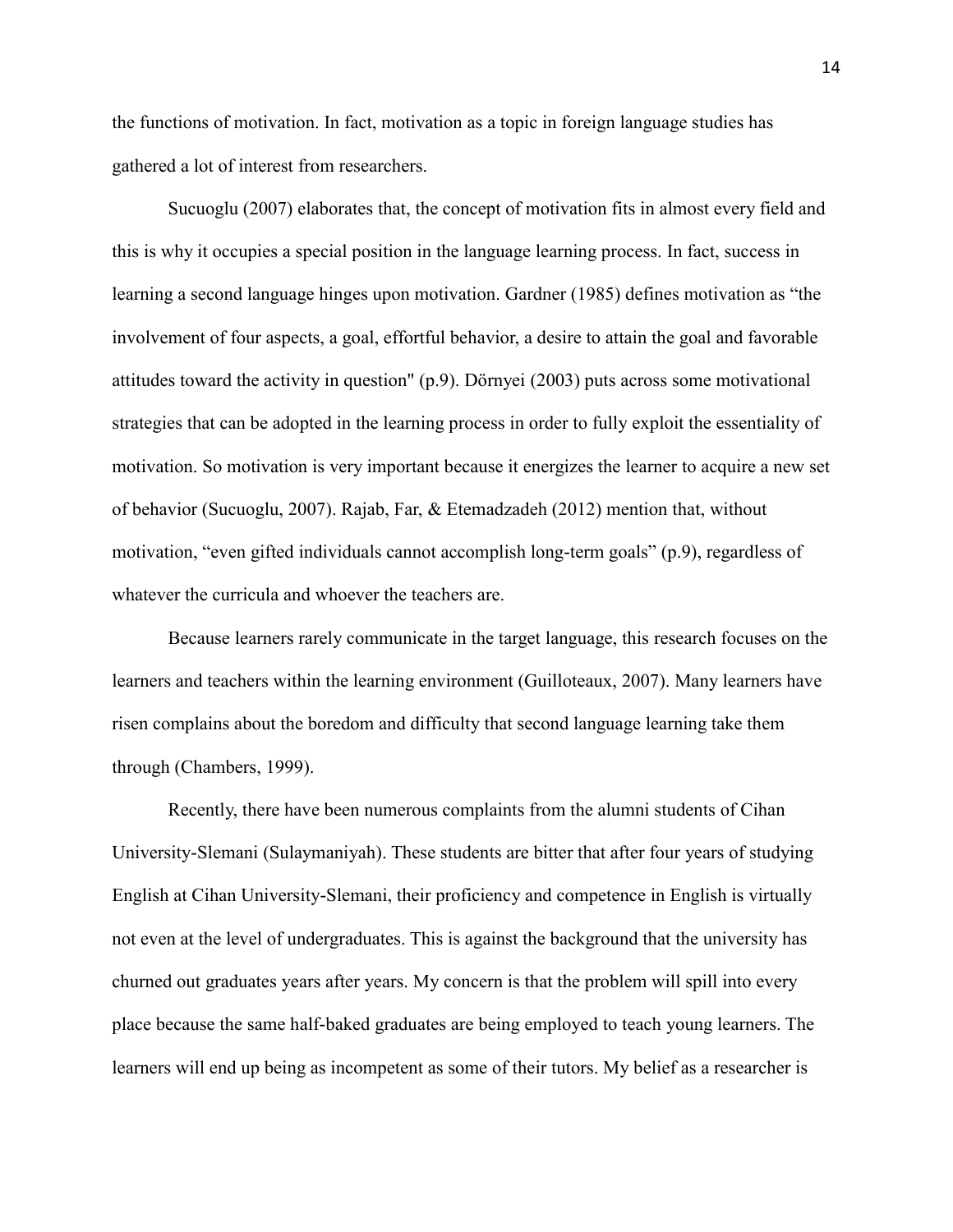that lack of motivation among instructors and students is central to this problem. This study, therefore, centers on investigating the role of motivation in this issue. Another motivation for the study lies in the fact that no known study has been carried out to investigate the motivation of English language students, studying English at Cihan University-Slemani. This study is a pioneer study and it hopes ignite a series of subsequent studies on motivation at the university and both the other private and public universities in the area.

## **Background of the Study**

This study is the result of my long-standing interest in factors that may motivate or demotivate students who are learning a foreign language. It is also an expression of my belief that motivational research is important, as motivation has a lot to say whether students will persist in the long-drawn-out process of learning a foreign language.

This study focuses on English because of the important role it plays in our daily lives. Kachru (1996) considers this a lingua-franca of the world because it has a large number of nonnative speakers. Because of that, most of the communications take place in English even without the presence of a native speaker (Neuner, 2002). In fact, English is the language of the modern world. Crystal (as cited in Curran & Chern, 2017) posits that, English is the universal language of sciences, arts, business, technology, international travel and politics.

A plethora of reasons explain why people study a particular language. One outstanding reason is because the language is on the curriculum. Some students study English because it enhances their chances of securing a particular profession or life style (Ahmed, 2015). Some other students study English because it would enhance their chances of getting a better job. Being in a multi-lingual place is one of an advantage when seeking for a job. Others study it to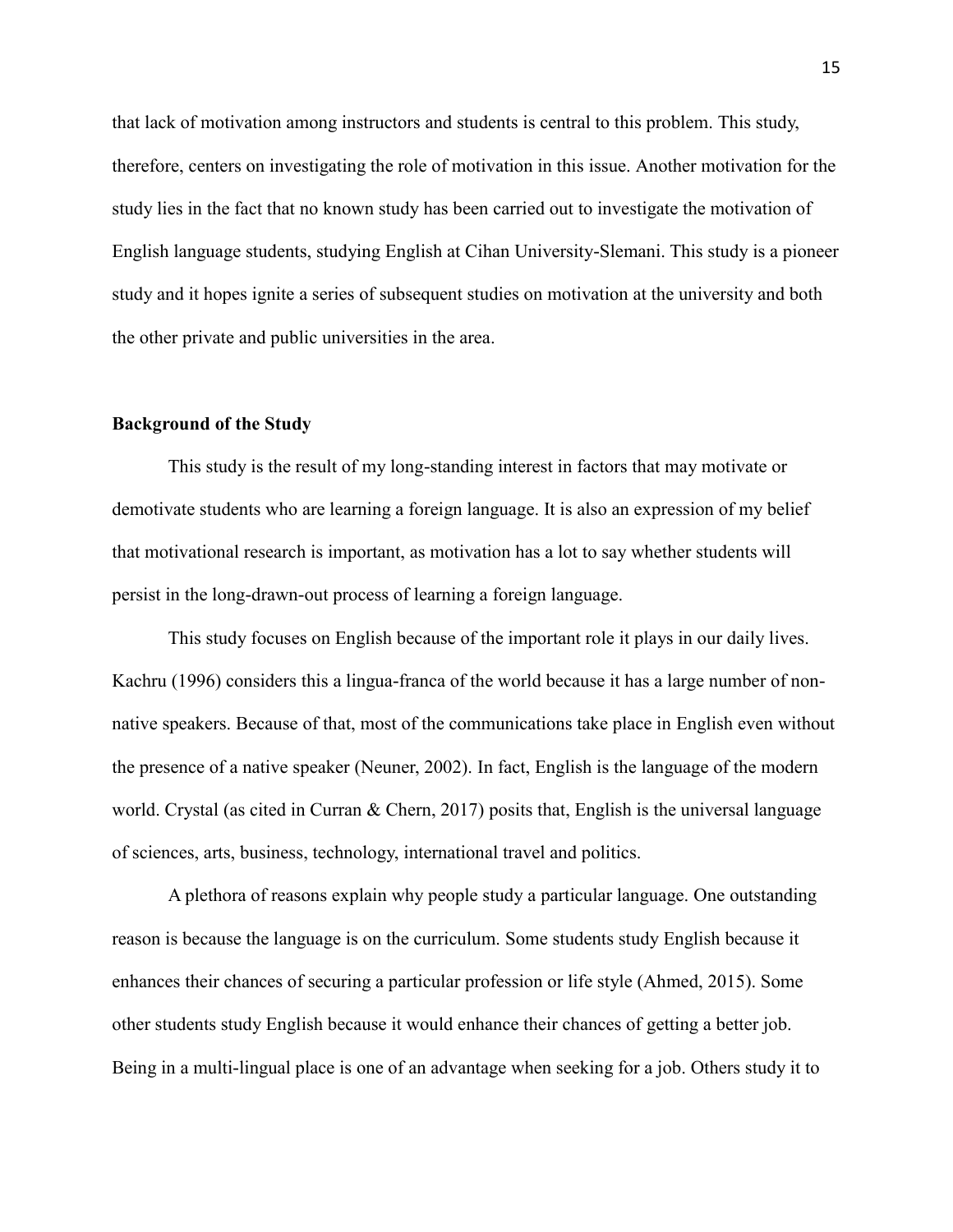know the language, or gain global knowledge. For these people, achieving native-like proficiency is no longer their inspiration (Jenkins, 2006; Smith, 1981).

More reasons why students take English at university level are elaborated here. In many parts of the globe, English has been assigned a special position, especially in the business sector and social situations. Some students find themselves within the target language, either permanently or temporarily. In such cases, the learners have to learn the language in order to survive (Crystal, 1997). Some learners study outside their countries learning English because they need to be functional, in and outside the classroom environment. However, when students study English as a result of a wide range of external motivational factors, then this negatively impact on their success in the long run, we call this "English for Special or Specific Purposes".

Reasons for studying English are varied and diverse, but reasons such as those above are all dependent on motivation. In studying English, the nature of motivation of the learner is very crucial because it determines the quality of the products of the study. Grades and graduating from the study should not be the sole yardstick when determining the success or failure of a learning process, motivation should be considered too. In fact, most students who have studied English as a foreign language have been largely unsuccessful because they have not been holistically upgraded. Proficiency and fluency represent what many students are lacking and one of the major reasons lies in motivation.

Cihan University-Slemani, as other private and public universities in the area, despite its success in churning out English graduates, it has been unsuccessful in that way the learners lack proficiency and fluency in the language, and this research investigate the motivational factors behind the problem. This study also seeks to look at the nature of motivation that exists at the university. The lack of success among students can be looked at from a variety of angles. This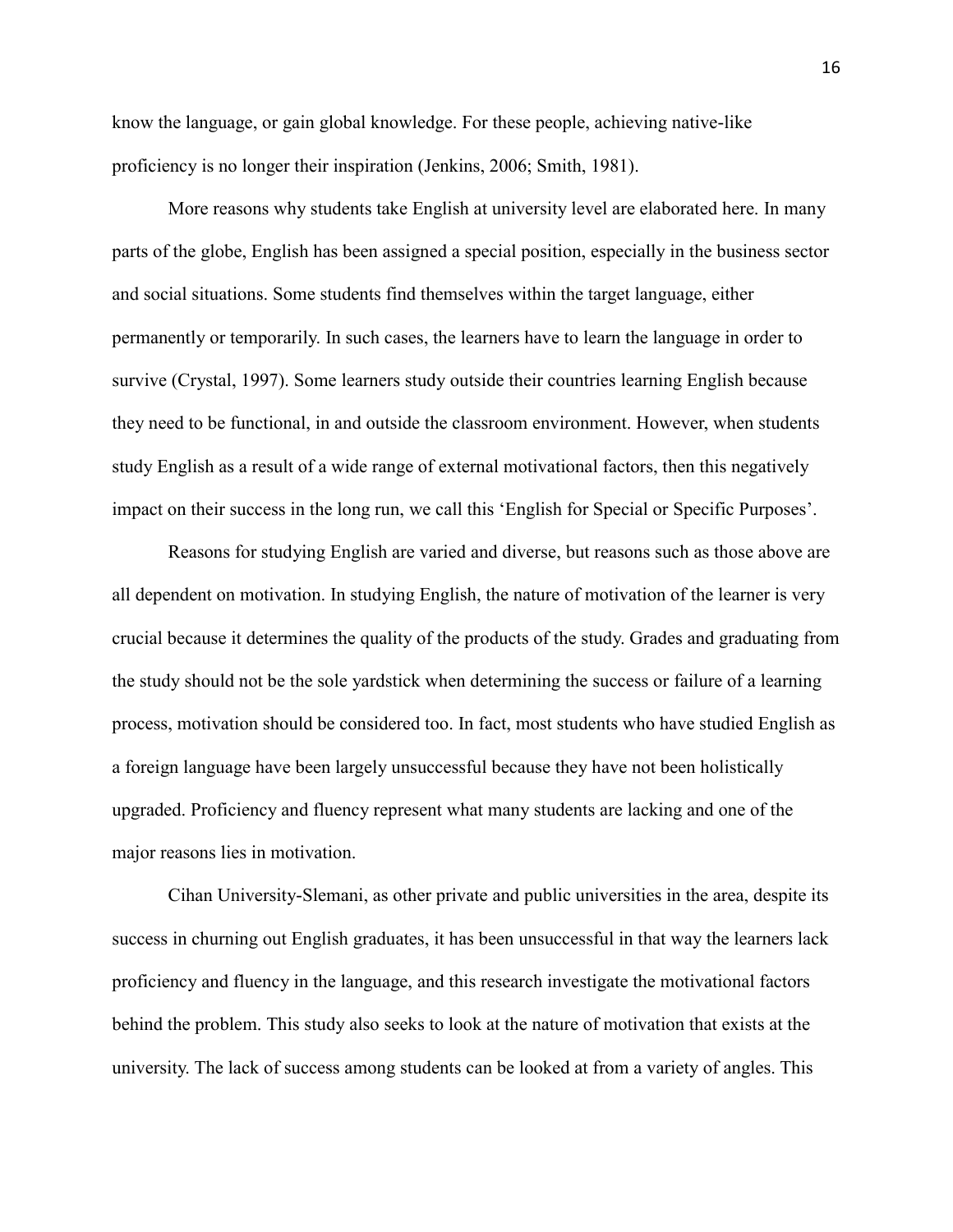study focuses at the failure from a motivational angle. Because there are many forms of motivation, it is important to establish which ones affect the students at Cihan University-Slemani. As Ahmed (2015) rightly concedes, the type of motivation that brings the student to a language class is perhaps the biggest single factor affecting their success.

Harmer (2001) defines motivation as "some kind of internal drive which pushes someone to do things in order to achieve something" (p.51). It has always been extensively well-known to be a crucial factor in language acquisition (Ehrman, 1996). Saville-Troike (2006) notes that a high correlation exists between achievement in second language learning and motivation and the stronger the motivation, the higher the chances of success to acquire the language. This research seeks to look at various factors that pertain to motivation in order to understand how these factors affect this correlation. Teachers, students, society and many other factors are to be considered.

As Urhahne (2015) rightly concedes, learner motivation and emotions can be influenced by teachers' judgments in many ways. So, teachers have a crucial role in creating and maintaining high learner motivation. "A student may arrive to the class with a certain degree of motivation, but the teacher"s behavior, teaching style and the kind of interaction with the students all have a large effect in determining the teacher's role in developing the students' motivation" (Alhodiry, 2016, p.83-84), regarding that motivation can be enhanced through positive studentteacher relationships (Praag, Stevens, & Houtte, 2017). Again, Capen (as cited in Sentürk, 2015) posits that motivation influences a learner"s development in the new language, as well as determining whether the learning in internalized, superficial or deep.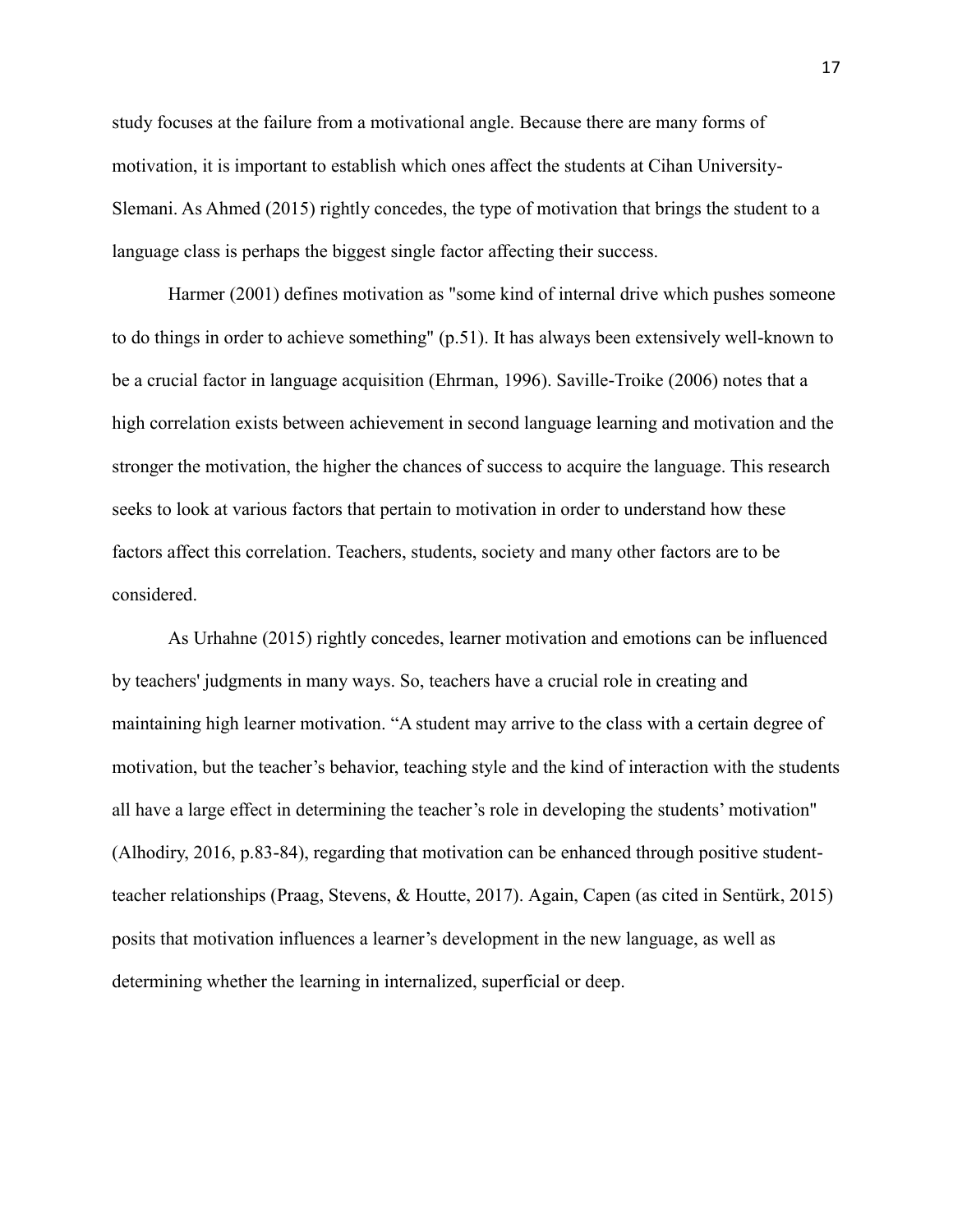This study is new in the context of Cihan University-Slemani, but studying motivation and its influence on foreign language teaching and learning has been ongoing for a while, motivation has always been researched on in the field of ESL (Özönder, 2015).

As noted in this section, this study in not isolated. Many studies have been carried out before but not in the context of Cihan University-Slemani. Relying on the broad body of literature, the study will explore the interaction among teachers, students, community and how these interactions are undermining the growth of motivation in the learning process.

A plethora of international researches, have been conducted to investigate learners" motivation towards learning/teaching English as a foreign language. Ghenghesh (as cited in Xu & Case, 2015) had a study on one hundred and forty-four students of thirty-five different nationalities. The study concluded that motivation is influenced by age. Other variables such as grades were noted to be significantly correlating to performance and achievement.

Yashima, Lori, & Shimizu (2004) in their study on Japanese students, coined a phrase "international posture" to describe the positive influence and the openness to other peoples" culture, and travel and interaction were among the motivation of Japanese English language learners. However, in another separate study in Malaysia, Vijchulata and Lee (1985) investigated learner motivation on students at University Putra Malaysia. Their study revealed that instrumental and integrative motivation were important for the students who were learning English as a foreign/second language.

Motivation, and the factors that has influences and the consequences of its present or lack thereof, are of paramount importance to the researcher because they all help to justify why this research was conducted. Again, Cihan University-Slemani is reputable for its quality in education so issues of motivation should be thoroughly observed. The methodology employed in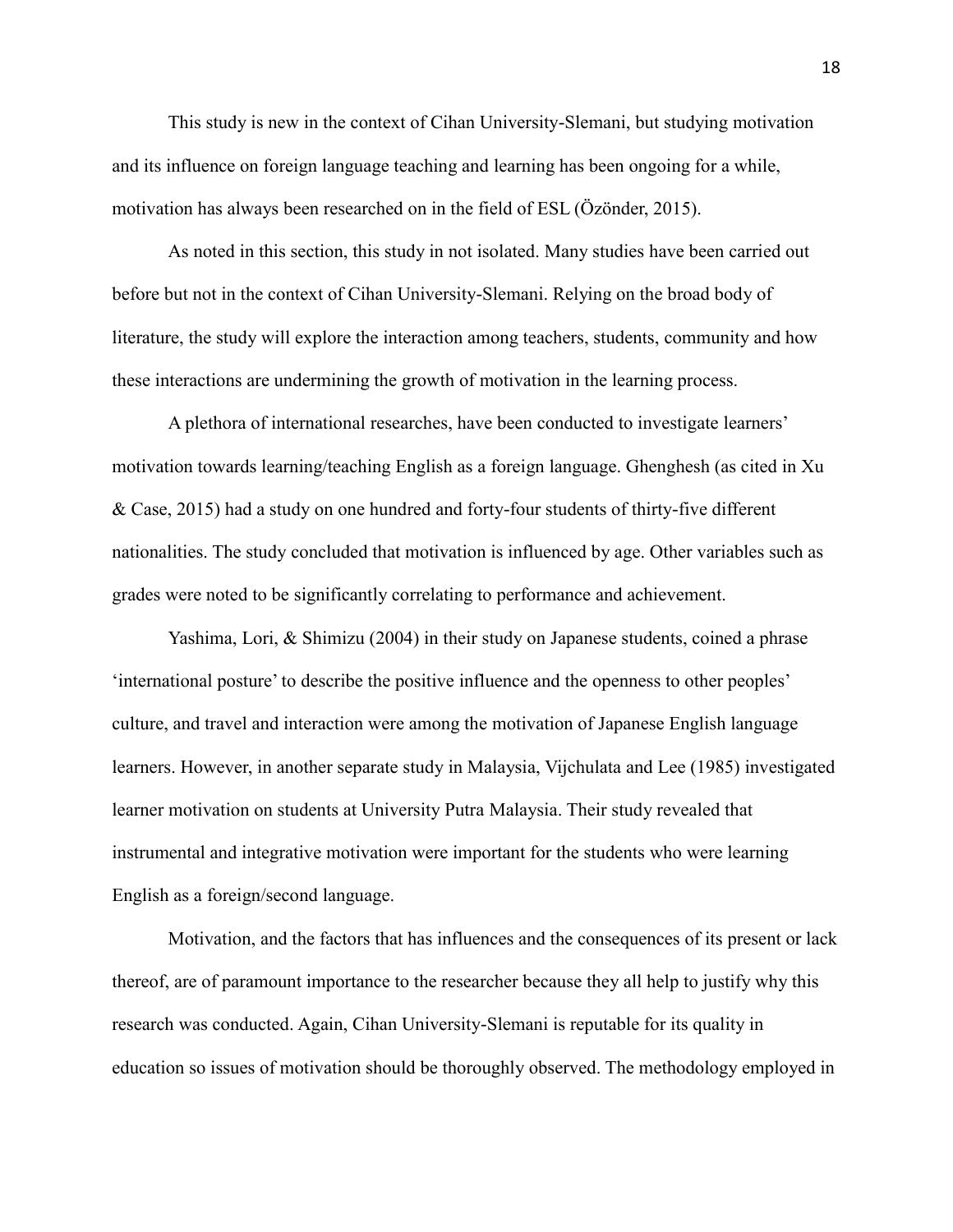this research, the research questions and various other facets of this research are believed to be compatible with the objectives of the research. The researcher believes that, the research methodology employed in this research is most suitable in responding the available research questions. This chapter is expository; it intended to clarify the objectives of the research, the depth and coverage as well as the importance of the research. Subsequent chapters will rely on this chapter to propel the research forward.

## **Statement of the Problem**

English is widely and popularly used in higher education as a medium of instruction. The success of English learning hinges on many factors, including motivation. Many language teachers are perplexed why some learners are willing to learn while others have no inclination whatsoever. The past fifty years have seen many linguists grappling with how motivation influences the learner (Dailey, 2009). Without motivation, individuals, including the smartest ones would not fulfill long-term goals (Dörnyei, 1998). Motivation and the problem of how to inspire students, is possibly the most important factor in every classroom, even more so when one considers that a significant number of learners have little choice to be in the classroom. Dörnyei & Ushioda (2013) rightly observe that, inspiring and motivating the learner is the most purpose of a classroom situation. This is so because most students end up in an English classroom by default. The centrality of motivation in this context is what has inspired this investigation to be conducted at Cihan University-Slemani.

Cihan University-Slemani is increasingly becoming an educational powerhouse. It is imperative that both students and the teaching staff remain motivated. This study has been carried out to establish students" views about their tutors" approaches or teaching methodology.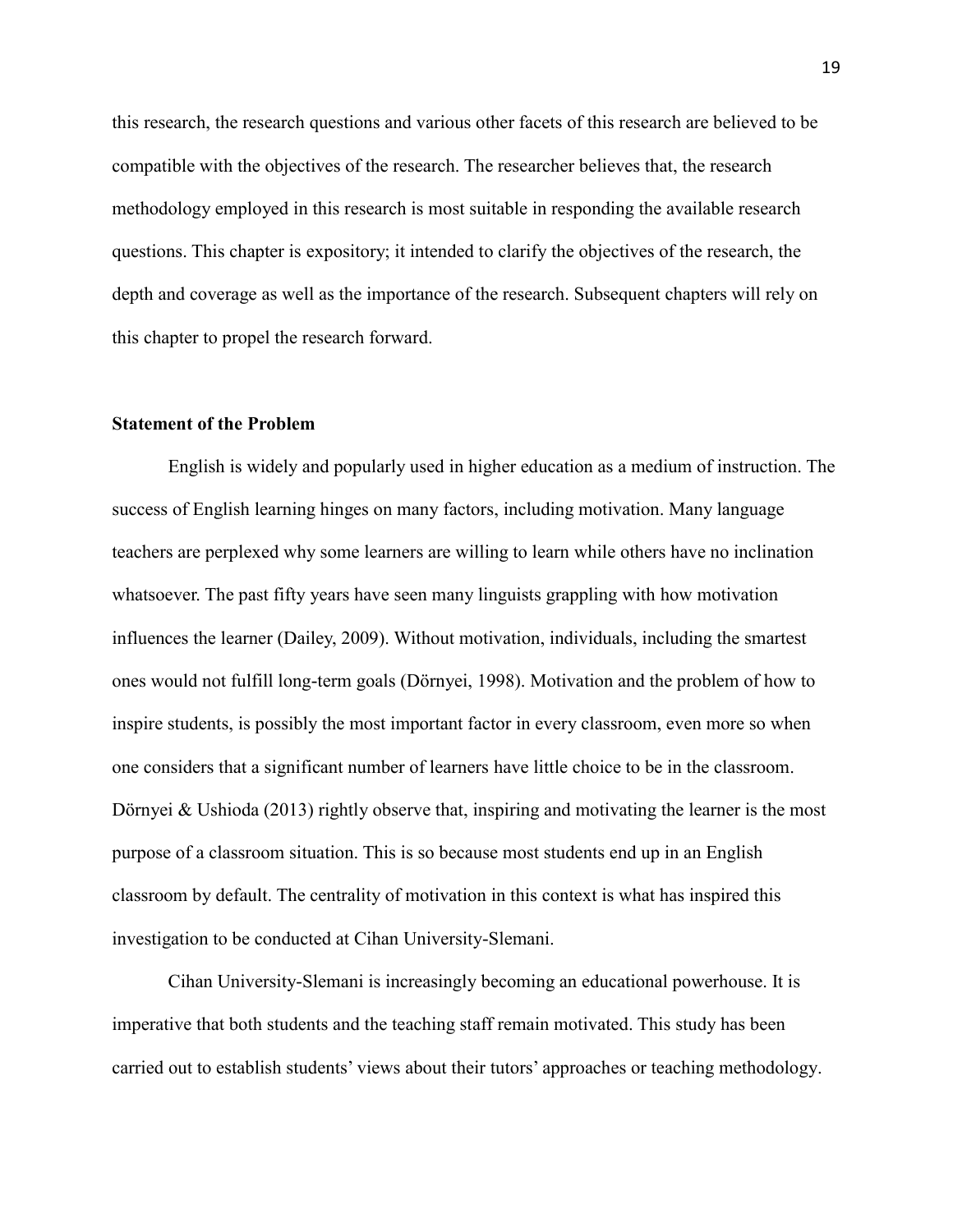The aim here is to gather data that would reveal areas of motivation and how much of that concern impart on the success of English Department. Societal expectations are understood to influence choice of courses at tertiary level for most of the learners. Therefore, this study aims to understand what impact, if any, does society has on the motivation of the learner.

Extensive literature was consulted to ascertain that the position of English undergraduate students of Cihan University-Slemani with regards to motivation. The literature showed that no studies to this have been carried out. Thus, it is essential to understand the level of motivation of these students when it comes to second language learning.

The English Department of Cihan University-Slemani has been struggling with learner motivation and yet, as reiterated earlier in this narrative, there is no evidence in the current bodies of literature that suggests any investigations were carried out in the English Department to establish issues to do with motivation. This study is perceived to be a pioneer study and it relies on studies that were conducted elsewhere. So the aim is to clarify that if factors identified elsewhere are the same that are affecting motivation of learners in the university.

The factors that cause students not to have enough motivation in Cihan University-Slemani are not clarified yet. It is important to reiterate that role of teachers carry a significant influence on learner motivation. Learners at Cihan University-Slemani lack motivation and the reasons behind that are uncertain. Little or no research has explored Kurdish learners' motivation in learning English language.

Findings of this study are intended to serve Kurdish learners because all the universities in Kurdistan, even Iraq, whether they are private or public, hold the same nature. Since motivation has been established as crucial to learner development, the research wishes to help raise the motivational levels of both the teachers and students at the university. In short, the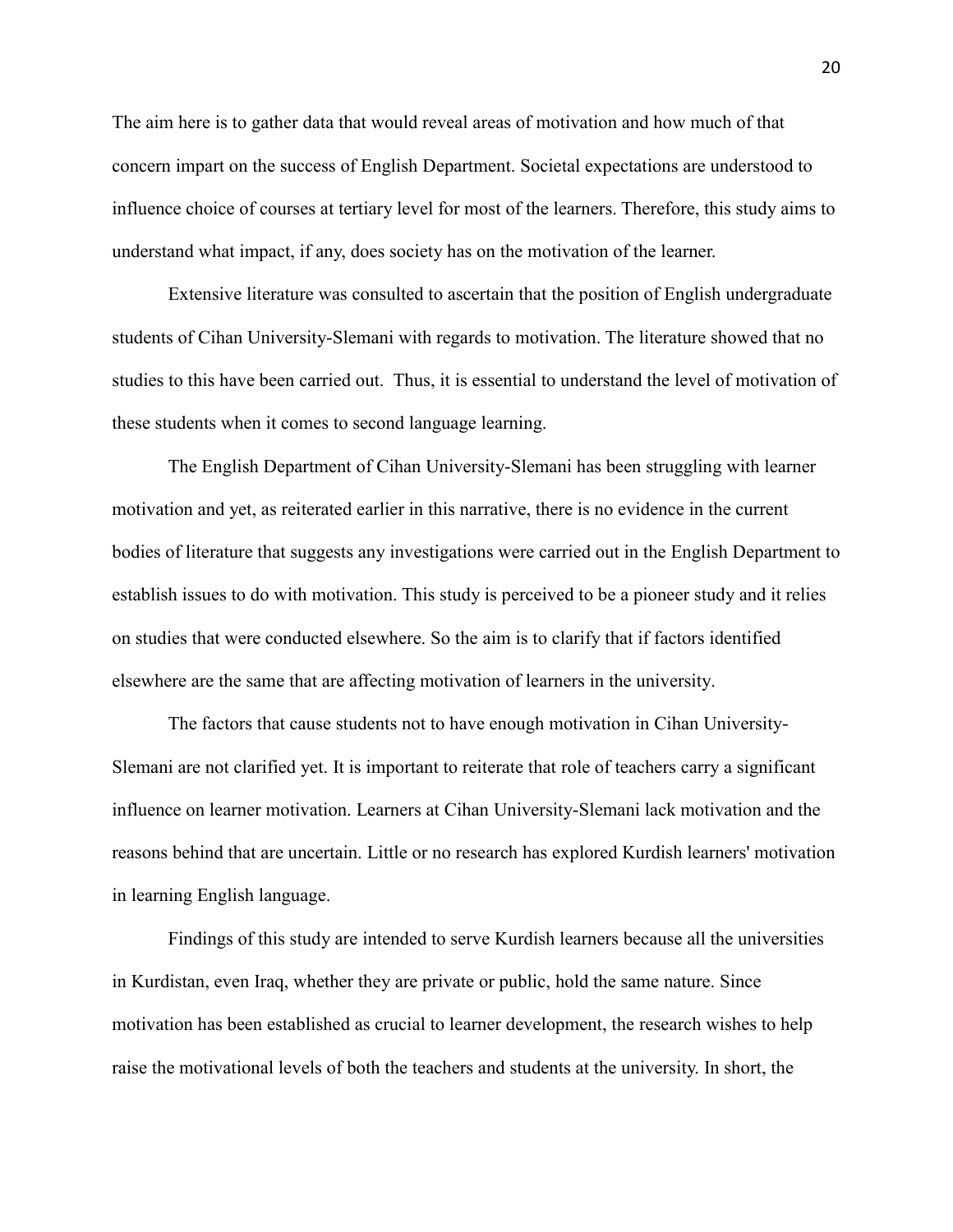research will attempt to cover the critical areas in the educational process in Kurdistan that have been neglected by previous researchers.

### **Aim of the Study**

The carrying out of this research was necessitated by the desire to come up with solutions to a crisis that had dragged on for decades. Solutions are at the center of this research. The current problem has extending factors, so it is essential to stop its recurrence. The present study has been more influenced by these recent trends in research and therefore, pursues a dual goal: on the one hand, the aim of this study is to examine, along general lines, motivational patterns among Kurdish learners. The present study, as contextualized within the Kurdish socioeducational milieu, therefore, will shed light on young Kurdish learners" motivational orientations to learn the language. The aim of this study is to identify the factors that cause the students of Cihan University-Slemani's lack of motivation towards learning English language, then developing necessary suggestions in relation to the level of application of motivational strategies.

The study seeks to find answers to the following research questions:

- 1. What are the factors that affect students" motivation towards learning English?
- 2. What role do teachers play on students' motivation in learning English?
- 3. In what ways does lack of motivation affect university students?

This thesis scrutinizes students" motivation for studying English at university level in Cihan University-Slemani. It also aims to find out the driven cause that made them decide to study English, at the English Language Department in the university, whether it is for achieving the language proficiency and to improve particular skills, or just to have the Bachelor"s degree in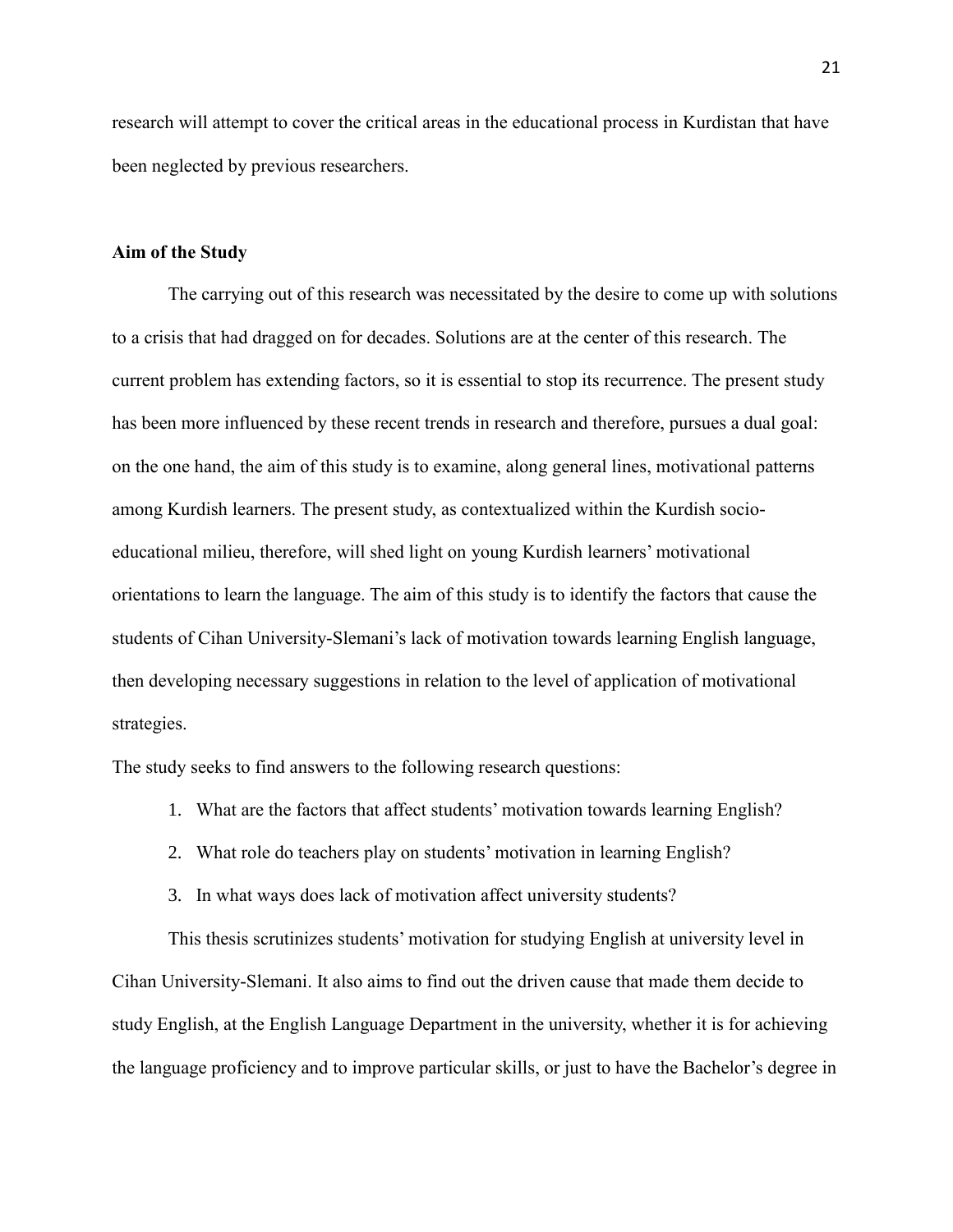English, as the nature of all the other universities in the area. This is an attempt to investigate factors which may account for lacking motivation.

The research was conducted through a qualitative case study focus. This study investigates the experiences of 11 participants. A thematic analysis methodology was used to explore students" motivation, obtained from interviews relating to the topic. This dissertation is also an engagement with thematic analysis as a method.

In general, motivational research provides insights into the variables influencing human behavior (Busse & Walter, 2013). This study, on the other hand, is contextualized. It seeks for solutions that can only be applied to a particular locality. As a pioneer research, it has the potential to provoke further research. This study seeks to lay out the ground work for further studies.

The substantial body of motivational literature offers the theoretical framework needed to systematically explore students' experiences during classes at university from a motivational perspective. Little research has been done on Kurdish students, so my aim for doing this investigation is to explore that. Therefore, my argument in this study seeks to contribute to understand Kurdish students' motivation towards learning English.

## **Limitations**

Time and subjectivity are likely to have influenced this research. Time is the limitation here as only 11 participants were interviewed and each participant was interviewed only once. Necessary steps were initiated to minimize bias. Bulk of the content is dependent on the researcher's intuition and judgments. For that reason, the research may be unintentionally subjective.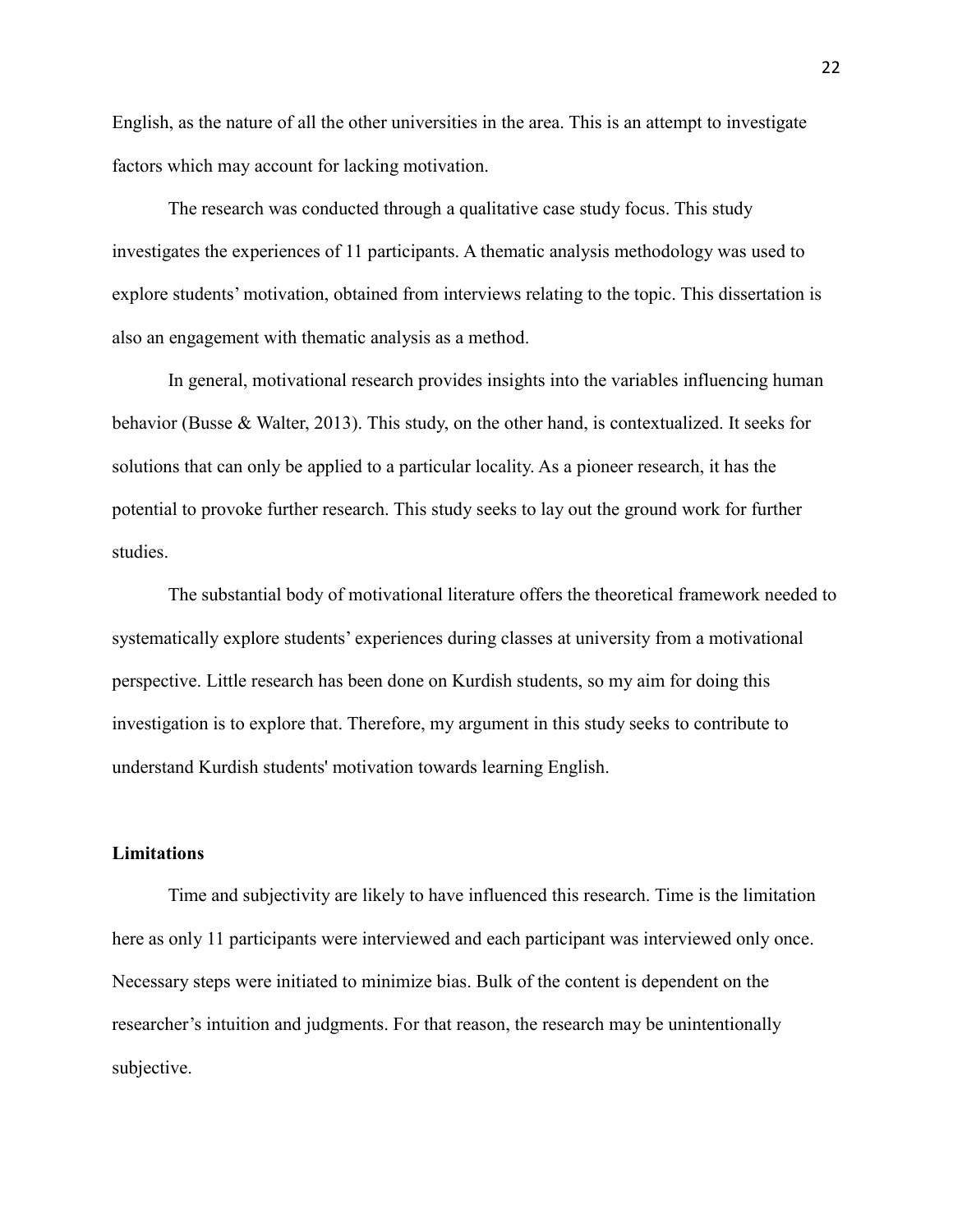#### **Chapter II**

## **LITERATURE REVIEW**

#### **Motivation**

Although motivation has proved to be an important element of the learning and teaching process, there is "no agreement on the exact definition of motivation" (Keblawi, 2009, p. 23). It is a hard concept to define. Gardner (2006) posits that "motivation is a very complex phenomenon with many facets […] thus; it is not possible to give a simple definition" (p.242). Different schools of thought have viewed it differently and that has made the concept very hard to define. Brown (2000) from the behavioristic approach, calls motivation the anticipation of prize or reward. However, the cognitivists define the term as "being more related to the learner's decisions" (Brown, 2000, p.160).

The constructivists' view of motivation emphasis on the individual and social interaction. They suggest that the learner and the environment should be at the core in conceptualizing motivation. Although these schools of thought view motivation differently, they all agree on the desire by an individual to fulfill a need. A need is seen as something rewarding. For the need to be fulfilled, choices have to be made. These choices are often made in certain social contexts.

'Motivation' means "to move" by its Latin root, so the study of motivation is the study of action (Eccles & Wigfield, 2002). Ryan & Deci (2000) views this like, being motivated as taking action to accomplish an activity. Sucuoglu (2007) observes that all theories have tremendous contributions towards the understanding of the concept, but none of them are been accepted as universal. So, being compelled to accomplish a task inculcates motivation. Ryan and Deci (2000) suggests that when a person does not feel compelled to do something, has no impetus and has no inclination to accomplish a task, that person is said to be unmotivated.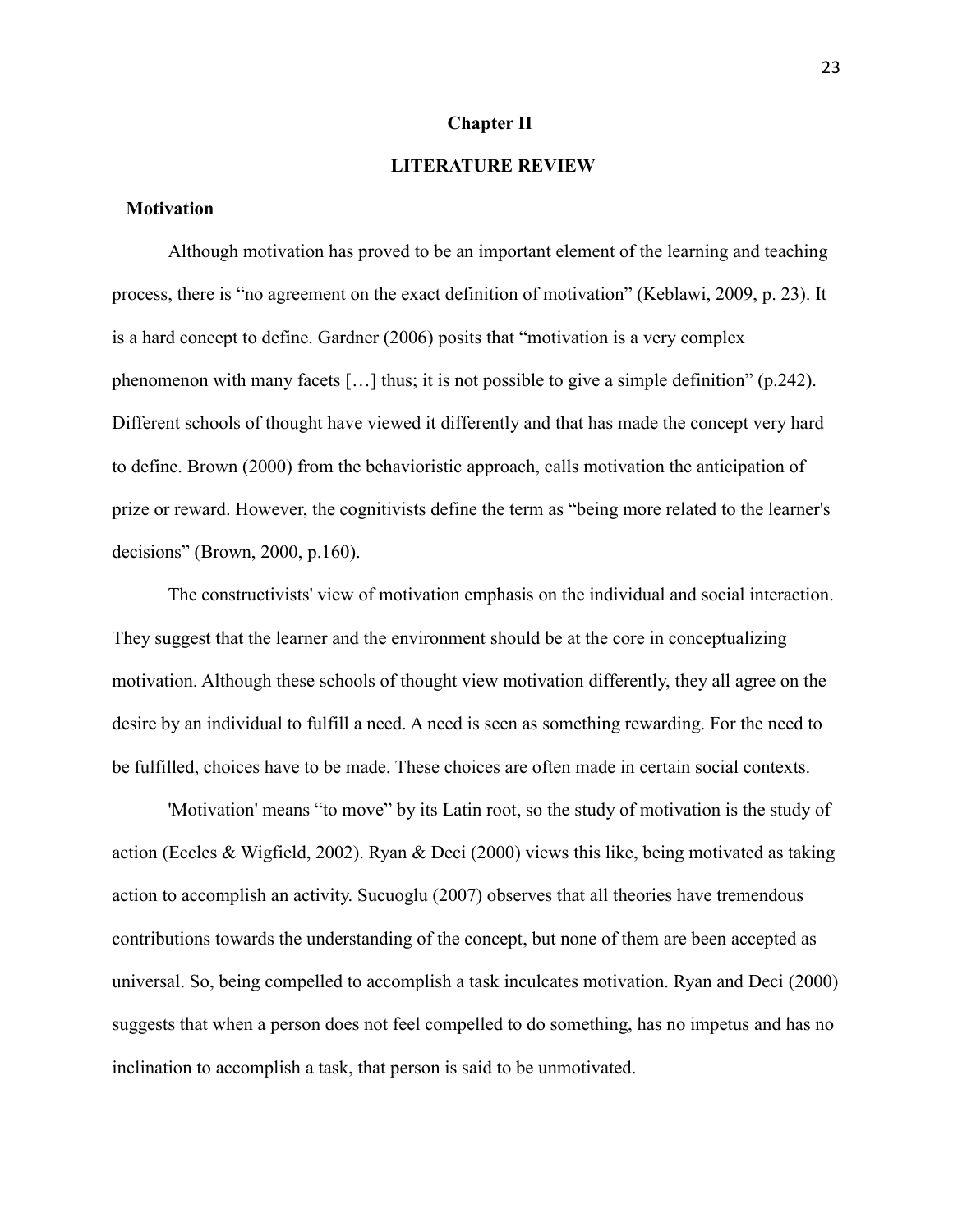The teachers' role in motivation is central. Teachers can temporarily or permanently demotivate a learner (Patrick, Ryan, & Kaplan, 2007; Wentzel, 1998). Sucuoglu (2007) notes that, in the past, punishment was reckoned as the only available means to keep the learner motivated. The importance of motivation in second language learning is obvious, its role is undeniable. According to Lifrieri (2005), learners are certain to include motivation if they were asked about factors that affect their learning.

Brown (2000) believes that it is very difficult for a learner to succeed in second language learning without proper motivation. Gardner (2006) concurs with this because he suggests that the level of motivation in the learner is directly proportional to the success of the learner. That means, the higher the motivation, the better the chances of success. He elaborates that a motivated learner has a motive and that motive will spur the learner to engage in activities, work hard in the activity and show a desire to succeed in that task. Almost in unison to the above, Maslow, the American psychologist came up with a 6 level hierarchy that describes motives, in which he defines human needs. In ascending order, these needs are: physiological needs, safety and security needs, love and belonging needs, self-esteem needs, self-actualization, curiosity and the need to understand.

Moreover, in second language learning, motivation is required, and the learners must understand this (Alhodiry, 2016). Keblawi (as cited in Alhodiry, 2016) notes that motivation levels are not the same for everyone. Motivation varies from one individual to the other. Both teachers and learners must be aware of this. For example, in America, most foreign students are motivated to be integrated in a culture as well as for academic purposes (Alhodiry, 2016). Another motivation for learning a foreign language, especially a global and international language such as English, is feeling the "ideal self" which can be a great influence on students'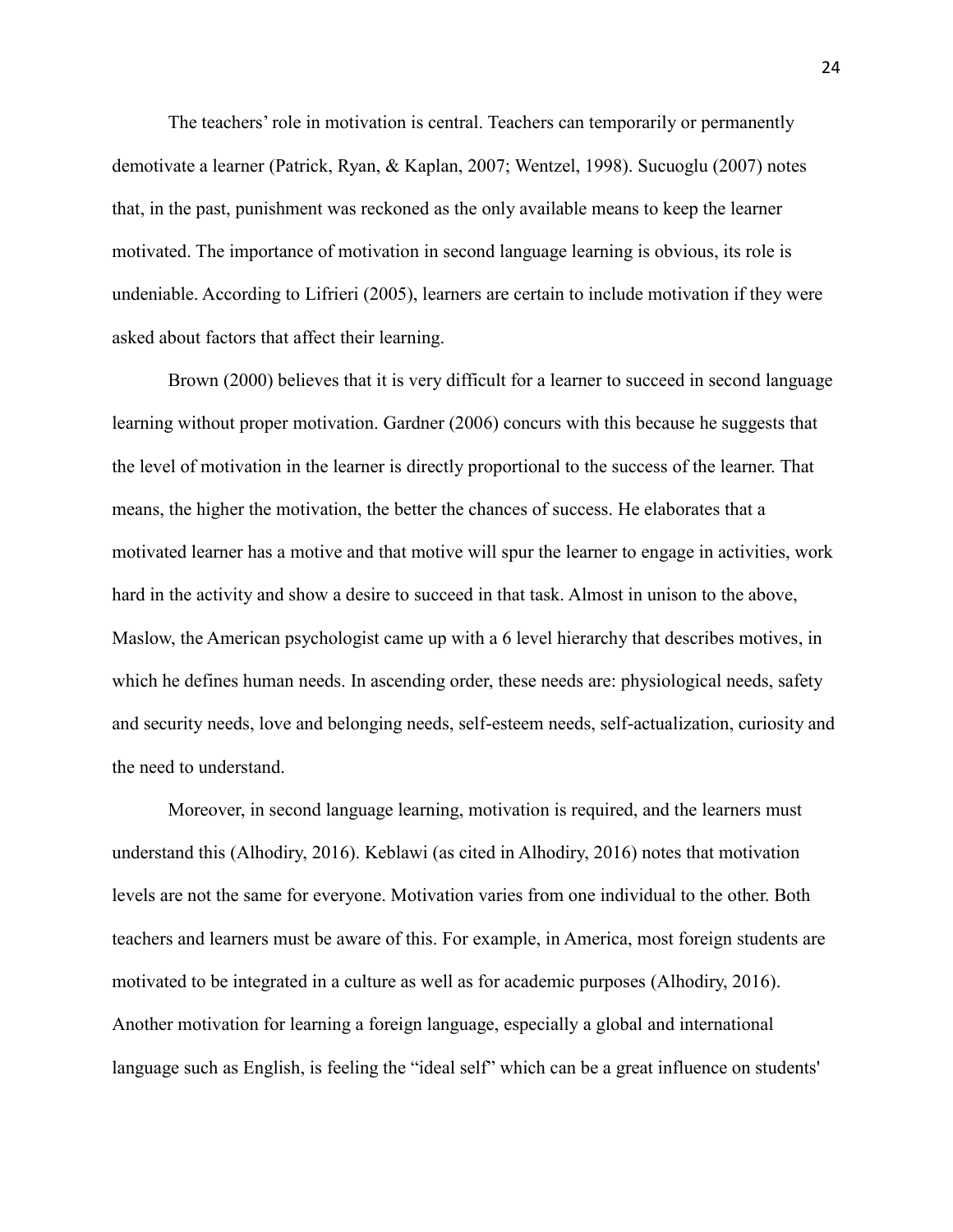motivation, as they see themselves as members of second language speaking community (Xu  $\&$ Case, 2015, p.71).

#### **Motivational Research and Its Development**

The past fifty years have witnessed three major stages in motivational research. According to Dörnyei (2009), these stages are categorized as follows: The Social Psychological period (1959 – 1990) which was popular for its exploration of instrumental and integrative motivations, then The Cognitive-Situated Period (1990s) in which two concepts were introduced; Self-Confidence and Self-Determination and lastly, The New Approaches (past decade) that sought to direct issues of motivation to the self.

The first period was dominated by Robert Gardner and Wallace Lambert's works. They suggested the classification of motivational factors into two broad categories; Instrumental and Integrative (Clément, Dörnyei, & Noels, 1994).

The late 80s and early 90s witnessed two concepts introduced; The Self-Determination Approach by Ryan and Deci in 2000. The concept emphasized the role of extrinsic and intrinsic motivation. The concept added to Richard Clement"s Linguistic Self-Confidence Model (Clément, Dörnyei, & Noels, 1994).

Zoltán Dörnyei then added to these two concepts by proposing The Second Language Motivational Self System, which placed more emphasis on integrative motivation that it ever had been before (Csizer and Dörnyei, 2005). Again, Dörnyei (2009) explains that learners are motivated by the "possible selves"- a picture of what the learners perceive themselves to be in the future. The above narrative on the history of motivational research clearly shows that there have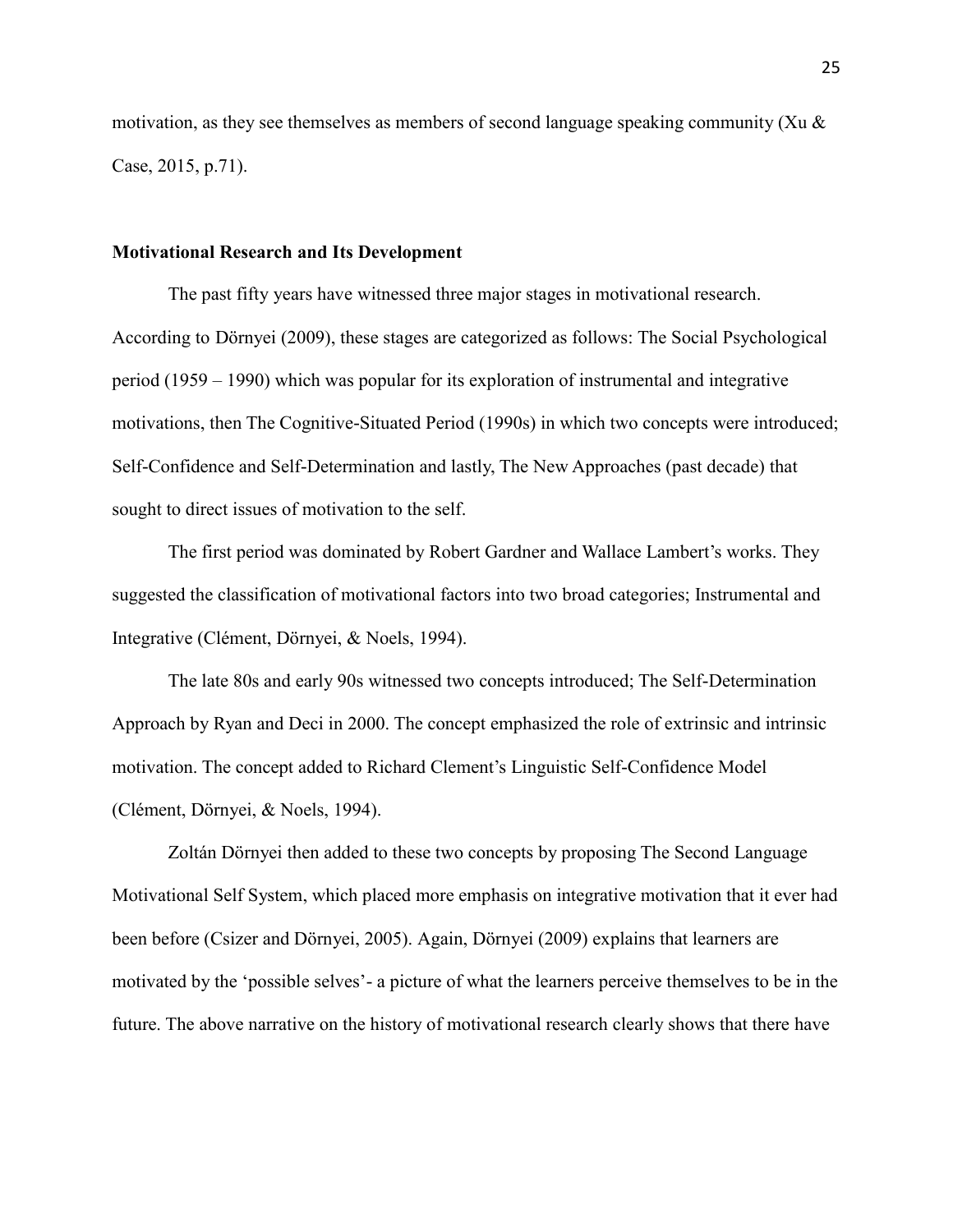been several changes of perspectives with regards to motivation. The numerous theories plainly exhibit the crucial role that motivation is believed to play in the acquisition of a second language.

## **Intrinsic and Extrinsic Motivation**

Ryan & Deci (2000) defines intrinsic motivation as it is "the doing of an activity for its inherent satisfactions rather than for some separable consequence" (p.56). Intrinsically Motivated learners tackle a task for the fun it gives them, or the challenge it poses to them and not for the sake of the outcome. To them, rewards are peripheral. So, intrinsic motivation is doing something because one feels that the thing is attractive and pleasant. Walker, Greene and Mansell (2006) explain that students that are intrinsically motivated are not afraid to make mistakes, learn from the mistakes and draw pleasure from exploring complicated tasks. According to Guilloteaux (2007), intrinsically motivated learners engage in a task because of the pleasure they get from doing and accomplishing it. Intrinsic motivation is noted when a task is approached spontaneously which is the sheer pleasure of engaging in a task.

On the contrary, extrinsically motivated learners engage in activities that brings rewards to them. The task itself is peripheral and there is little or no excitement to accomplish the task. Examples would include seeking good grades, seeking a rewarding or avoiding a punishment (Vansteenkiste, Lens, & Deci, 2006).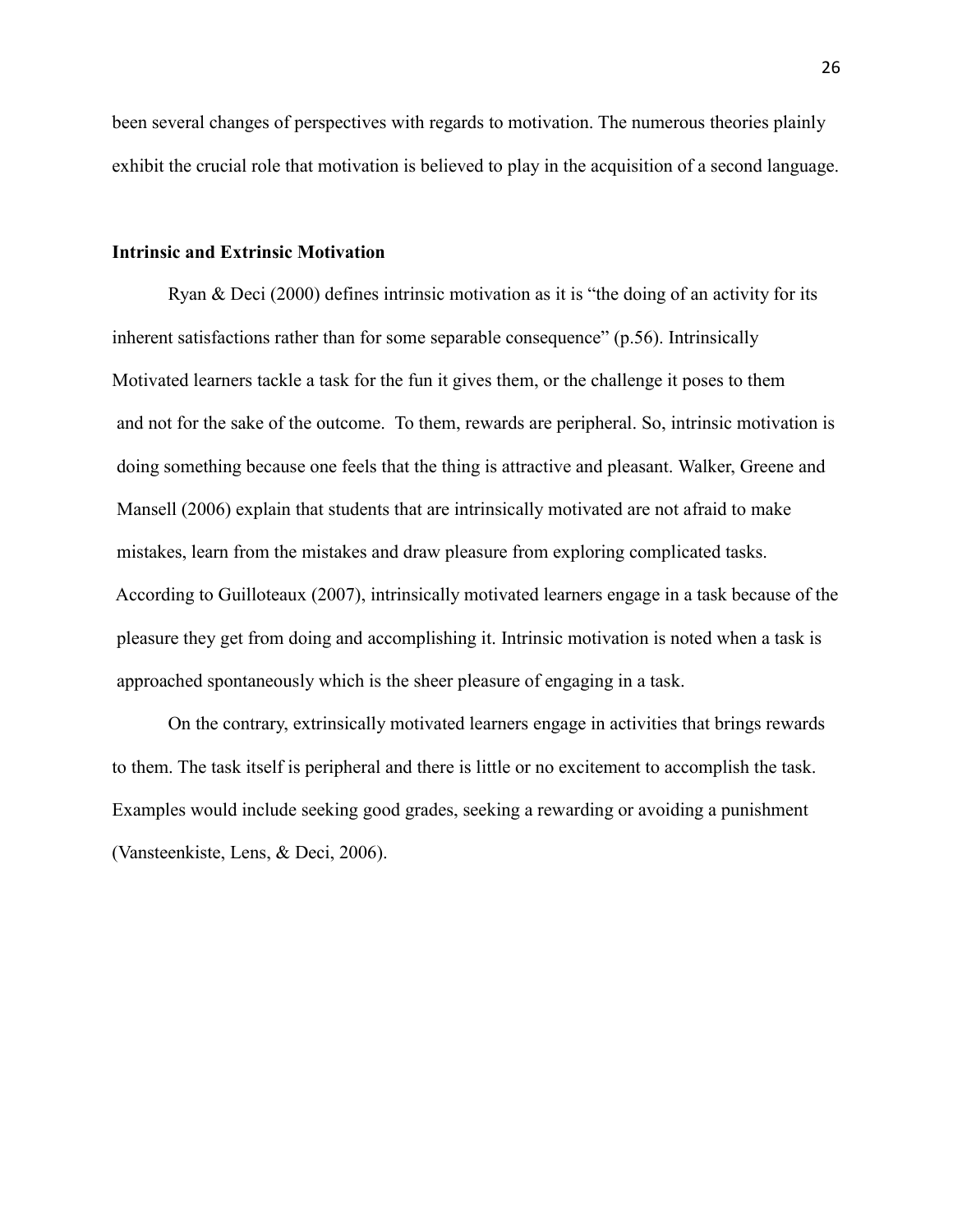## **Integrative and Instrumental Motivation**

Brown (2000) asserts that all studies that pertain to foreign language learning, zero their focus entirely on contrasting integrative and instrumental motivation. This is to some extent true. Instrumental motivation is when a learner studies a language for an important reason such as occupation or other important motive (Gardner, 1983). Gardner (1983) perceives instrumental motivation as "learning a language because of someone or less clearly perceived utility it might have for the learner" (p.203).

On the same note, Gardner (1983) sees integrative motivation as to engage in learning a language so as to become socially acceptable in that particular speech community. The integrative motivation means "learning the language with the intention of participating in the culture of its people" (Gardner, 1983).

Therefore, when a learner engages in a language in order to familiarize himself with the set values and norms, the learner is said to be driven by integrative motivation (Wilkins, 1972). While students with instrumental motivation often succeed in learning a language, those with integrative normally struggle to succeed in the target language (Cook, 2000).

## **Role of Confidence and Anxiety on Motivation**

Learners' motivation can vary tremendously according to their confidence and anxiety. Clement, Dörnyei and Noels (1994) suggest that anxiety and motivation are closely related to motivation and also to language and communication proficiency. Self-confidence is a very important factor in learner motivation. Low self-confidence often inhibit intake of the target language. As an example, confident learners are ready to try out what they have learnt even in social situations without fear of making errors. The same learners are open to error correction.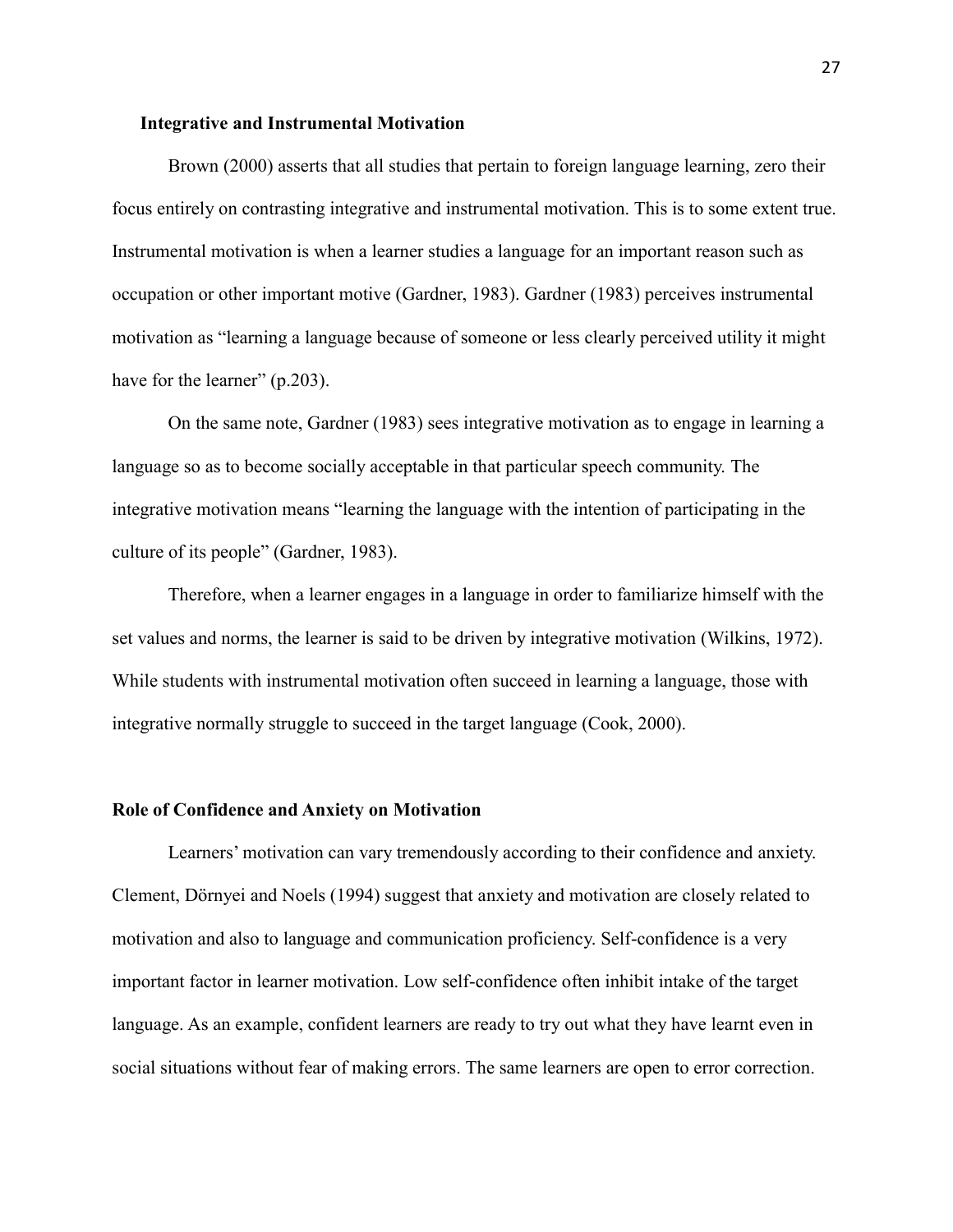A learner needs to speak in the target language in order to improve the language skills of the language. So, confident learners tend to progress well in the target language. On the other hand, anxious learners who cannot speak in class have a small chance of improving their oral skills. Although reading and writing skills can be developed in anxious learners, but there is very little chance that their listening and speaking skills would improve because they are reliant on interaction. In my opinion, teachers should observe such reality very closely. Oxford & Shearin (1994) observes that the best students in many cases have experienced failure to communicate. Teachers can curb this by creating a classroom environment that nurtures self-confidence.

## **Motivation in Language Learning**

According to Guilloteaux (2007), Lambert and Gardner are the founders of motivational research in foreign language learning. They were social psychologists. To them (Lambert and Gardner) "learning a second language is unlike learning any other subject" (Guilloteaux, 2007, p. 56). This is so because when you learn a language, you naturally inculcate various facets of the people, such as culture (Gardner & Lambert, 1972). Even the geo-political, cultural stereotypes and prevailing attitudes can influence the learner (Dörnyei, 2005).

Motivation is an essential and basic part of learning (Brewer & Burgess, 2005). The learner must desire to achieve something and the target language should act as bridge towards that goal. In other words, the language should be merely a medium towards a goal. According to Ellis (1994) "language teachers readily acknowledge the importance of learners" motivation, not infrequently explaining their own sense of failure with reference to their students´ lack of motivation" (p.508). In truth, the level of motivation of the learner cannot be fully explained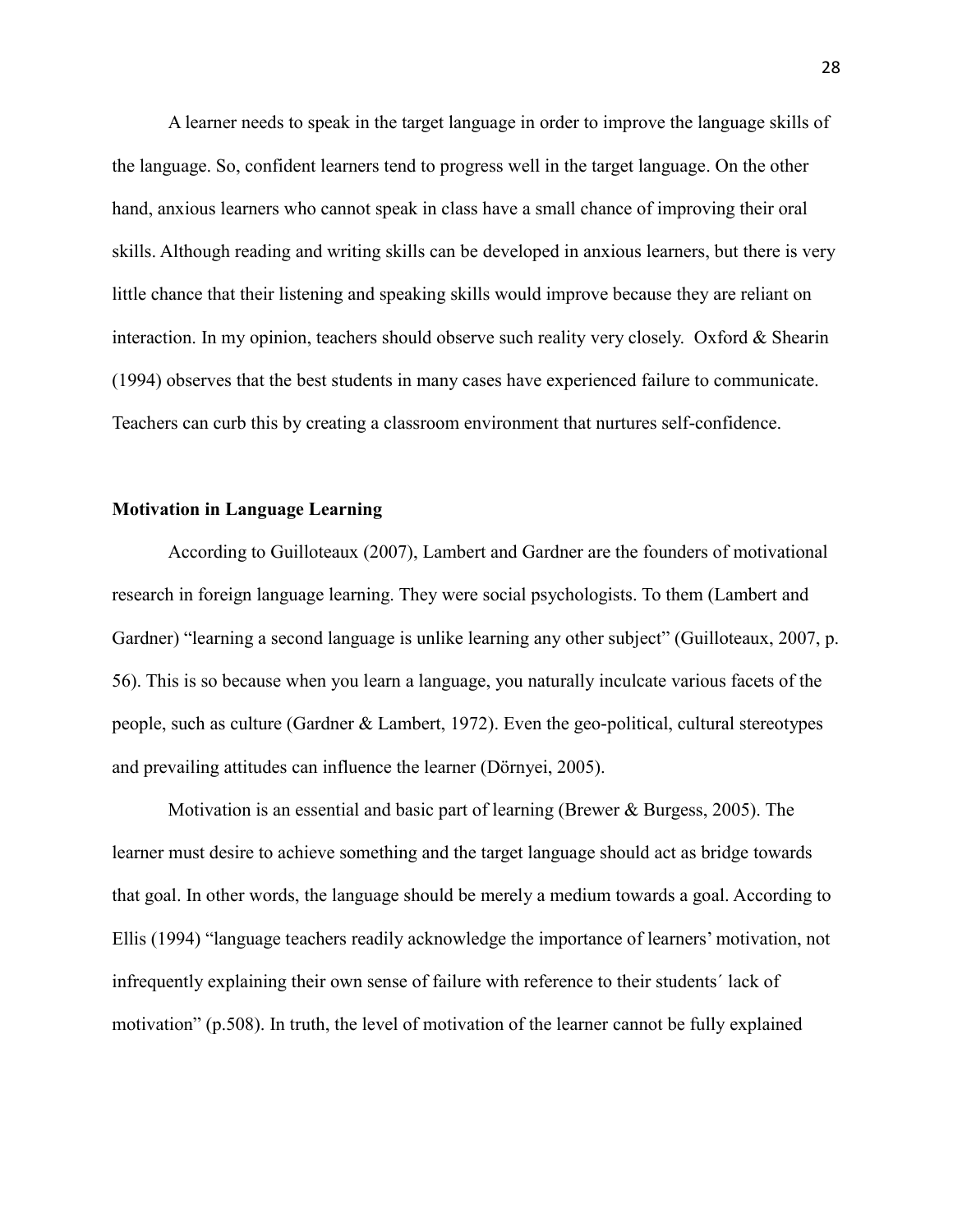without regards to the teacher"s roles and the methodologies and approaches the instructor uses in class.

Cook (2000) believes that each learner is unique. This uniqueness is what determines an individual"s success in the target language. Cook (2000) identifies personality, motivation and age as the three things that differentiate one learner from the other.

## **Motivational Processes from a Qualitative Perspective**

The growing interest experienced in the temporal dimension of motivation is clearly articulated in early qualitative researches. Busse and Walter (2013) explore the important role played by Ushioda"s study in motivational research. Ushioda"s studies are particularly important for using qualitative research to bring out the role of motivation in foreign language teaching and learning.

Ushioda acknowledged temporal dimensions of motivation. Ushioda"s works distanced motivational research from socio-psychological research, both methodologically and theoretically. Ushioda"s work seeks to challenge the dominance of quantitative research. Ushioda"s motivational thinking stems from the motivation she got from a qualitative research on motivation that was conducted on university students that were studying a foreign language. In the study, Ushioda used twenty undergraduate learners who were studying French in Ireland. Ten of these learners were second years and the other ten were first years. The study sought to explore motivational thinking that applies to foreign language acquisition.

Her findings revealed that a person"s experiences with second language learning determines the students" ultimate desire to learn the language at university level. Bad experiences normally take away the desire to learn a foreign language in a school environment. This means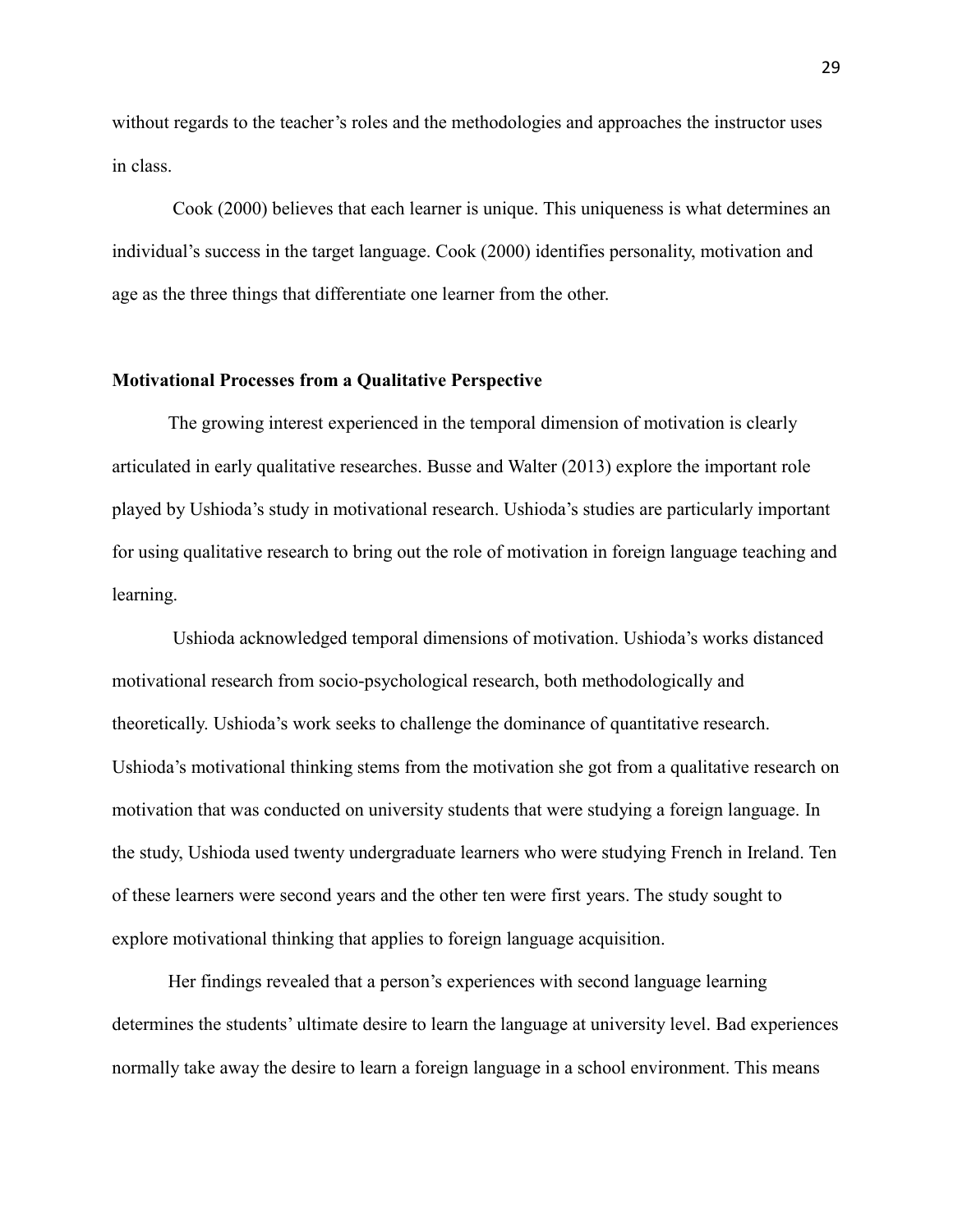that foreign language learners can bring attitudes into a language learning environment. At the initial stage of learning, future goals connected to that language being learnt are less influential.

Lastly, Ushioda's study revealed that qualitative research should in future focus on emerging and changing patterns of a learner"s motivation because qualitative research can give detailed deep analysis (Busse & Walter, 2013).

#### **Theoretical Framework**

This research is more motivated by the works of Zoltán Dörnyei, a British linguist born in Hungary in 1960. Dörnyei has many works on second language acquisition, particularly on motivation, especially by proposing The Second Language Motivational Self System which placed more emphasis on integrative motivation that it ever had been before. The influence of his works can be found in this thesis. His works prioritize motivation as a pivotal element in the learning process. Dörnyei came up with the motivational theory in which he appreciates it as the main determinant of second language learning (Dörnyei, 1994). In his researches, Dörnyei looks at how social attitudes influence motivation. Dörnyei"s works is very interesting because it looks at motivation and how it is influenced by a plethora of factors. This research has adapted to Dörnyei's motivational theory because it seeks to clarify the role of social factors, tutors and the learner himself with regards to motivation. Some ideas in this thesis are borrowed from Dörnyei's theory because his ideas are profound and critical. These ideas are relevant to Cihan University-Slemani.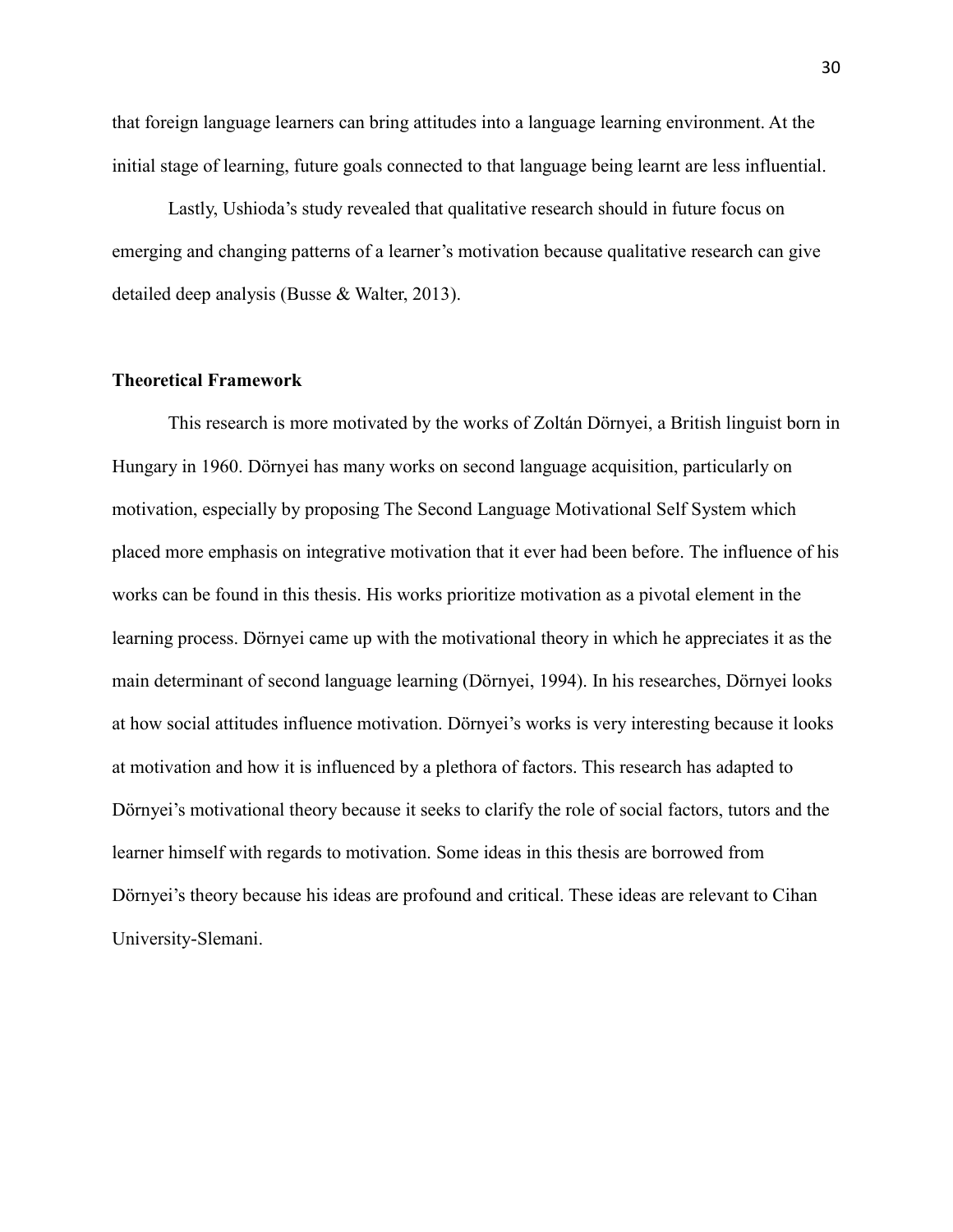## **Chapter III**

## **METHODOLGY**

## **Introduction**

This chapter begins by emphasizing the aims of the research. It further outlines the methodological approach that was applied to understand why there is a problem of motivation among the undergraduates of Cihan University-Slemani as well as the rationale for the choice of that methodology. The chapter also focuses on the population sample and how the sample was selected. The chapter will also dwell on ethical guidelines this research observed. Data collection and the instrument and data analysis procedures will be outlined here. Finally, the chapter will looks at steps taken to ensure validity and reliability of the data collected.

## **Design**

To fully comprehend the nature of factors that pertain to motivation, this research adopted a qualitative approach that allows several perspectives so the phenomenon can be perceived. Qualitative research is very flexible, for example, this particular research is basically deductive in nature because it seeks to establish if factors that are believed to be the causes of lack of motivation elsewhere by earlier researches are the same factors that apply to Cihan University-Slemani. At the same time, if new theories emerge during the course of the research, attention will be given to them so that recommendations for the future can be made. This means that the research can also be inductive.

Qualitative research is complex and difficult to define. Perhaps there are no clear

definitions, but the following definitions from varied scholars are included here to offer a wide

view of what this phenomenon entails. Sale and Thielke (2018) defines qualitative research as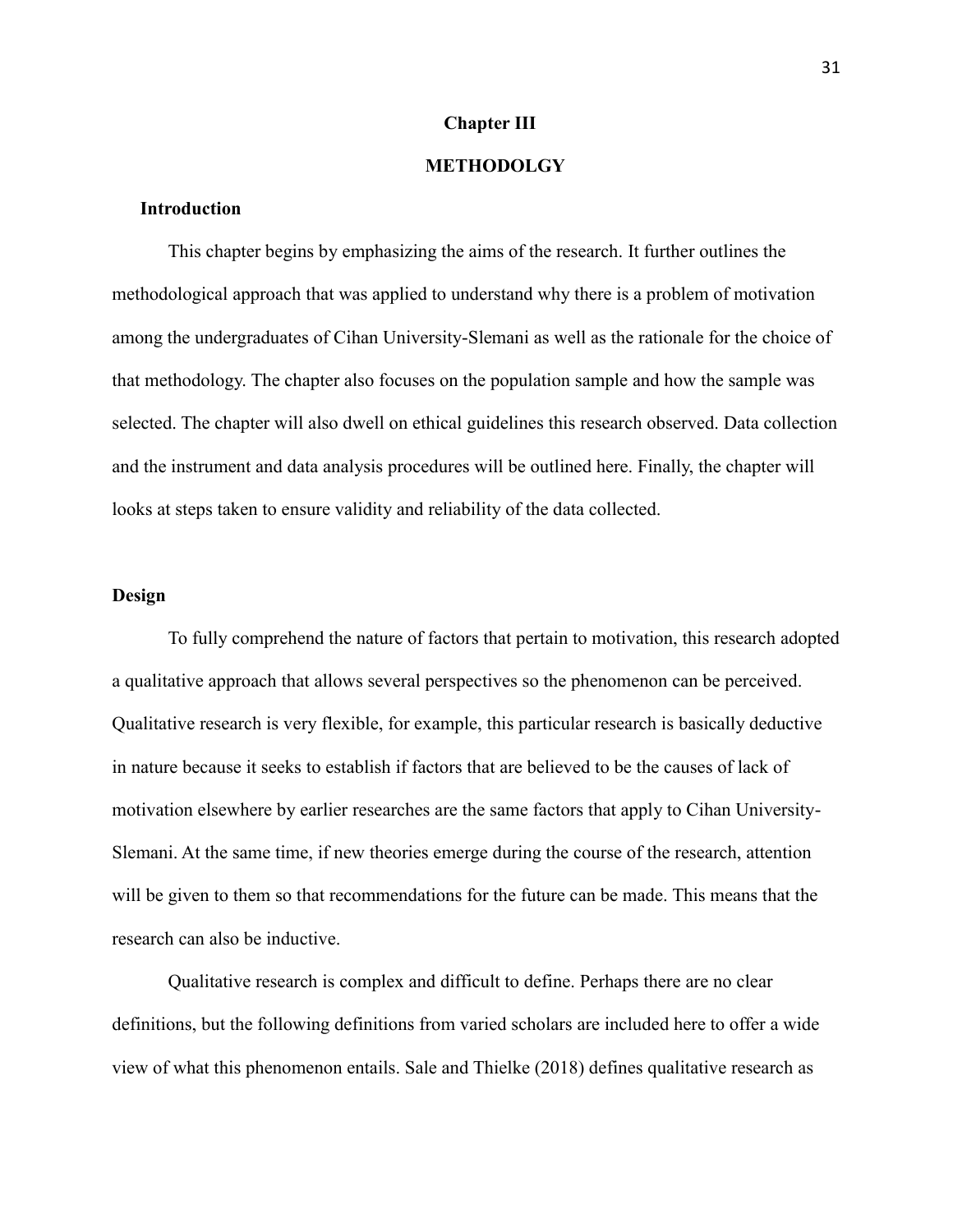"an inquiry process that focuses on interpretation and meaning, and aims to explore social or human problems [...] and it is a scientific process because qualitative inquiry is an essential part of the arch of knowledge that science builds" (p.32), and by arch of knowledge, Sale and Thielke (2018) refer to the process of knowledge acquisition.

The research will adopt the form of a case study. Complex phenomena are better observable through case study (Baxter & Jack, 2008). In other words, the case study approach allows a through exploration of phenomena in its natural form (Crowe, Cresswell, Robertson, Huby, Avery, & Sheikh, 2011). Case studies can be regarded as a design (Cook & Campbell, 1979). Merriam (1998) perceives case study as "an intensive, holistic description and analysis of a bounded phenomenon" (p19). Factors that affect motivation among the undergraduates at the university are estimated to be both personal and general. For the research to able to provoke the personal factors, there is a need to approach the subject from a qualitative angle which reduces bias by underplaying artificial factors such as those that affect responses from the participants. Yin (1984) concurs to this by positing, a case study is "a unique way of observing any natural phenomenon which exists in a set of data" (p. 5). The closest a study can be fitted into a natural environment is through case study and this partly explains why the case study was adopted as a research methodology. More reasons for the choice of case studies will be discussed in this current chapter.

Case study is recognized as a tool in many social science studies, and the role of case study method in research becomes more prominent when issues are with regard to education (Gulsecen & Kubat, 2006). Yin (1994), an accomplished researcher in case studies states that it is "an empirical enquiry that investigates a contemporary phenomenon within its real life context".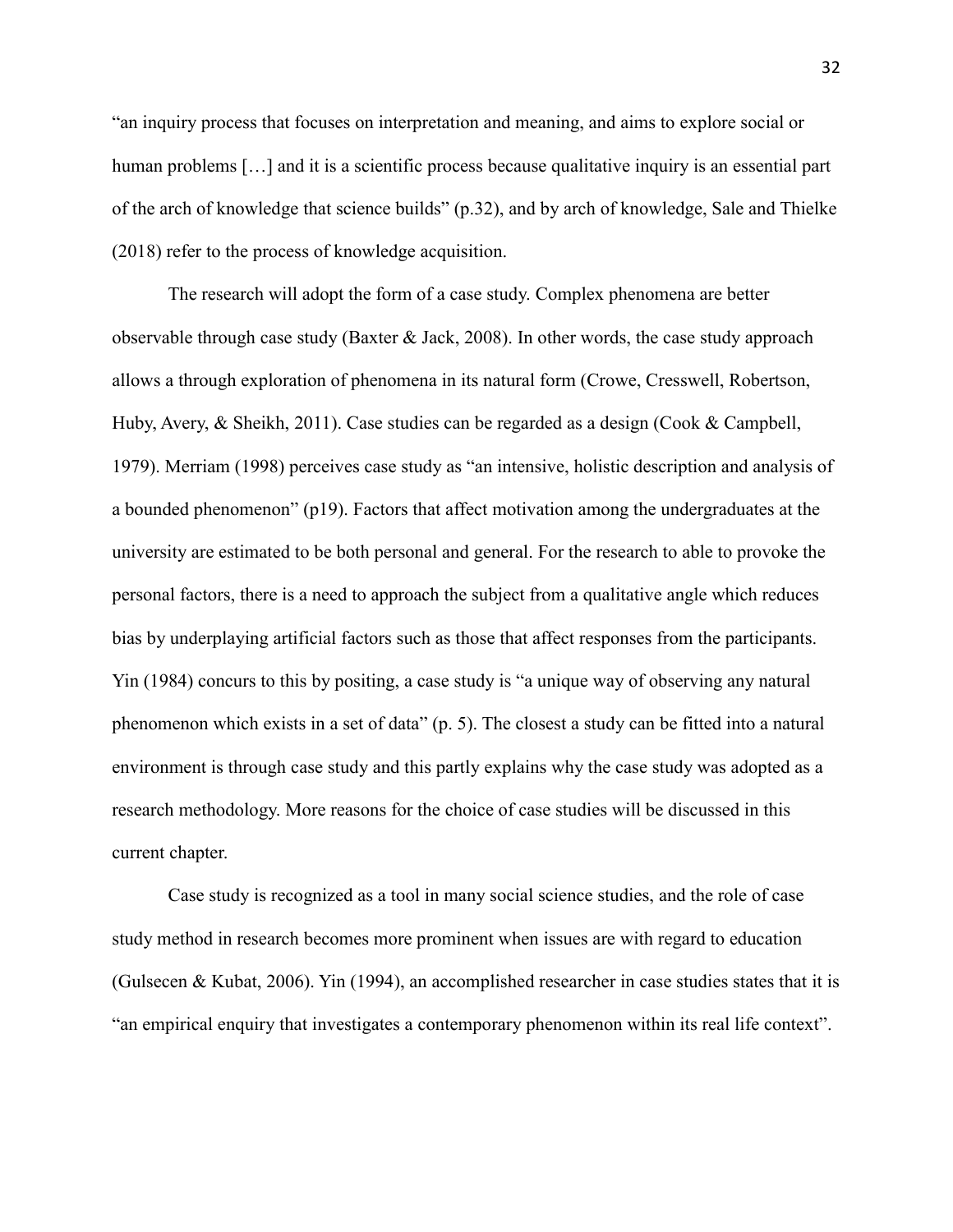According to Gerring (2004), case study is special because of "the depth of analysis that it offers" (p. 348).

It is essential to select a satisfactory research design in order to adequately respond to questions posed by the study. Baskarada (2014) argues that, "research design logically links the research questions to the research conclusions through the steps undertaken during data collection and data analysis" (p. 5). Qualitative approach was selected because it poses several advantages to this research.

Cihan University-Slemani has not been investigated before in relation to motivation. This study is a pioneer research which the focus is meant to deal with a specific problem at the university. Therefore, a case study is viewed as most appropriate because it contextualizes a problem. Zainal (2007) supports this specificity that a case study brings to research by noting that it investigates a small geographical area within a specified context, and it explores real-life phenomenon through a detailed analysis.

Another advantage of a case study to this research is that it allows the researcher to interact with the participants intimately. Issues of motivation are sensitive and complex because they affect people at a personal level. Respondents can participate genuinely, but only if they feel that the process is beneficial to their needs. The current motivation of the undergraduates is believed to be low and so the research selected qualitative case study, this allows interaction to take place with the respondents to provide the required information freely and genuinely. The need to trust the researcher is of paramount importance. As such, a case study is effective because it allows the researcher to connect and built relations with the target group. According to Yin (2003) case study permits the researcher to observe individuals or communities through unique and complex strategies, relations or programs.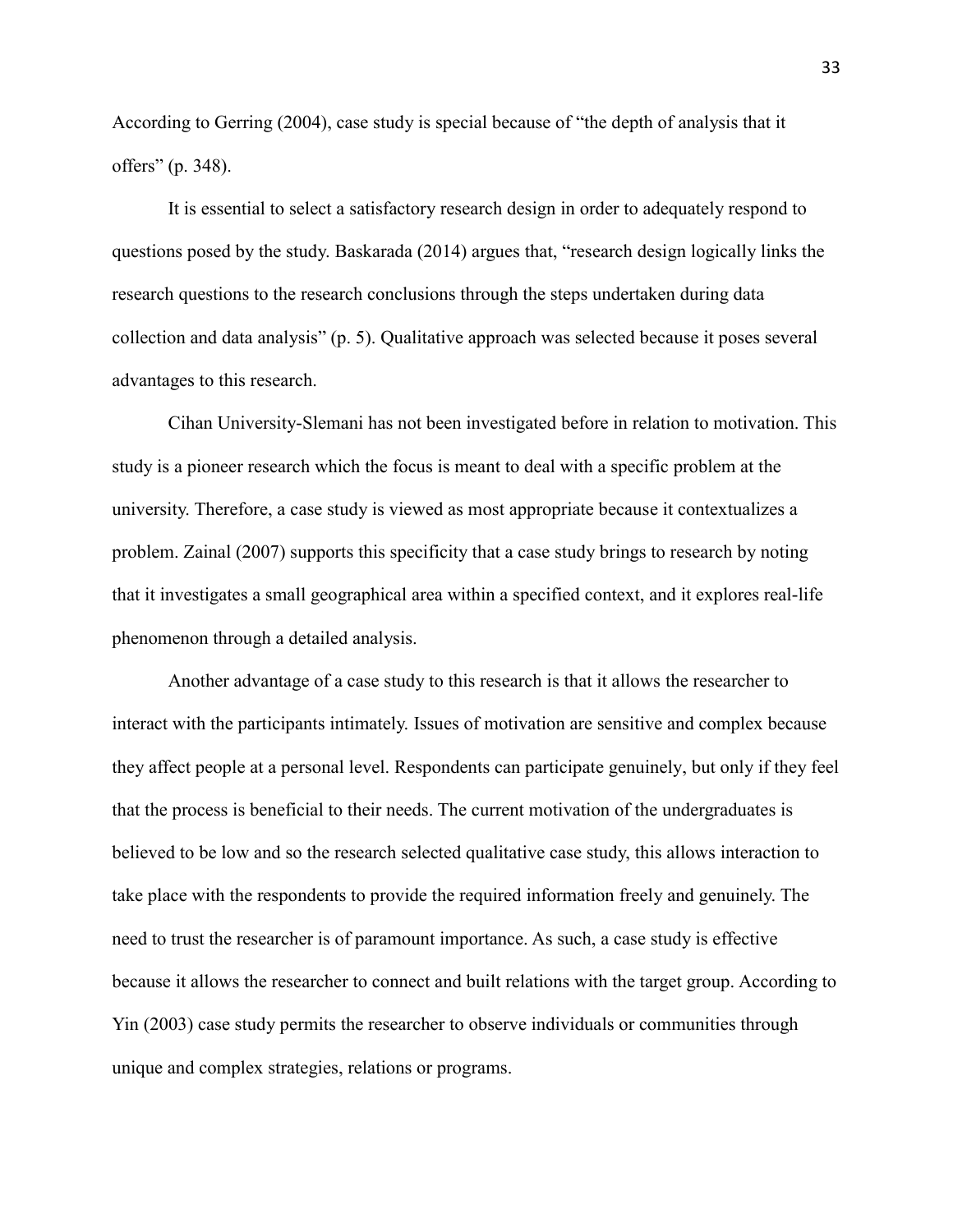Another reason for choosing case study is because it is flexible. There are no "typical rules to guide a case study, as opposed to other qualitative or quantitative research strategies, there are virtually no specific requirements guiding case research" (Meyer, 2001, p. 329), and "case study does not have a codified design like the other research strategies of social scientists employ" (Yazan, 2015, p. 140). Case study is not dependent on statistical inference (Mitchell, 1983).

## **The Research Context and the Participants**

The sampling criterion in this study was aimed to generate specificity. Undergraduate students in English Department at Cihan University-Slemani are the target population of this research. There have been numerous complaints from the alumni students of Cihan University-Slemani. These students are bitter that after four years of studying English at Cihan University-Slemani, their proficiency and competence in English is virtually not even at the level of undergraduates. They are targeted in this research because they form the basis of the study at the university. It was not practical to cover all the available levels of students in the English Language Department because this is a pioneer study which must begin at a micro level. The intention is to provoke further studies on motivation in the future. Also, the factors that influence motivation at one level may not necessarily be the same for another level.

With that in mind, the researcher was compelled to use purposive sampling. Purposive sampling has, for many years, been in use and is virtually synonyms with qualitative research (Tongco, 2007). Purposive selection (sampling) is an informative selection tool. It is also called judgmental sampling. Participants are deliberately selected because they possess certain attributes anticipated by the researcher (Bernard 2017). There are no underlying theories that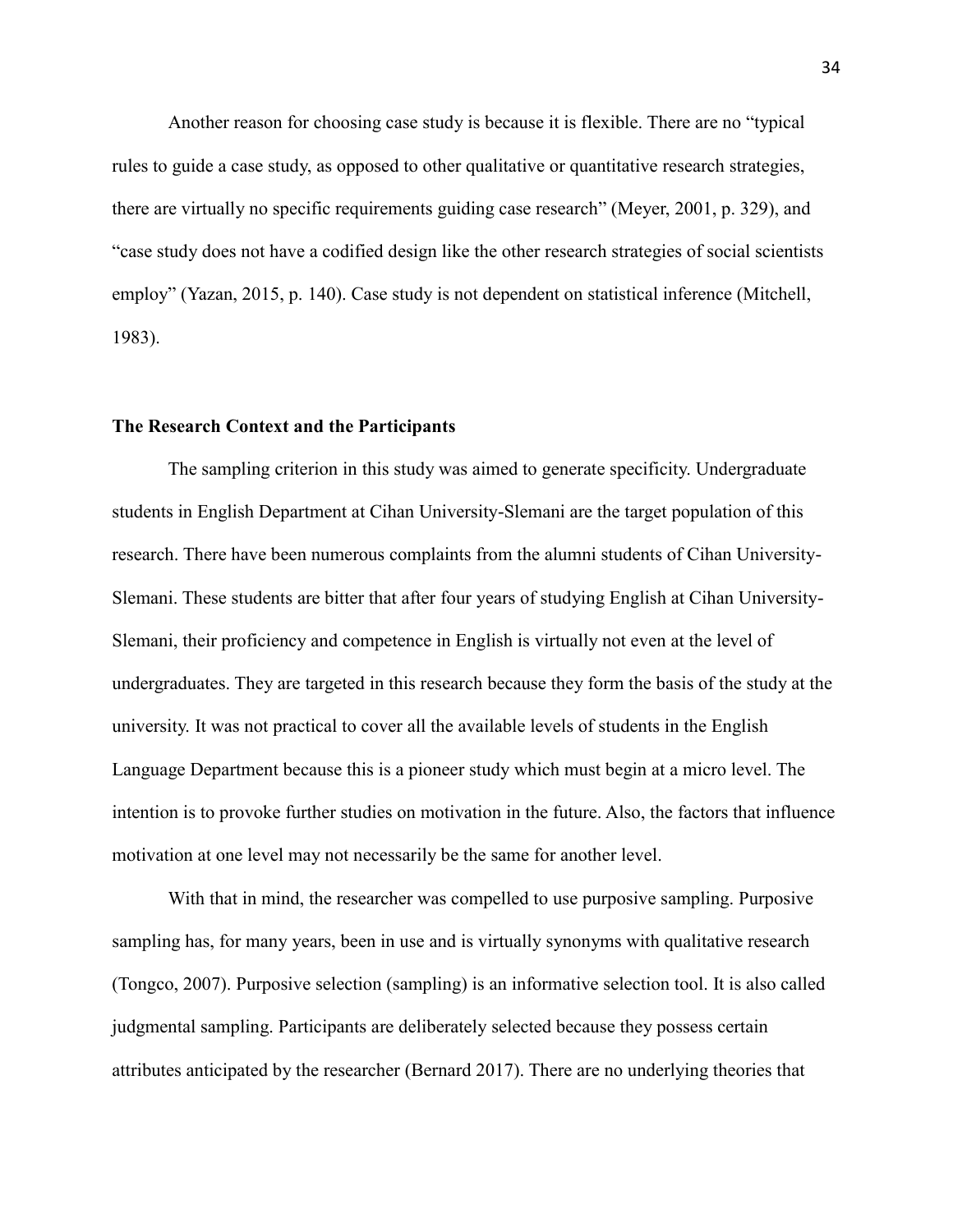determine how the participants are to be selected. It is nonrandom (Bernard 2017). The researcher decides which data is essential for the research, and then select participants based on the anticipated data (Bernard, 2017). It is a non-probability sampling technique.

Participants in purposive sampling are expected to be individuals of that community and should possess adequate information about the culture of the community. The informants must be willing to provide and share the required information.

Putting all these considerations and guidelines in mind, this is how the respondents were selected by the researcher. Since this is a finite population, the researcher selected 33% of the available population which is 11 students (Eleven out of thirty-three undergraduate students). The sample was selected solely on the researcher"s judgment. The selected sample is believed to be sufficient by the researcher because the population is a homogenous group such that causes of lack of motivation are likely to be shareable between two or more individuals within the population. The results from the 33% are believed to an adequate representation of the entire population under the study. In other words, this is a homogenous type of purposive sampling.

The rationale behind selecting such a small population sample is because the researcher has to adequately interact with the participants, prior, during and after the interviews in order to build trust which will generate honesty responses from the interviewee. Either way, purposive sampling does not put restrictions to the number of participants in purposive sampling. Bernard (2017) supports any number of participants, and further explains that there is no limit to the number of informants as long as the data being sought for is obtainable from the selected number. Seidler (1974) suggests a minimum of five participants for the data to be usable and reliable. The selected sample was expected to respond to questions in the interviews. More details about the interviews will be made available in due course.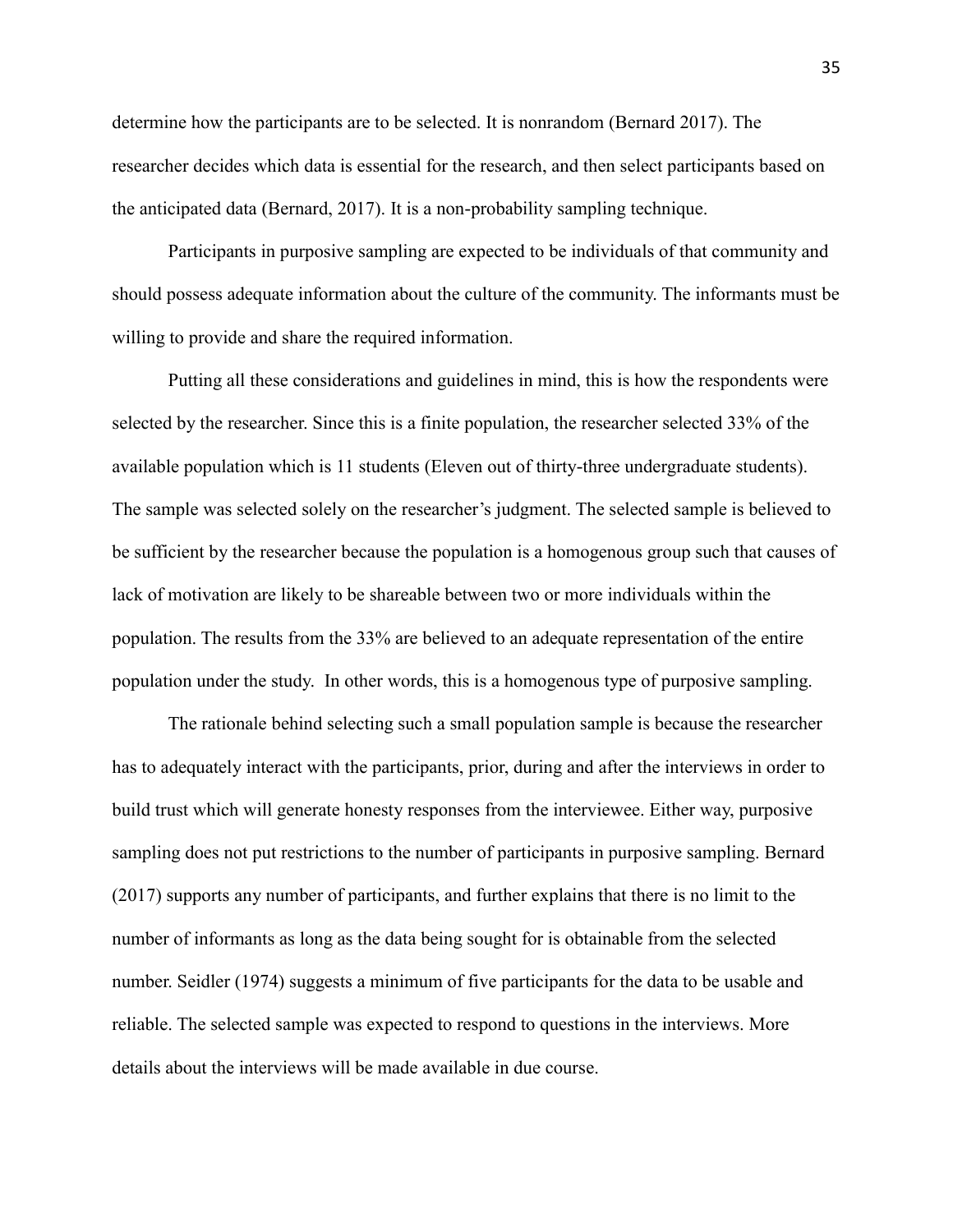#### **Data Collection Procedures**

The data gathering phase is almost as important as the research itself because it leads to an understanding of the theoretical framework of the research (Bernard, 2017). Data collection is demanding, but there is no data collection method inherently superior to the others. The use of a particular method is solely dependent on the nature of the research. The researcher selected interviews to collect data from the selected sample.

Interviews are "a systematic way of talking and listening to people and are another way to collect data from individuals through conversations" (Kajornboon, 2005, p. 2). According to Dörnyei (2007), a 'good' qualitative interview has two key features: "(a) it flows naturally, and (b) it is rich in detail" (p. 140). Dörnyei (2007) further argues that interviews are socially accepted natural means of gathering data. This view spurred the researcher to adopt interviews as a data collection instrument. By also putting into consideration the fact that case study allows observation of phenomena within its natural environment, interviews become more fitting as a data collection tool.

There are other reasons why interviews were preferred as a data collection tool. One reason is that, the quality and reliability of responses can be regulated by the interviewer. The right rapport just has to be introduced. Through interviews, inner feelings, perceptions and attitudes are revealed.

Another advantage of interviews is that they suite well with deductive and inductive research. Since this research is both deductive and inductive, interviews are most appropriate. Because this research is deductive oriented, the researcher ask questions that responds directly to the information being sought for. But as the interviewee responds, new theories will emerge and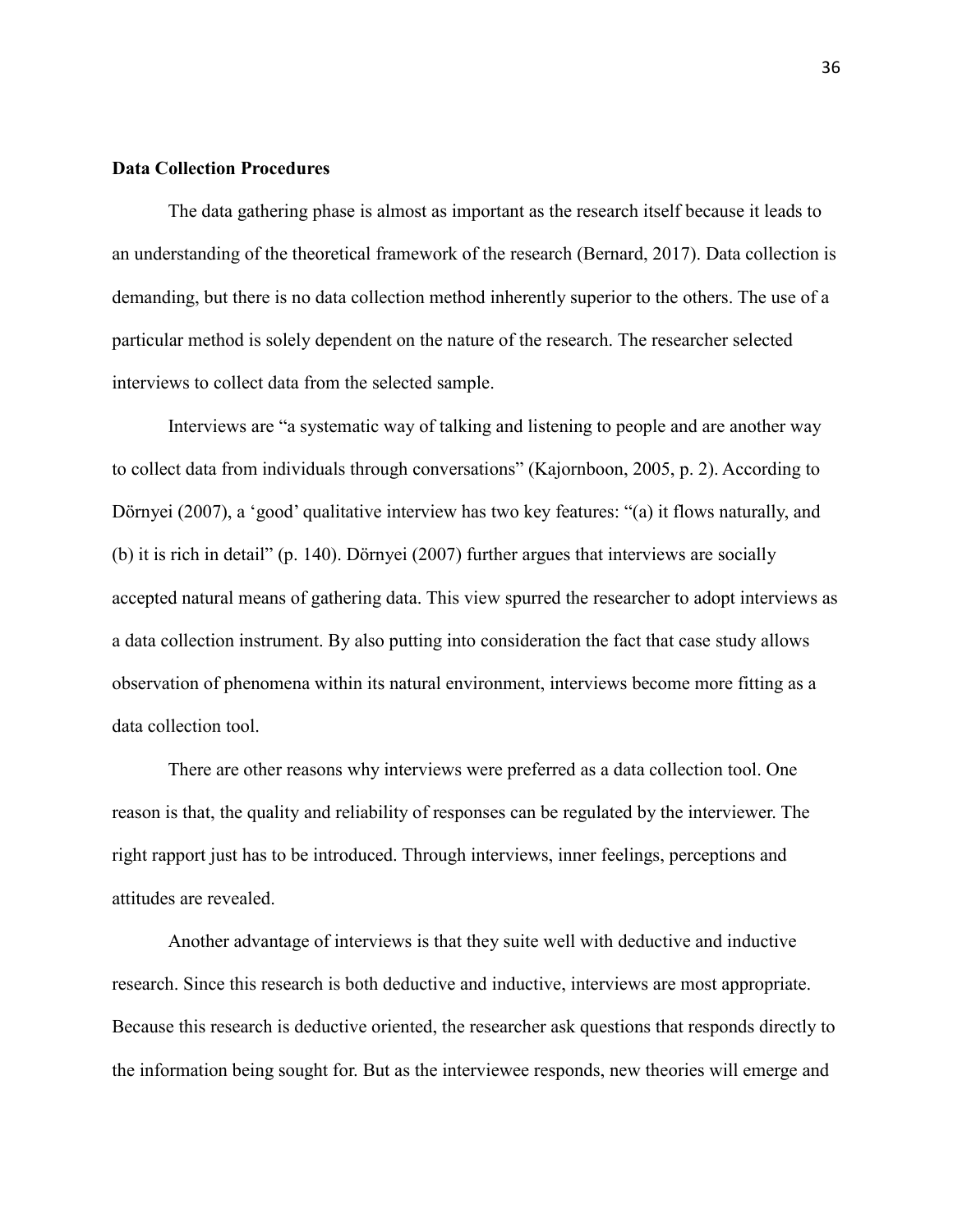the interviewer is compelled to make a follow-up on them. When new theories emerge, the research becomes inductive oriented. As such, interviews are exhaustive.

Lastly, interviews are a means of avoiding ambiguity and miscommunication. The interviewer and interviewee can move along very well by asking questions, rephrasing them and cross-examining responses. Knowledge and opinions are shared in the process. The interviewers ask questions that respondents would be able to express their opinions, knowledge and share their experience (Kajornboon, 2005). This means that the researcher can guide and control the interview, but not necessarily the outcome. When the interview is unstructured, the interviewer's role is central and he becomes a research tool (Zhang & Wildemuth, 2016). Through rephrasing and redirecting, the interviewer ensures that objectivity of the study remains under check.

The researcher prepared interview guidelines that effectively linked to the research questions. The interview questions/guidelines were unstructured. Unstructured interviews are good because they are flexible and non-directed (Kajornboon, 2005). In unstructured interviews, the respondent has the chance to speak frankly and openly. The interview intended to interact with the respondents while within their natural environment. The interviewer recorded responses with an audio recorder while directly writing down notes. The respondents were made aware of this recording.

Again, an audio recorder was used during the pilot interviews. This was intended test the quality of the interview guidelines, quality of the audio recorder as well as to observe the conduct of both the interviewer and interviewee. Alterations were made where necessary. The researcher made contact with the participants to alert them of their ethical rights. The contact was also intentionally in order to familiarize with the respondents. The respondents were then made aware of their interview dates.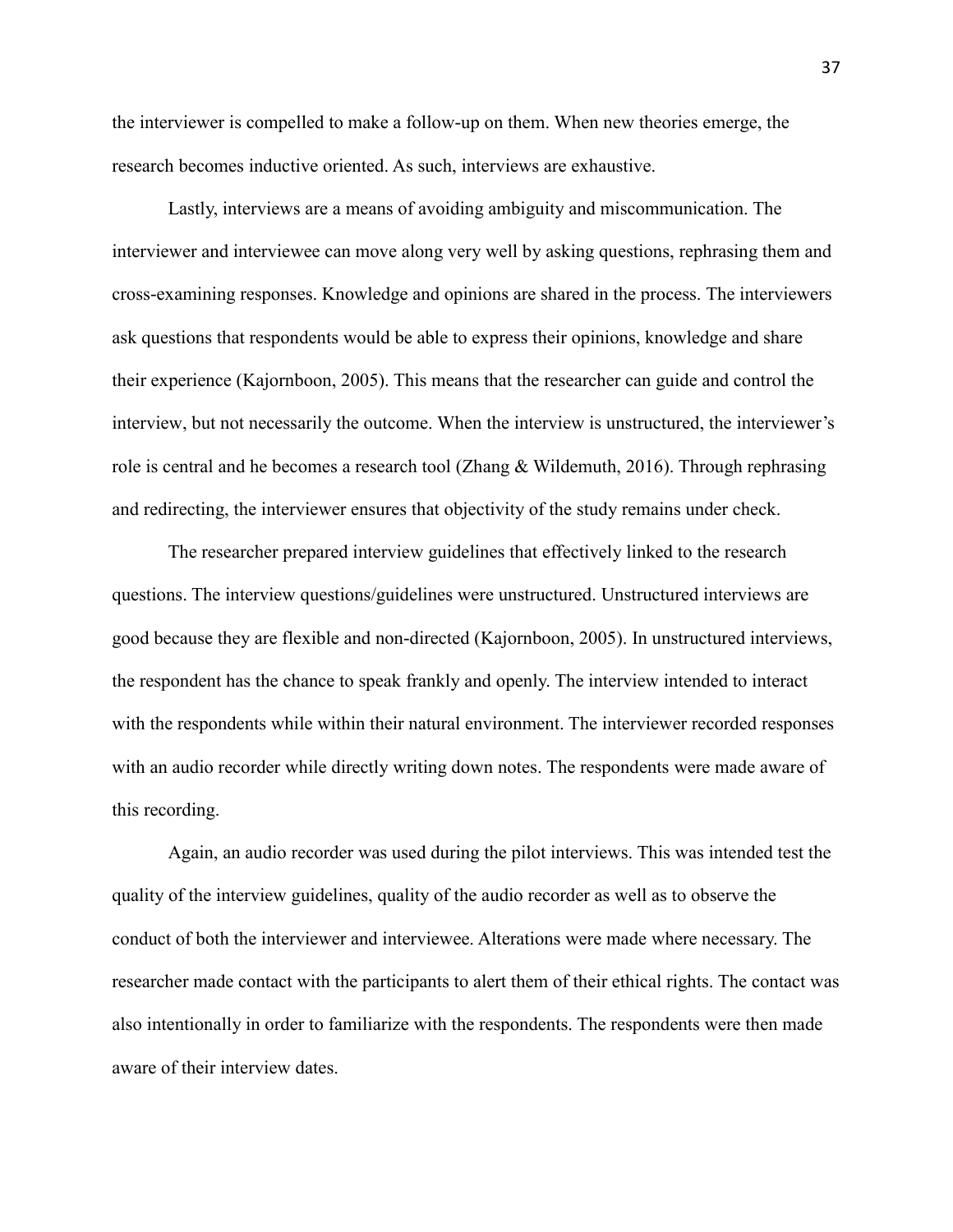Each interview lasted not less than thirty minutes. The interviews were conducted in a lighted room with minimal distractions. The interviewer probed and followed up verbal and nonverbal clues during the interviews. The interviewer also encouraged the respondents by nodding, redirecting and rephrasing questions.

Finally, the interviews were decoded. Each decoding lasted no less than two hours. The data was generated into meaningful data units which were later classified into groups. The data classification method shall be elaborated in chapter four under findings.

The interview questions focused on pertinent issues. They were holistic in approach as they tended to ask almost everything about university life. All forms of interaction were taken into cognizance. These include peer interaction, interaction with lecturers and interaction outside the classroom within the university campus. Teachers' roles and teaching approaches were inquired. Respondents were asked about university life, their own motivation experiences of university life. Their expectations and anticipations prior taking the course were quizzed over. For further detail of the nature and structure of the interview guidelines, the interview guideline has been attached under the appendixes section. In short, the interviews were intended to provoke as many responses as possible. To that effect, each interview lasted no less than thirty minutes.

### **Ethical Considerations**

In this section, I reiterate several points that are mentioned elsewhere in the previous sections, but examine them from an ethical perspective because this investigation concerns the lives of students within their own classrooms, its execution gave rise to a number of ethical issues and dilemmas: necessary permission and approval with participants and the university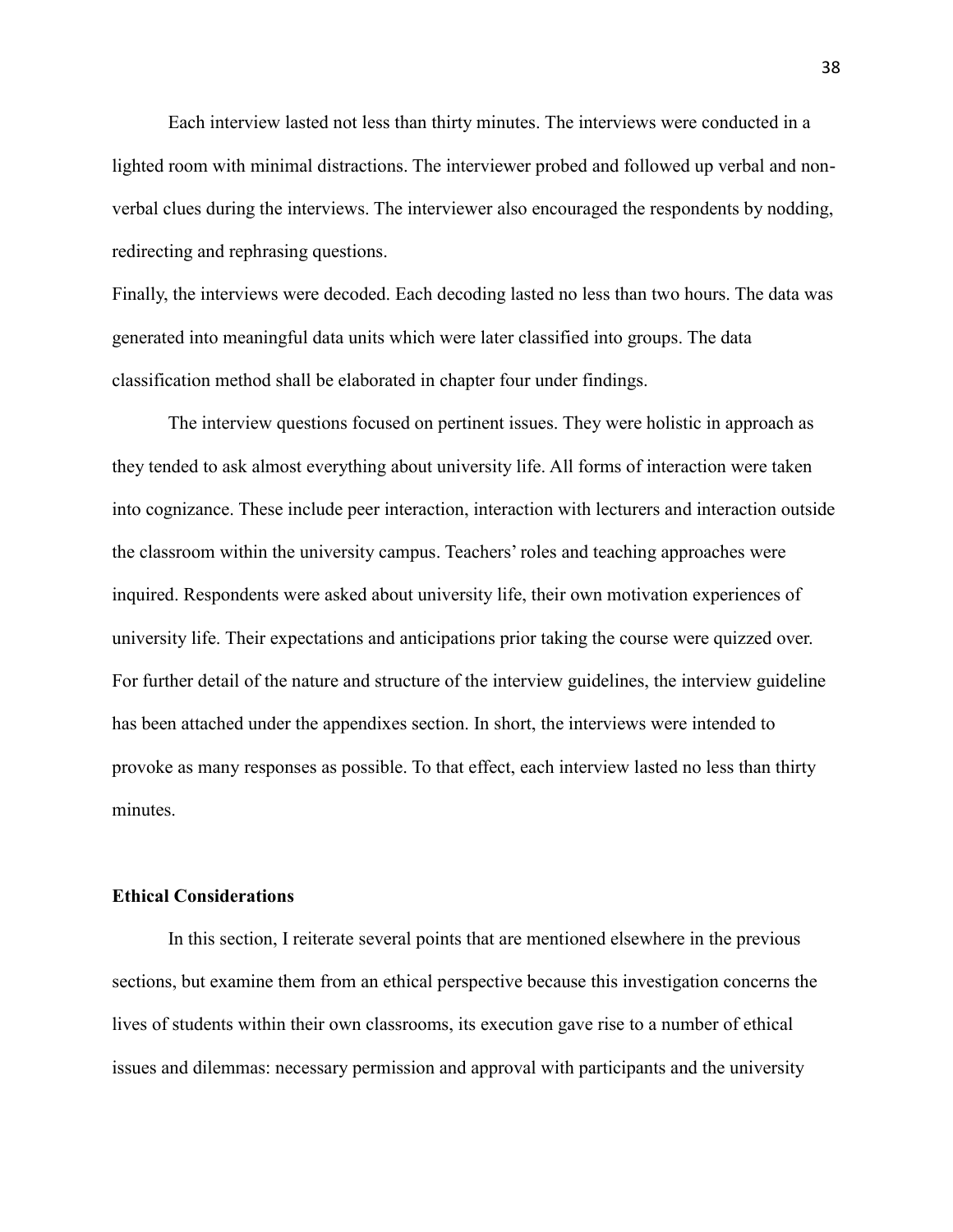authority was obtained for doing the interviews. Each participant is assigned a pseudonym. No one was forced to do the interviews, and all the personal information of the respondents is confidential.

#### **Data Analysis**

This section is intended to highlight the data analysis procedures that shall be applied to the data in the following chapter. It is critical to choose an appropriate strategy that best addresses the intentions of the research. In this particular case, Thematic Analysis (TA) was perceived to be most suitable because of its flexibility in allowing every part of the data to be analyzed. Again, it appreciates the emergency of new theories during the data analysis process. During the analysis, TA allows similar data to be grouped and analyzed together. Other reasons for selecting TA as a data analysis method are discussed later in this section. The interpretation analysis phase is a frame work which reveals how the data that was gathered, was organized and narrated for interpretation. Data interpretation is pivotal to the research because raw data is unusable. About this, Twining, Heller, Nussbaum and Tsai (2017) note, data analysis is the process through which interpretations and inferences are made which might include the development of a theory. This research should inspire secondary researches at the university. Therefore, it was imperative to use TA which adequately interprets the data.

Thematic analysis is rapidly gaining recognition as a unique and important method of data analysis. It is competing with established theories like grounded theory. It is the most popularly used qualitative analytic method in social sciences. TA is "a data analysis strategy that is a commonly used across all qualitative designs" (Castleberry & Nolen, 2018, p. 2).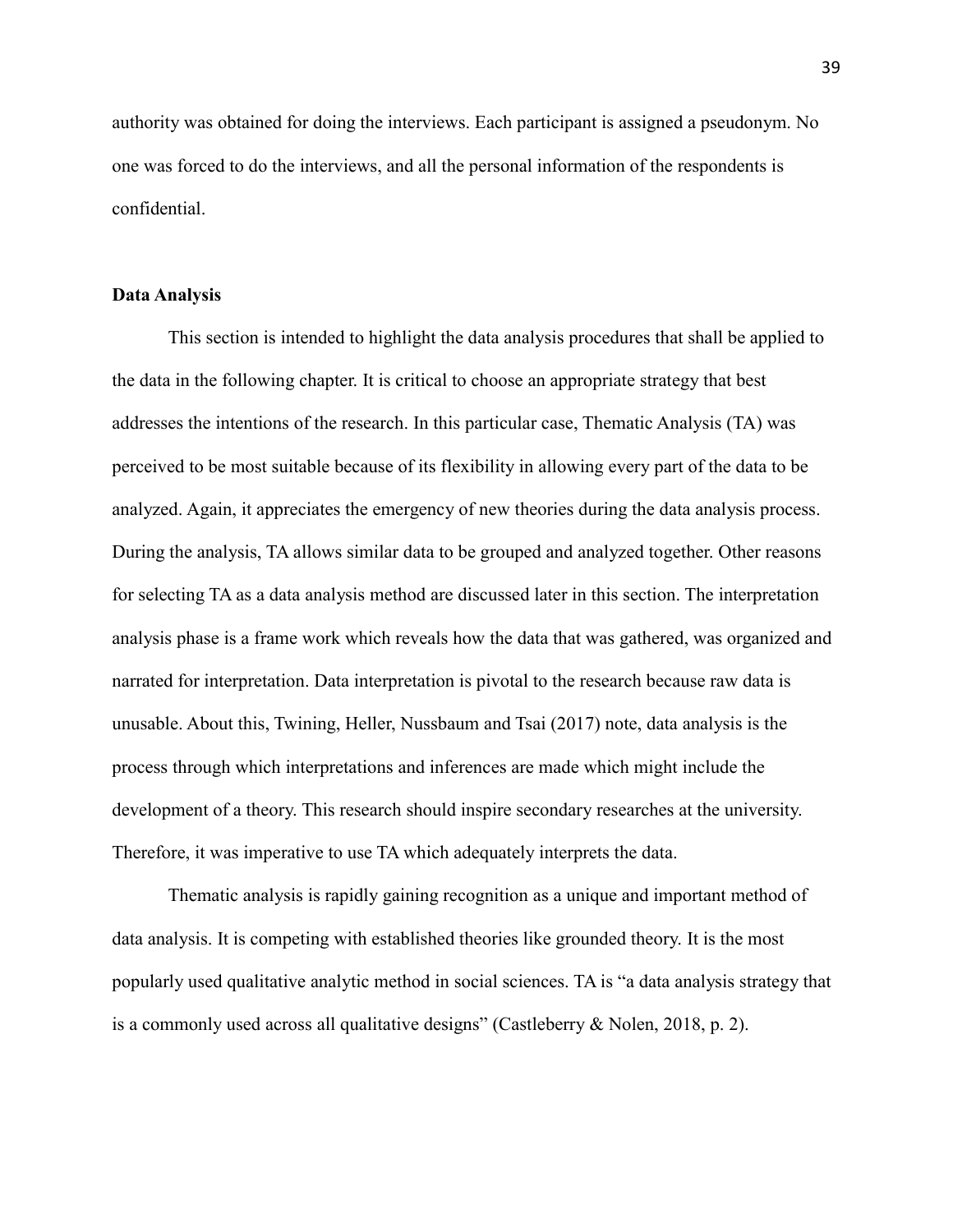This research adopted the Thematic Analysis (TA) approach to analyze the data because it has a plethora of advantages. TA is probably the most flexible way of analyzing data in qualitative study because it allows data to be compartmentalized into units. From the units, it becomes easy to study patterns that are emerging from the data. The themes that are used must emerge from the research questions, such that, the data should be compartmentalized in consistent with the research question/s that the data is responding to. About this, Braun & Clarke (2006) posit that, thematic analysis, "captures something important about the data in relation to the research question, and represents some level of patterned response or meaning within the data set" (p. 82). In a homogenous group such as in this study, patterns in the data from one interviewee to the next are easily identified and grouped together.

In addition, TA was adopted for this research because it suits well with deductive and inductive research. This research is both deductive and inductive. It is deductive in that it seeks to ascertain theories on motivation in the context of Cihan University-Slemani. On the other hand, it is inductive because it is open to new ideas as to why motivation at the university is low. TA heavily depends on generating themes. These themes are developed either from the research questions of the study or the data gathered in the study. This perfect fit by TA in deductive and inductive studies is the major reason it was selected as a tool for analyzing the research data.

**Steps followed in TA.** Braun and Clarke (2006) created six steps that TA should follow in analyzing gathered data. This research followed these steps and they are discussed here:

- Step one. Familiarizing oneself with the gathered data: the researcher listened and read and reread the data several times while taking down notes.
- Step two. Transcription: here, the researcher started grouping the data into chunks so as to draw meaning out of the data. The data was grouped according to similar patterns.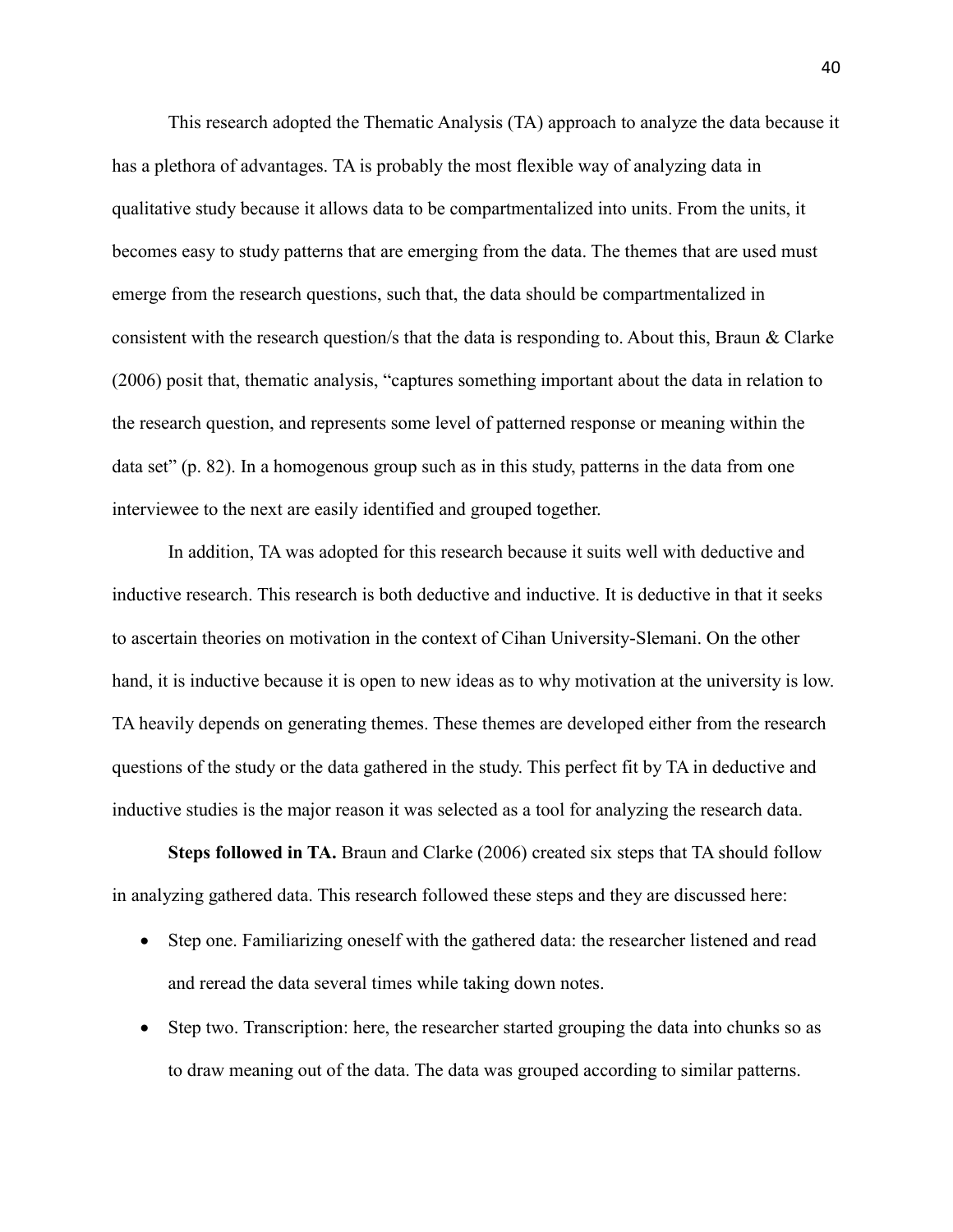Only data that responded to the research questions was gathered. The data was gathered into different codes.

- Step three. Search for themes: themes should be viewed as deductions from the codes. However, themes can overlap codes. For example, anxiety was identified as a theme under the code, intrinsic factors, but teachers" roles are indirectly linked to anxiety in learners. Other themes identified included society expectations, poor teaching methodologies, unrealistic social roles, misconceived rationale for learning English and many other themes. In short, themes are extended codes as noted in the few examples above.
- Step four. Review the themes: this phase involves making sense of the themes. Themes that emerged were accessed to see if they are relevant to the research questions. Codes that related to the same theme was gathered together, for example, anxiety was noted to emerge from three different codes, the role of instructors, intrinsic factors and social responsibility.
- Step five. Define the themes: this is the final step in refining the themes. Here, the themes are further divided if possible. Links among the themes were also identified. Themes were juxtaposed to student expectations.
- Step six. Write up: this is the final step involved in TA. It involves writing up the finding. For this particular research, the findings are presented in chapter four.

# **The Researcher's Role**

The role of the researcher must be clarified. The researcher views himself as a data collection instrument without whom the whole research would not have materialized. In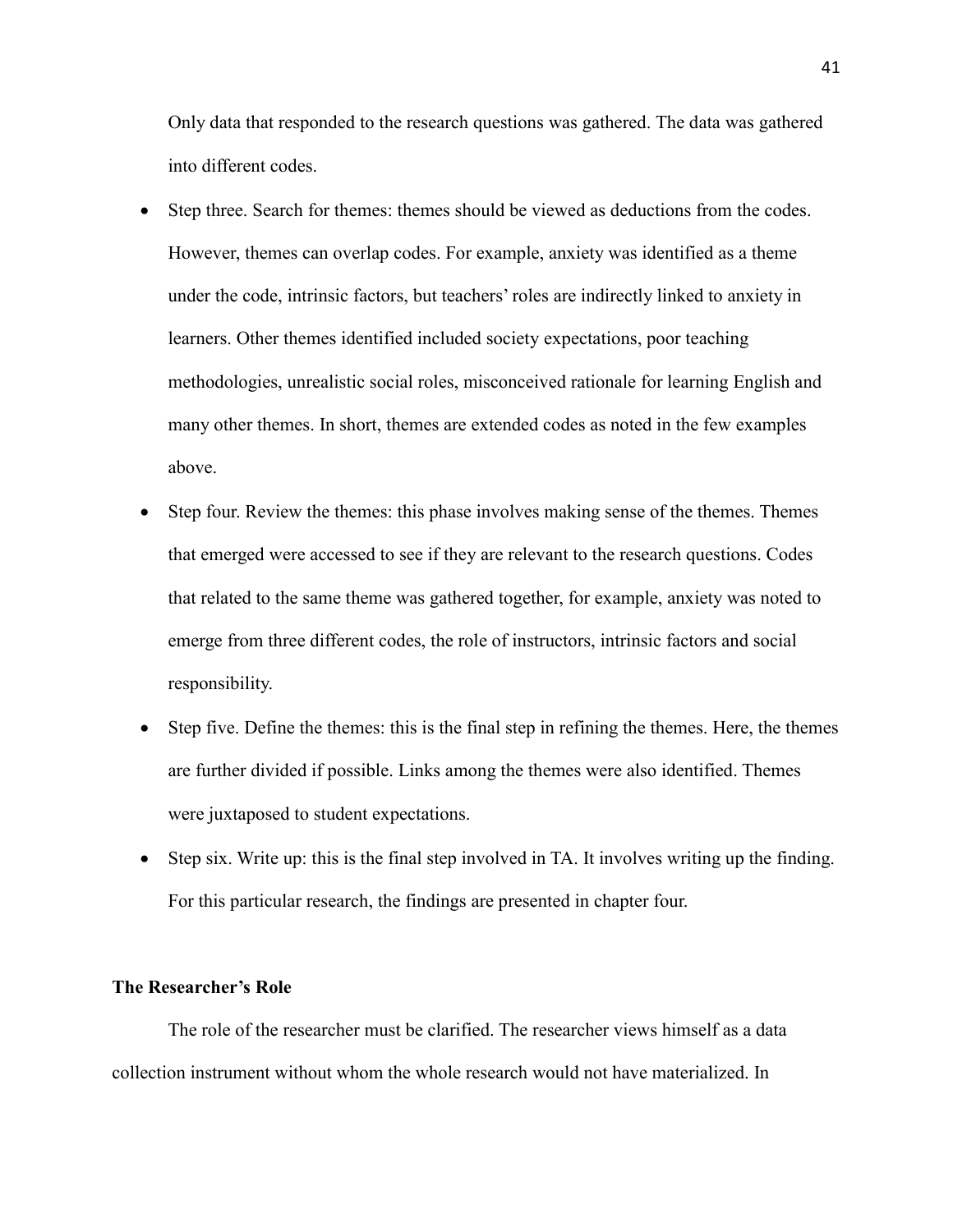qualitative studies, the researcher is considered as an instrument of data collection, "while in quantitative studies, the researcher"s role is, theoretically non-existent" (Denzin & Lincoln, 2000). This means "data are mediated through this human instrument, rather than through inventories, questionnaires, machines. In this qualitative case study, the researcher's role was crucial. Any subjectivity that could have occurred was unintentional. The ultimate concern of this research is to be as objective as possible so that the outcomes of the research are useful in helping to deal with a crisis at university.

# **Validity and Reliability**

Qualitative researchers often replace reliability and validity with terms such as truthfulness, credibility, and trustworthiness (Avenier & Thomas, 2015; Holloway & Todres, 2003). There is no 100% reliability or validity in any data collection instrument but it is essential to select an instrument that is most likely to accomplish the intentions of a research. For this reason, this research preferred interviews. There are several reasons why interviews were viewed as the most valid and reliable instruments for data collection.

Firstly, the interviews are usable when dealing with sensitive issues which invoke people"s feelings and personal lives. For example, the researcher could observe the facial expressions of the respondent. These non-verbal clues revealed anger, embarrassment, pain or other feelings and the interviewer was quick to adjust or provoke accordingly.

Secondly, interviews are testable and a content validity test was actually conducted. Prior to the actual interviews, the researcher conducted a peer evaluation test of the interview guidelines. This involved issuing the research guidelines to peers. Their opinions about the quality of the interview questions were taken into account and necessary adjustments were made.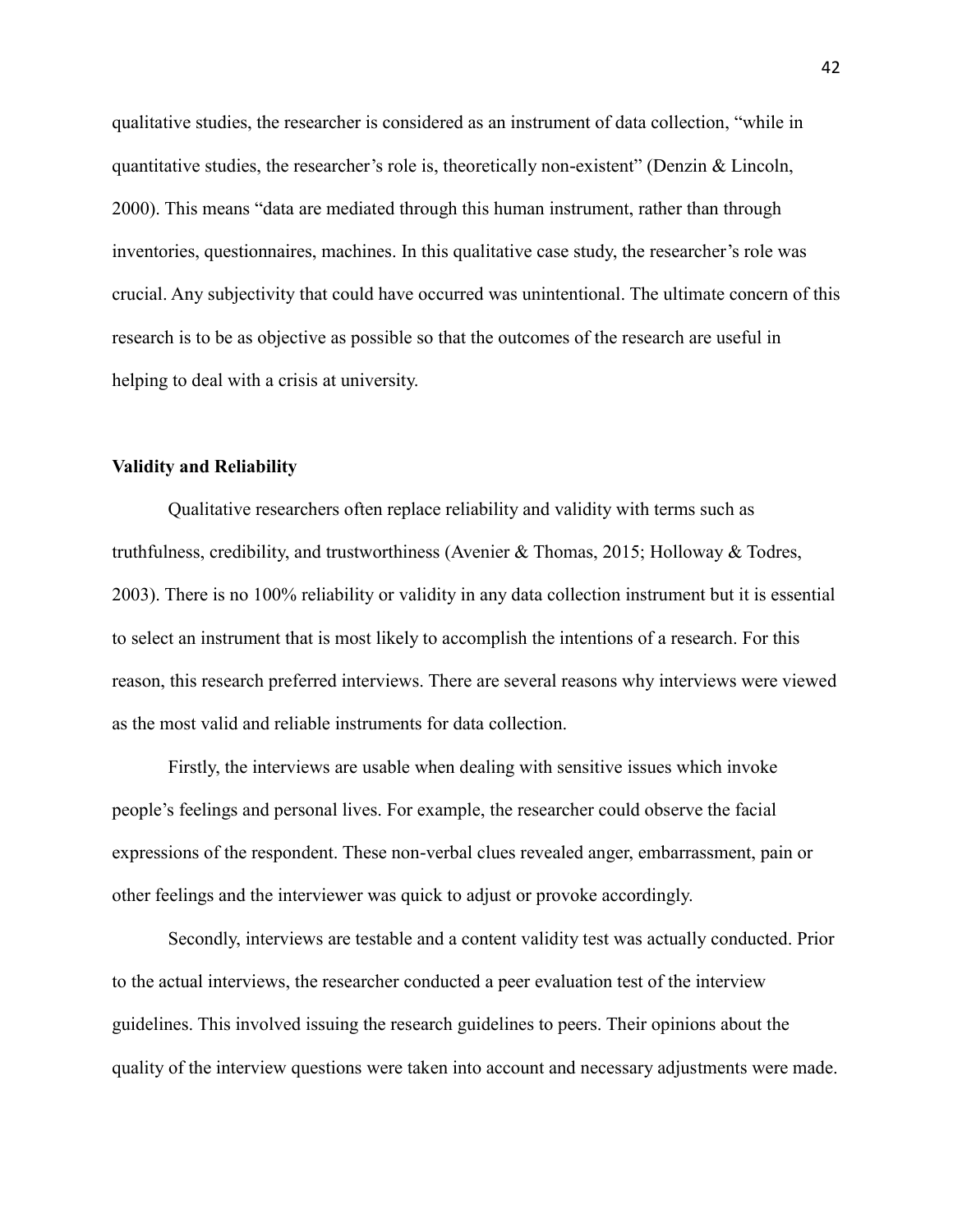Undergraduate students in the English Department were interviewed under audio record while writing down notes. The analysis that followed thereafter revealed that the interview guidelines were feasible and consistent with the research questions. After finding each theme, each participant was contacted again to make sure of the themes. Adjustments were made where necessary.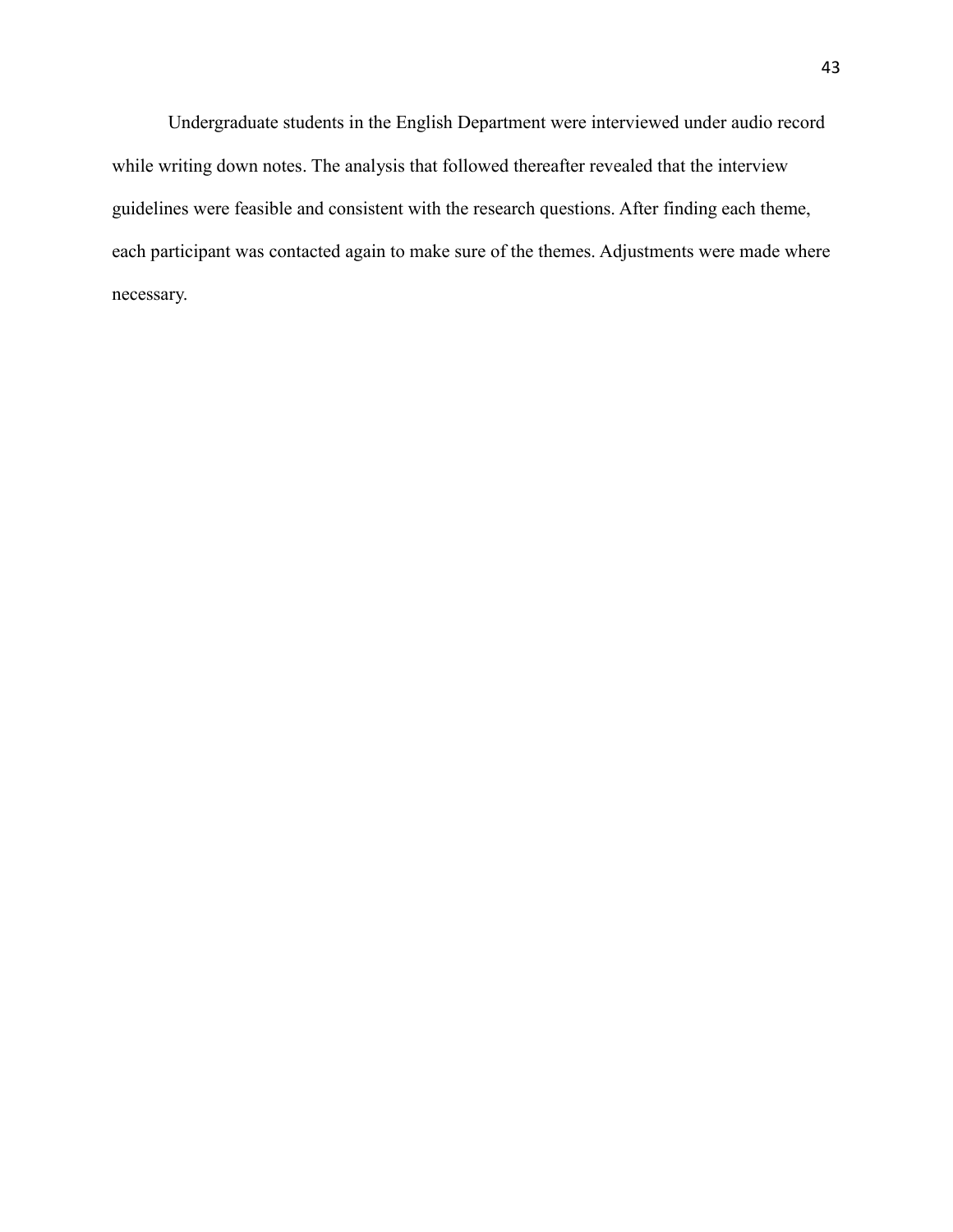#### **Chapter IV**

# **FINDINGS AND DISCUSSION**

# **Introduction**

This chapter is pursuant to chapter three in that it seeks to outline the interview results that were analyzed through TA. The aim of the chapter is to elicit factors that impact on learner"s motivation. This data was obtained from the interviews that were administered to undergraduate students of Cihan University-Slemani, the results are very central to this whole thesis. They have implications since they either confirm or refute the beliefs held by many educational experts that students" motivation is related to social and external factors, the teachers" roles and teachers" motivational practice. The results shall be presented in the form of themes as prescribed by TA. Codes were identified from the data. However, the whole discussion of the chapter shall be arranged and discussed as themes.

#### **Role of Teachers**

Teachers were noted to be major players in the motivation of the learners. Responses from the learners highlighted strengths and weaknesses that different teachers bring to the learning process. For example, some teachers were reported to depend solely on the lecture method, few engaged the learners in the learning process. Other teachers were praised for their social skills which immensely helped to build good social interaction with students. Others completely failed to do that. Yet, success in a foreign language largely hinges on the teacher. The teacher helps keep the learners motivated or decide on which method is best to deliver content to the learner.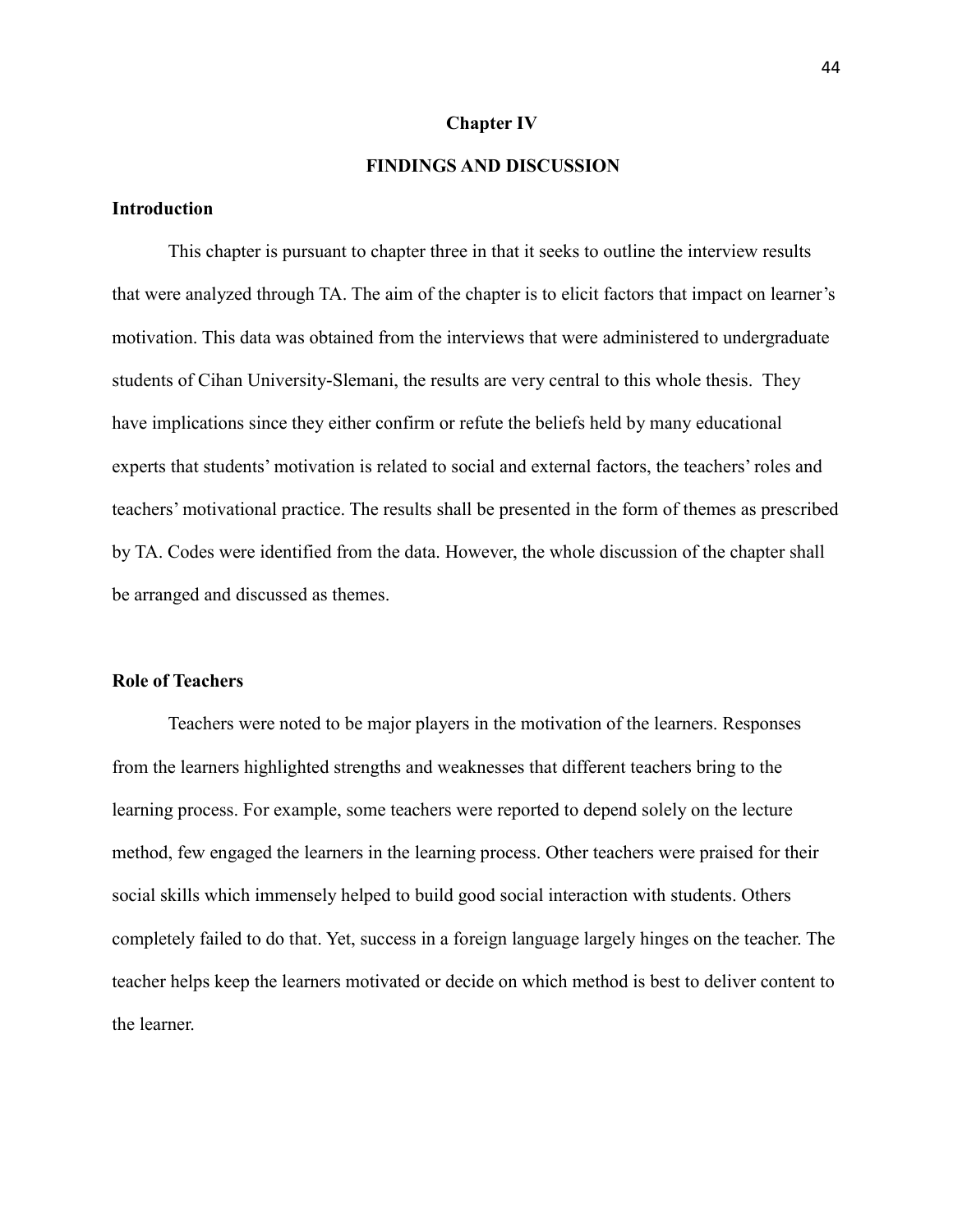When quizzed about the role of teacher in the learning process, the undergraduates at Cihan University-Slemani revealed striking patterns through their responses. All eleven respondents indicated that there is very little interaction between the teachers and the learners.

EXTRACT 1 (Interview 7 March 2018)

Zhyan claimed, "*There is never one on one interaction with the lecturers despite the fact that we have obvious problems. The timetable is fully packed and the lecturers have little time for interaction with us*"

The extract above indicates that there is a detachment between the lecturers and their students, yet one of the basic requisites for success in a target language is by generating as much interaction as possible with the role models of the language. Quizzed over why this is so, two of the respondents claimed that the learning process is unidirectional because the lecturers do not give enough explanations of the subjects. In such cases, interaction in the target language is minimal, and for that reason, one particular participant admitted to have missed several lectures.

Other students (seven) blamed the result-oriented approach of the lecturers and the university. Grading was popularly agreed to play a crucial role at the university. One particular respondent posited that she would rather not improve the language at all than to fail the course because passing forms the central objective of the lecturers and the university.

EXTRACT 2 (Interview 7 March 2018)

Nask says, "*Failing is never an option with me. I would rather someone do my work than fail. There is no acceptance of failure here*."

Nask"s fear of failure is one of the many cases that emerged during the interviews. It was clear that the learners are under immense pressure to succeed. Their anxiety levels cause them to dislike the course. The fear of failure underplays internal motivation. Instead, external motivation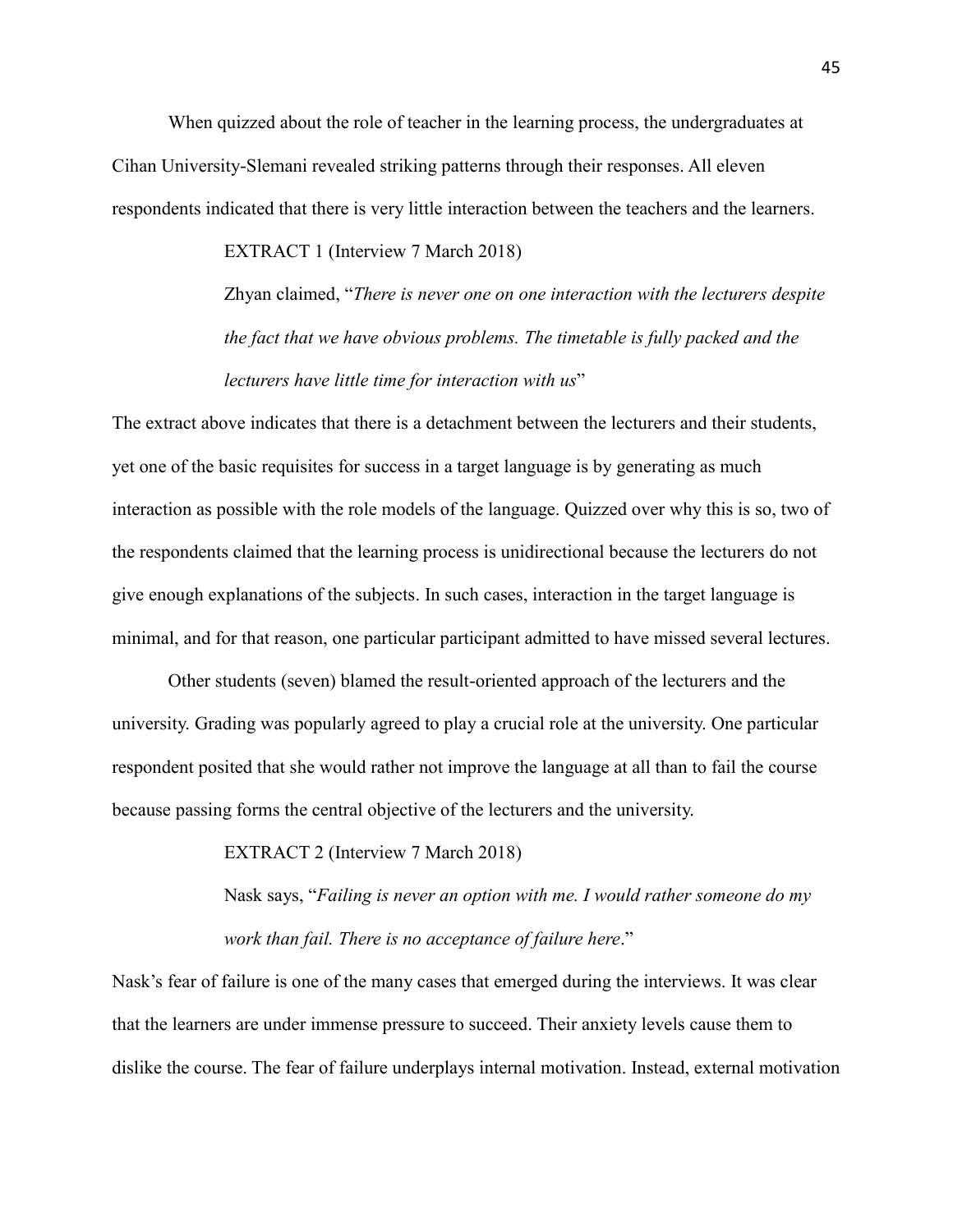(precisely, instrumental) is the main driving motivation for these learners. One of the biggest shortfall of instrumental motivation is that it is not reliable; it can be affected by external situations. Internalized fear is very bad for the students. Here, learner/teacher expectations are at variance because all the interviewees (eleven) agreed on improving their English proficiency outside the university, like watching movies or joining a club. Again, bulk of the respondents revealed (not explicitly) that they do not like some of their lecturers. The reasons for that are diverse and have been covered in this section.

One key aspect raised in the interviewee responses was teacher competence. One respondent cited lack of subject mastery among the lecturers, this is obvious as they fail to give adequate explanations of the subjects. Another cited disappointment at not having at least one lecturer who is an English native speaker. Aggarwal (2001) reckons that a sound and intelligent teacher should have subject mastery which is critical in commanding respect and ultimately gains the attention of the learners.

On the contrary, the university has lecturers who are well-versed with issues relating to motivation. Three interviewees admitted that they enjoy certain lectures with particular lecturers more than they do with others. The interviewees feel that they feel valued by those lecturers and actually enjoy attending them, but would not worry missing those that undermine them.

EXTRACT 3 (Interview 7 March 2018)

Sarbast, says, "*Mr. Zana (pseudo name) is outstanding. All students love him. He has passion with his job and is willing to help us all the time."*

The interviewees are in a position where they receive rejection or acceptance. This gives them the power to judge the different methods of teaching that they receive. It also allows the research to make assumptions that learners" motivation towards English may be influenced by teachers"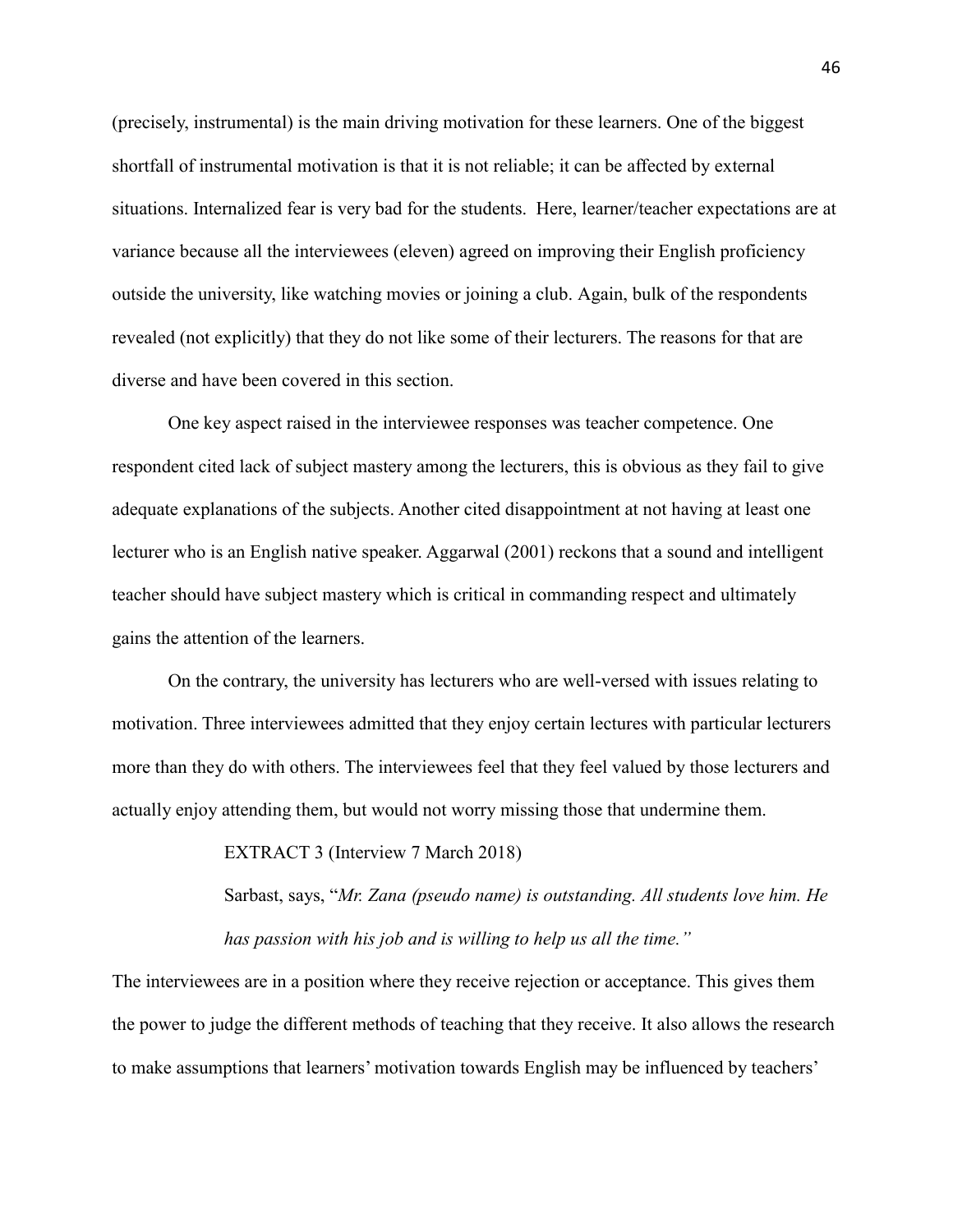roles. The extract above reveals that not all the teachers are acceptable to the learners. Some are popular with the students, but others are not. The only plausible explanation to this is the roles they play. Once the learners are negatively affected by their teachers" roles, it is highly unlikely that the teacher will be effective to the learner.

# **Social and External Factors**

External factors do not originate from the learner, but their effect directly or indirectly interfere with learner motivation. In response to why the learners studied English as a course or if family played any role in the selection of their courses, the respondents raised critical issues connected to family influence.

All the interviewees admitted that they took the English study because it would make their parents/family proud.

EXTRACT 4 (Interview 7 March 2018)

Awin in particular responded, *"Passing this course is the best present I can ever give my mother. Sometimes, I worry that I will let her down."*

As such, Awin works very hard to achieve good grades. Another interviewee admitted that university education is expensive for his family and she is fighting hard to show appreciation for their efforts.

EXTRACT 5 (Interview 7 March 2018)

Tablo says, *"How can I afford to fail with so much money being spent on my education? I usually sleep late because I have to pass the course."*

Bulk of the responses revealed that the learners have predefined roles that their families have set for them, either arbitrary or explicitly defined. Family status in all these cases is central in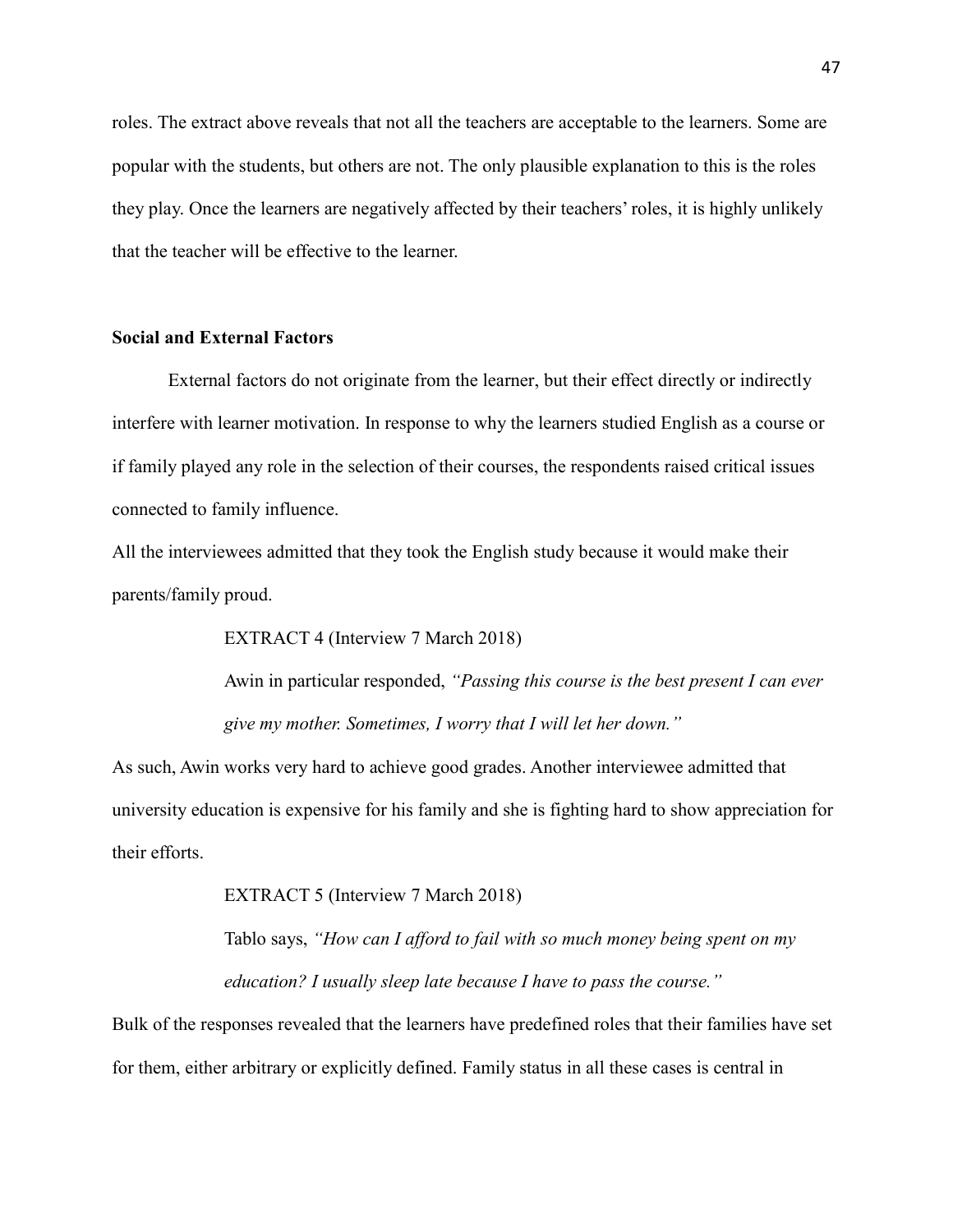influencing learner motivation and behavior. Huge financial obligations, high expectations and pride are some of the influences that families impose on their students. Failure in a course is treated with disgrace by family and society. Unrealistic and huge expectations place the learner under immense pressure. Pressure builds anxiety on the part of the learner. A thorough assessment of the role of anxiety on the learner will be treated in due course in this section.

#### **Intrinsic and Instrumental Motivation**

Factors that motivated the learners to study English at university level were investigated. It emerged that some made personal decisions to study English, but others did not make the choices on their own. Parents were noted to be major players in the study choices. Again, question targeting what motivated the learner while studying English were asked during the interviews. All forms of motivation are important for the learner, but intrinsic motivation supersedes all other forms. The questions were asked to establish if the learners have intrinsic motivation. In this section, intrinsic motivation and instrumental motivation will be compared. Responses from the interviewees will be grouped under intrinsic or instrumental. This section forms bulk of the interview questions because intrinsic motivation supersedes all other forms of motivation as it is durable. It can weather many complications because it is a self-driven desire to engage in a language learning process. That"s what instrumental motivation is not. For this reason, the section will attempt to discuss these two forms of motivation side by side.

Intrinsic motivation is an internal cohesion to accomplish a task. Deci (1985) as cited by Alhodiry (2016) better defines it as "activities for which there is no apparent reward except the activity itself. People seem to engage in them for their own sake and not because they lead to a reward. Intrinsically motivated behaviors seem to bring about internally rewarding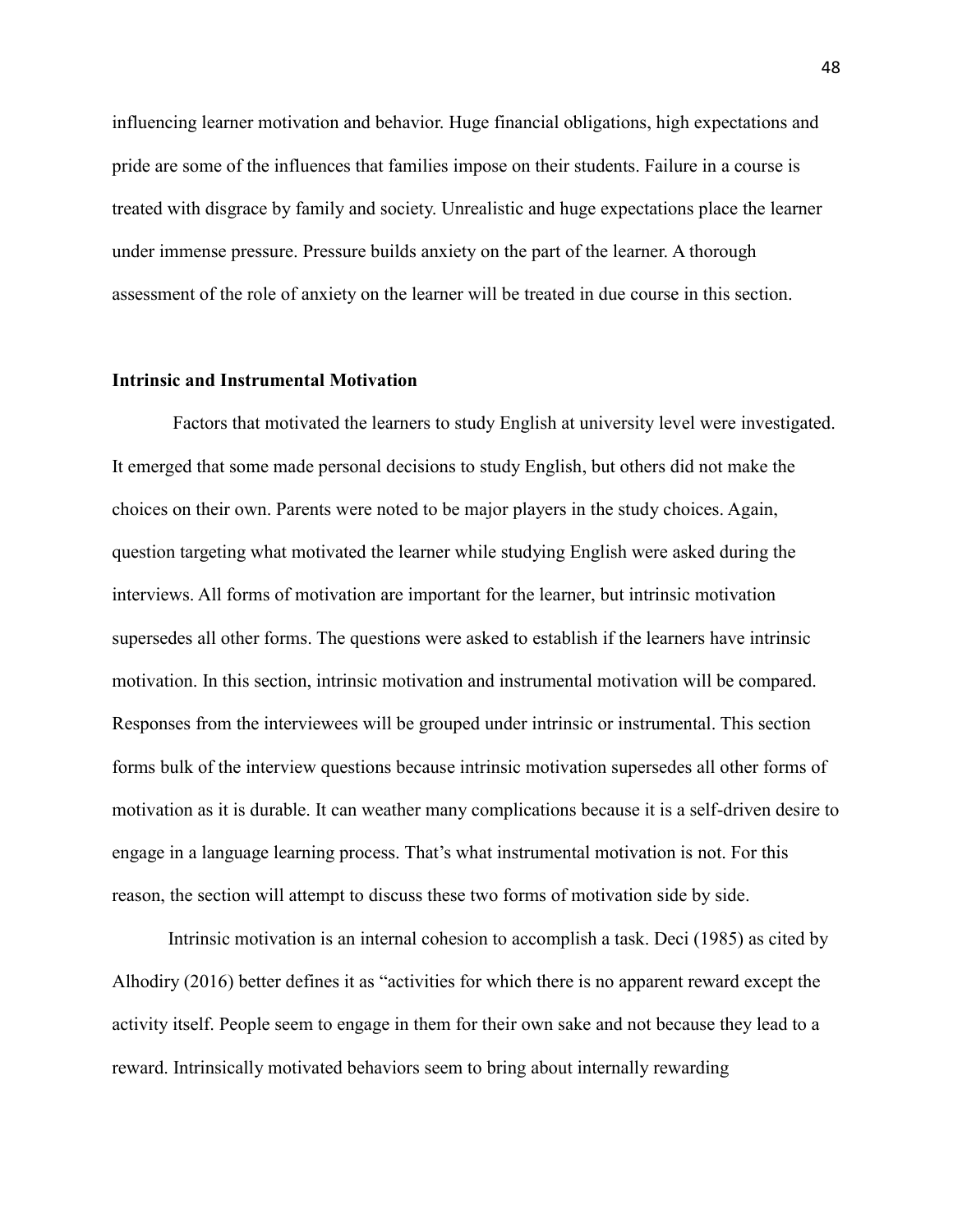consequences, such as feelings of competence" (p.5). Intrinsic motivation should be equated to integrative motivation and integrative is when the learner is driven by a desire to belong to a particular society, for example, a speech community. Both intrinsic and integrative should be understood as direct opponents of instrumental motivation. Instrumental is vulnerable because changes in the natural realm can affect instrumental motivation. For example, someone can study a course to get a particular job, but if the job is no longer available, the instrumental motivation that catapulted the study are most likely to vanish with the missed opportunity.

Quizzed over why the respondents took up this study, eight of them stated that the course would make their job prospect more realistic. They explained that since the country has limited access to English language, so being able to converse in the language, places oneself at a huge advantage to secure a good job. Zhwan took up to study English because of relatives who stay in America.

Extract 6 (Interview 8 March 2018)

*Zhwan says,"I am hoping to gain fluency so that I can communicate properly when I join them in America. So far, I have not really improved and it worries me so much".* 

Zhwan"s reasons are both instrumental and integrative. The desire to fit into a particular society is integrative, but the hope that one day Zhwan would travel to America is opportunisticoriented, hence, instrumental. In this response, and bulk of the responses from other respondents, lack of intrinsic motivation was revealed. These participants are driven either by instrumental or integrative motivation. However, as reiterated earlier on, learners who depend more on external motivation are likely to be affected by external pressures. This places them at a precarious position because they may switch off any interest to learn the new language.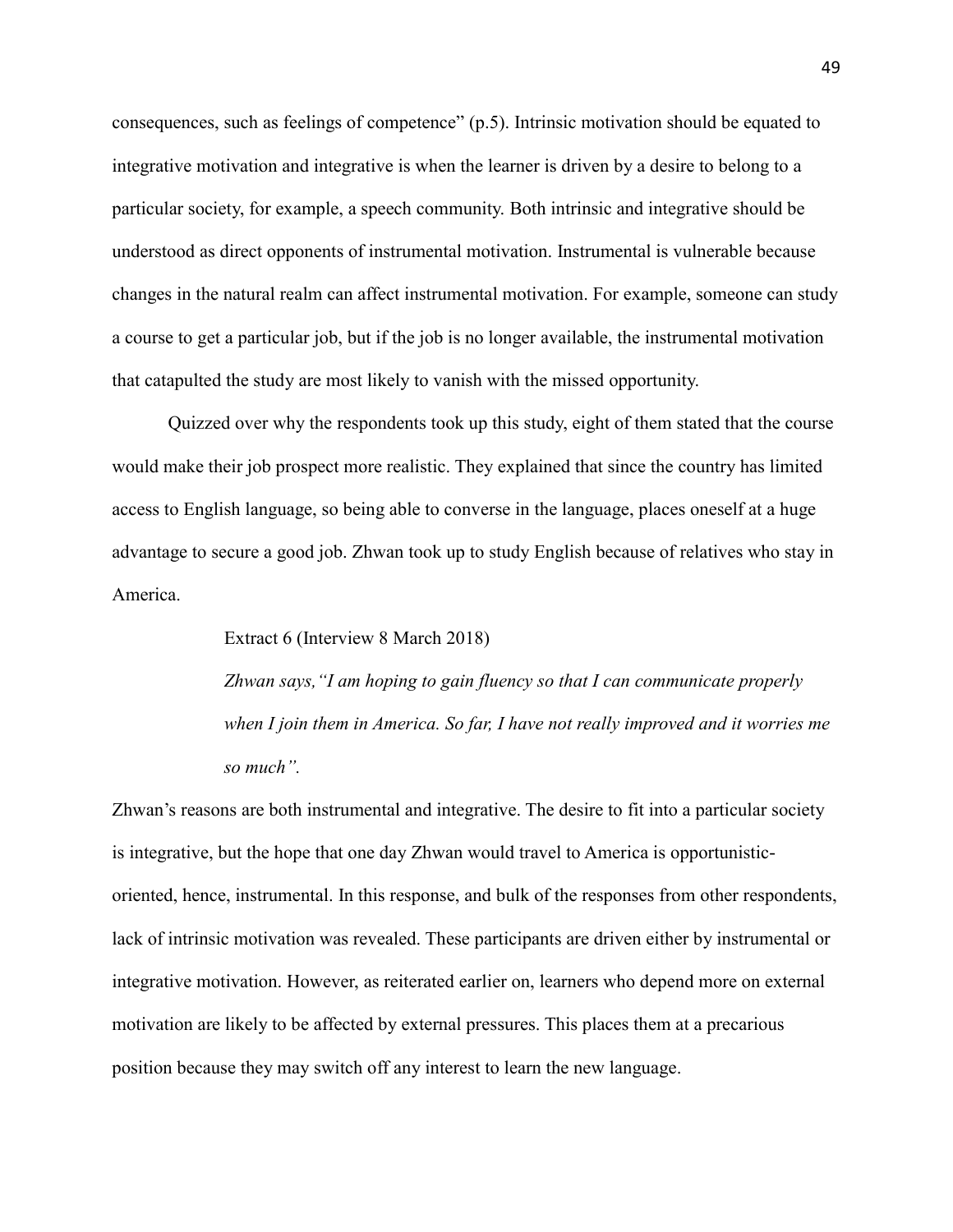The same participants indicated that what they expected from the course and what is happening on the ground is at variance. Reading from the non-verbal cues, it was clear that most of them are not enjoying the English course.

EXTRACT 7 (Interview 8 March 2018)

Soran says, *"I do not think school is meant to be enjoyed. To me, what is important is to pass and go."*

Soran"s responses do not confirm or refute if he enjoys the study, but his disregard of the term enjoyment strongly suggests that he is not enthusiastic either. Others bluntly concurred that they do not enjoy the course at all.

EXTRACT 8 (Interview 8 March 2018)

Tablo says, *"I do not like the way we are taught here. There is too much pressure from the lecturers. I always look forward to the holidays so that I can rest and breathe"* 

Lack of enjoyment of the course places bulk of these learners at a precarious position because they can be easily frustrated by the course. Again, this would cause such learners to disregard mastering the language as long as the grades are good. Their form of motivation is artificial and can be easily affected by external factors. On the other hand, one respondent enrolled in the course because of a genuine desire to master the language.

EXTRACT 9 (Interview 8 March 2018)

Bashdar says, "*I love English. I have always admired when people speak in English. Hopefully, one day, I can speak the language too."*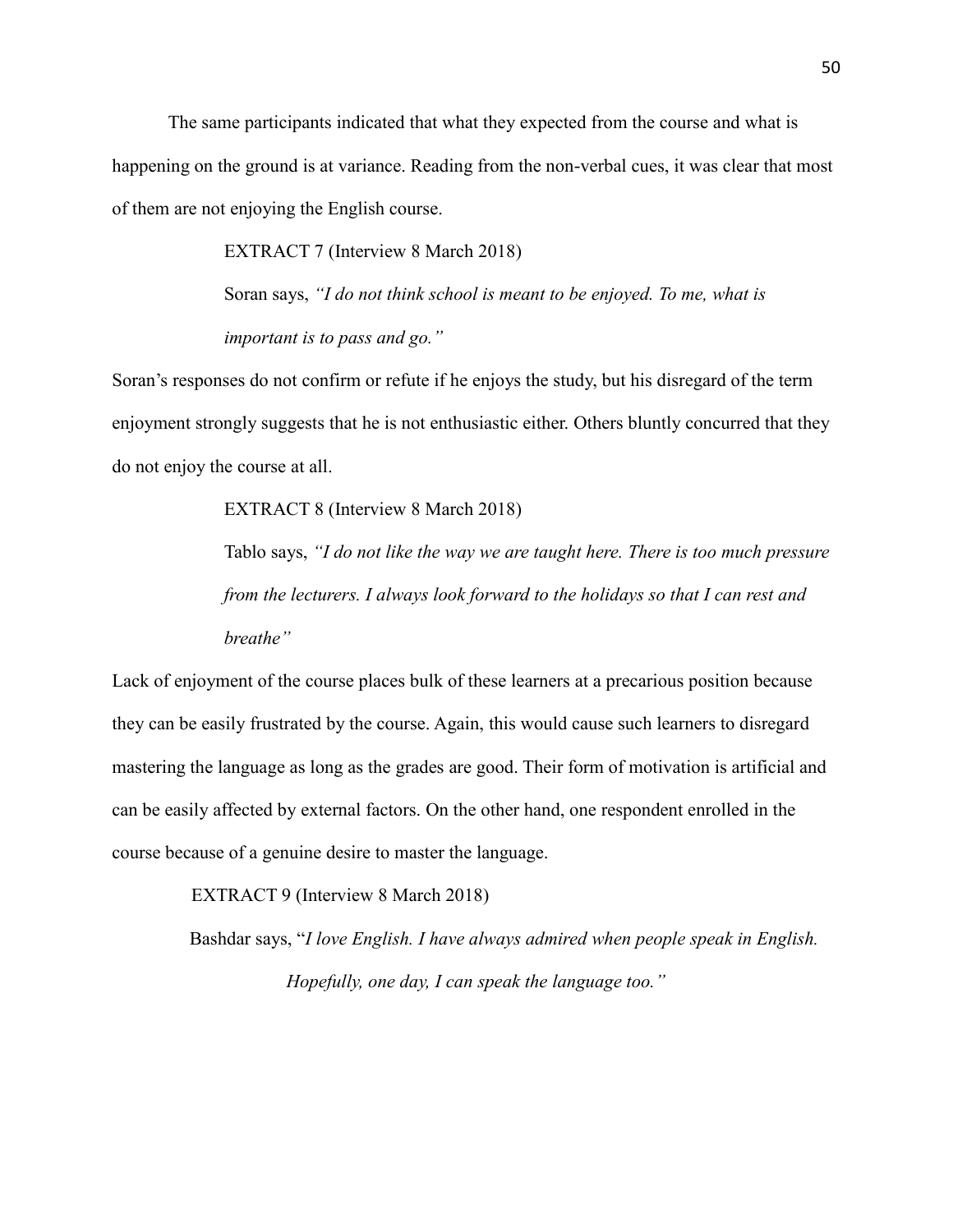Bashdar fits directly into intrinsic motivation. Intrinsic motivation is stronger and can persevere in many situations. Alhodiry (2016) posits that this motivation important and pervasive. Innate psychologically needs are better served through intrinsic motivation.

## **The Role of Anxiety**

Anxiety is a multi-faceted phenomenon. It can neither be understood from one direction nor interpreted from one angle. All the themes discussed prior in this section ultimately pressurize the learner. A few examples should be used here to provide a clearer picture of how anxiety negatively impact on motivation.

Under theme one, it emerged that teachers prioritize good grades above everything. The students are compelled to perform. They dread failure. This gives rise to affective filters. The fear of failure and the desperation to perform act as bulwarks that hinder reception of content. Once that starts to happen, grades fall. Ultimately, the learner becomes anxious and unwilling to learn the new language.

EXTRACT 10 (Interview 9 March 2018)

Nask, when asked, "Do you fear not succeeding in the course?" Nask responsed*, "I think about my grades all the time. I have been performing badly recently and I worry that I may never be able to finish the course."* 

Nask"s fear is well-founded. The pressure that the parents and teachers place on the learner is immense. While pressure is good, excessive pressure is poisonous because it causes a person to overthink and worry alot, hence anxiety.

In the same vein, parents and society place huge expectations on the learner which raises the levels of anxiety. In short, all the themes dealt with in this chapter are directly or indirectly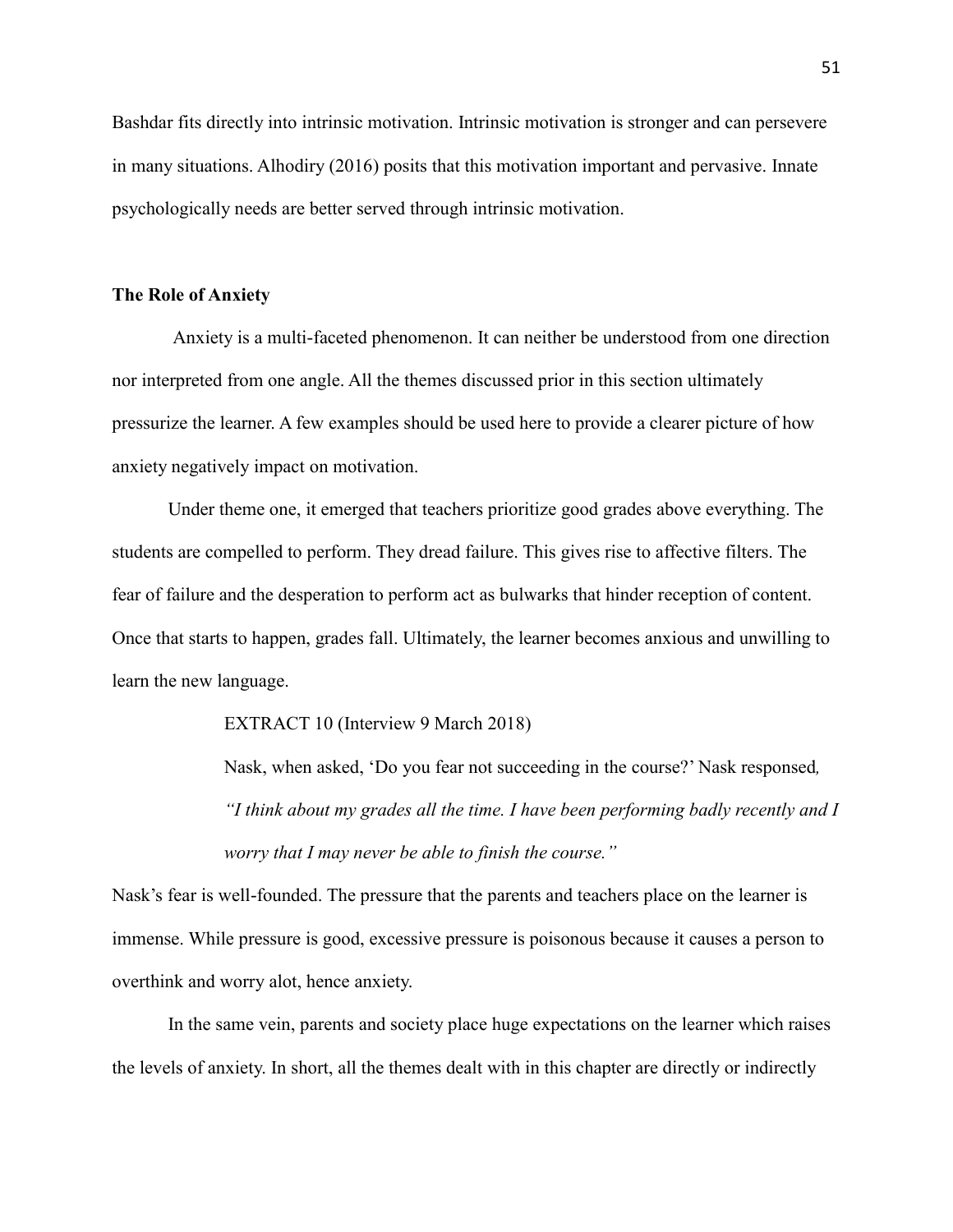linked to the rise of anxiety in the learner. The pressure that the learners receive is from all directions.

To understand the levels of learner confidence, two questions were asked. How frequent do you engage in conversation in English, in and outside the school environment? Do you feel confident when you converse in English? Three of the respondents admitted to use English outside the learning environment often because they stay with colleagues that do not speak the language. Eight others admitted to using the language if it necessary to do so. Otherwise, they do not use English in daily confidence. All the interviewees cited their lack of confidence when conversing in English because they have not yet developed full competence in it. When a learner is intrinsically motivated, confidence is high. Confidence is central because it encourages the learner to communicate in English. The learners in question are very low on confidence. They are too sensitive to their shortfalls in terms of English confidence, and this explains why they rarely use English in social situations. They are too self-aware and anxious of their ability to use the language.

#### **Discussion**

Busse and Walter (2013) acknowledge that there are many variables that influence human behavior. Motivation is one such human behavior that cannot be sufficiently explained or understood from one standpoint. This research, therefore, focused on angles, that is the learner, teacher and community to establish how each of these played a role, which is to affect the motivation of the students, studying English at Cihan University-Slemani. The overall analysis is summarized here.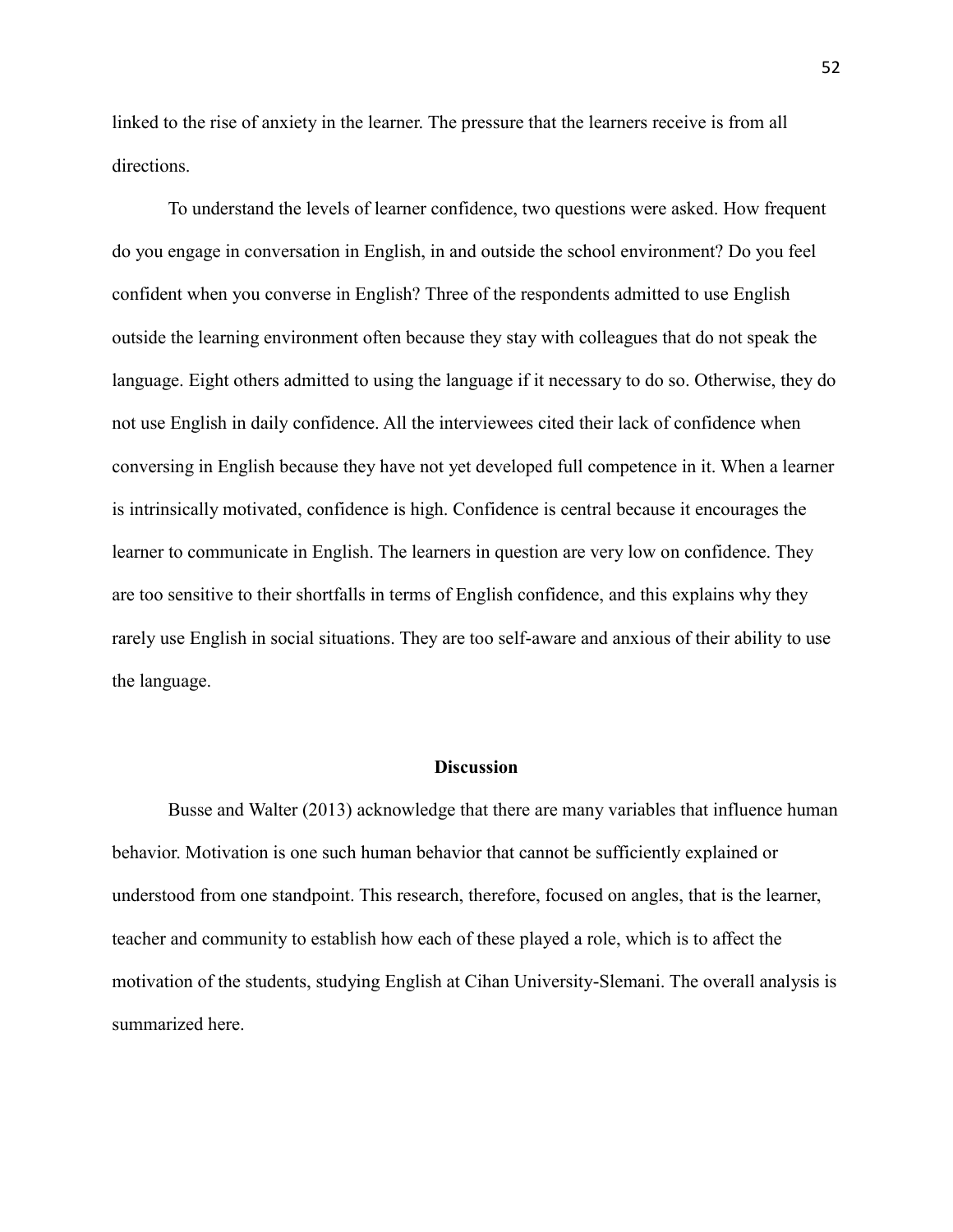While investigating teacher, the following emerged. Bulk of the responses from the interviewees indicated that lecturers at Cihan University-Slemani fall into two groups, those that understand the need to keep the learners motivated and those that do not. From the interviews, the former were identified by the following attributes. They abstained from lectures. Interviewees complained that learning was disseminated by lack of enough explanations as teachers are role models of the target language, with minimal interaction; learners have a little chance of improvement in terms of pronunciation and proficiency.

Some of the teachers were blamed of harboring certain behaviors that negatively affected the learner. The interviewees complained that most lecturers used the lecture method which omits the learner from the learning process. Alhodiry (2016) acknowledges that teaching styles, teacher behavior and nature of interaction determines the development of learner motivation. Wentzel (1998) concurs by positing that, teachers can either temporarily or permanently demotivate the learner. The learners interviewed have low motivation and the teachers take part of the blame. Instead, these teachers are encouraged to use different motivational strategies that benefit the learning process (Gilloteaux, 2007). This is why the interviewees preferred some lecturers over others.

The students unanimously agreed that they did not like the fact that the university and its lecturers prioritize grades over academic performance. As such, in determining factors that negatively impact on motivation of the learner, teachers play a pivotal role.

While investigating, the following emerged about the learner. While other forms of motivation are important, intrinsic motivation outweighs them all. Its importance is conceded by Ahmed (2015) who posits that, the type of motivation that the learner brings to the class is the biggest factor that affects success in learning process. It emerged that most of the students have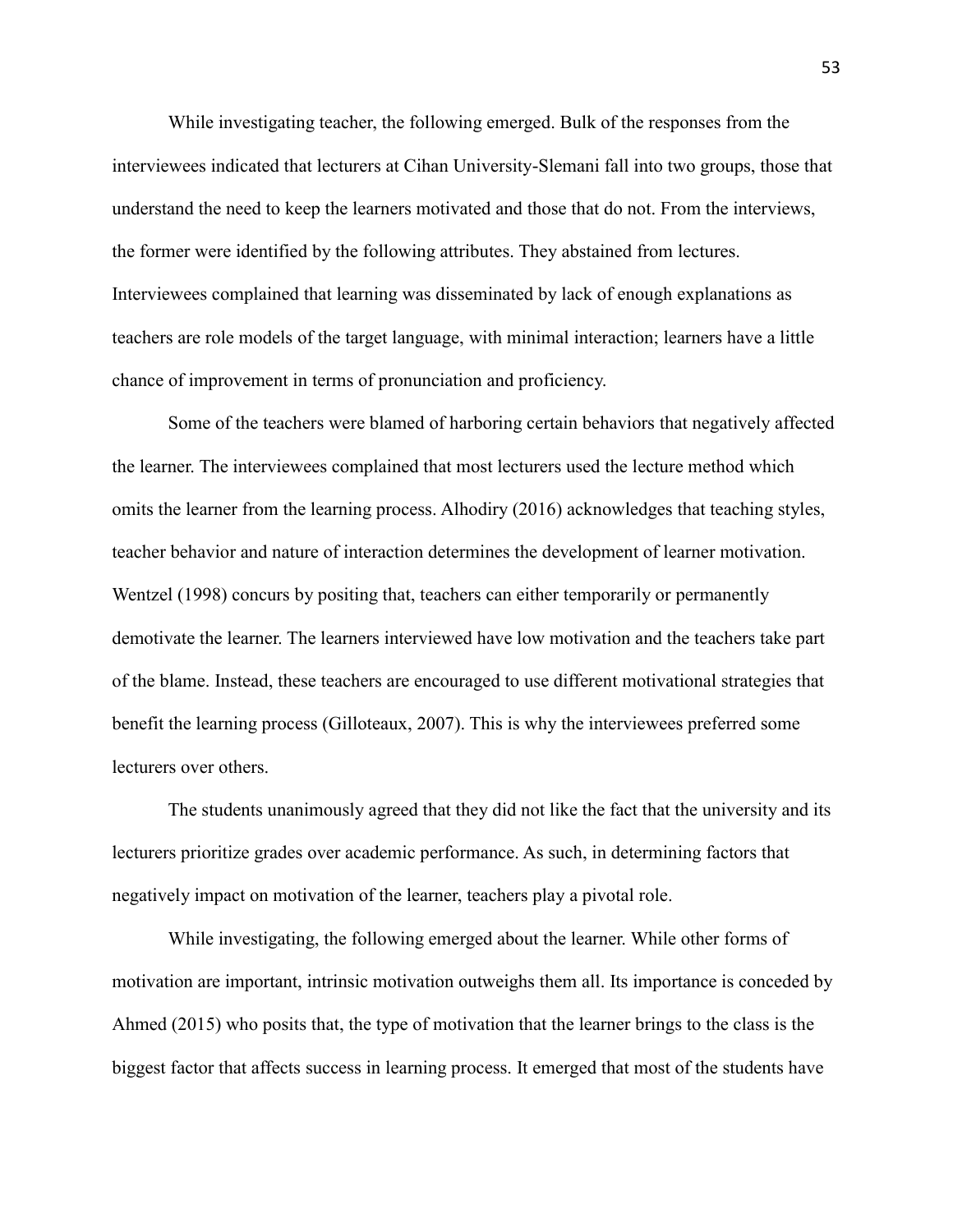now lost the desire to study English due to the difficulty of the subjects, their own lack of intrinsic motivation, excessive pressure from parents and society, and of course, teachers. Bulk of the learners also complained that what they had in mind about English before coming to the university directly contradicts what is on the ground.

All the interviewees admitted that studying English makes them anxious, especially if they obtain low grades. The fear of failure is immense and has drained their confidence and motivation. Suffice to say, most of the interviewees have developed negativity towards learning English. Ellis (1994) defines motivation as the learners' effort in the learning process, by this definition, it is clear that the interviewees are being pushed to perform by external factors. These students are very unlikely to succeed in their studies. Bulk of the interviewees were found to be introverts, that is, they rarely attempt to use English in any social situations unless it is imperative to do so. This is evidence of lack of intrinsic motivation.

They also dodge lesson at will. They generally dislike some of the subjects. Despair and regret was noted in their non-verbal cues. They expressed fear over failing to graduate. The few, who remain motivated, are a direct contrast to the former. These motivated learners depend on intrinsic motivation which they use to weather any challenges that threaten to derail their motivation. The centrality of intrinsic motivation in situations where various forces threaten to destroy learners' motivation were adequately examined in chapter four.

Lastly, there is family and society influence on learners' motivation. In bulk of the research consulted, this was considered the least influential factor on motivation. Some were pushed into choosing English by their families, while other studied English to please their parents and some just love the language. When Ahmed (2015) posits that, the motivation that the learner brings to the learning environment determines success in the new language, he is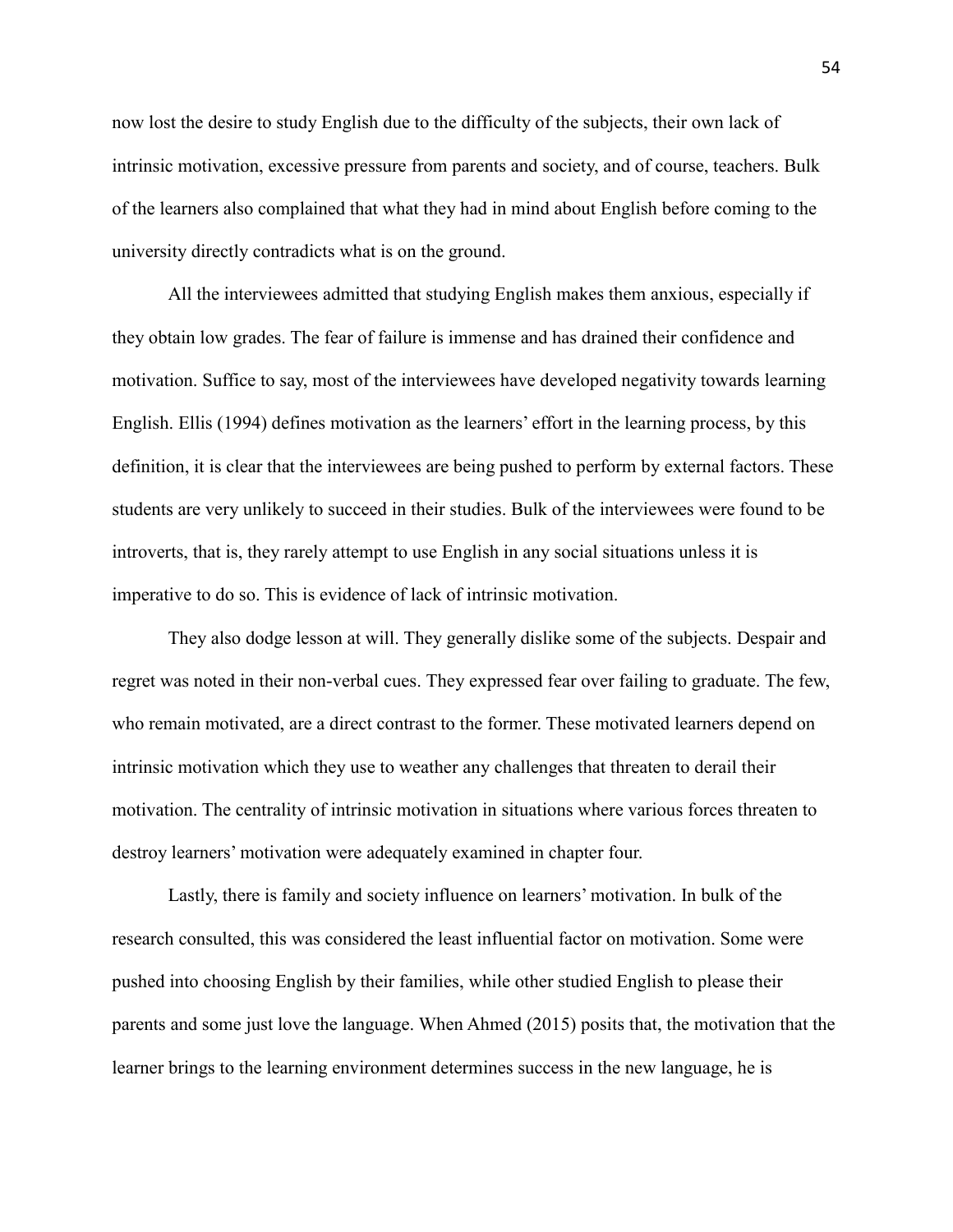precisely correct. In short, the students lack intrinsic motivation. They are anxious to prove themselves to their families. They, therefore, work on their grades while disregarding proficiency in the new language.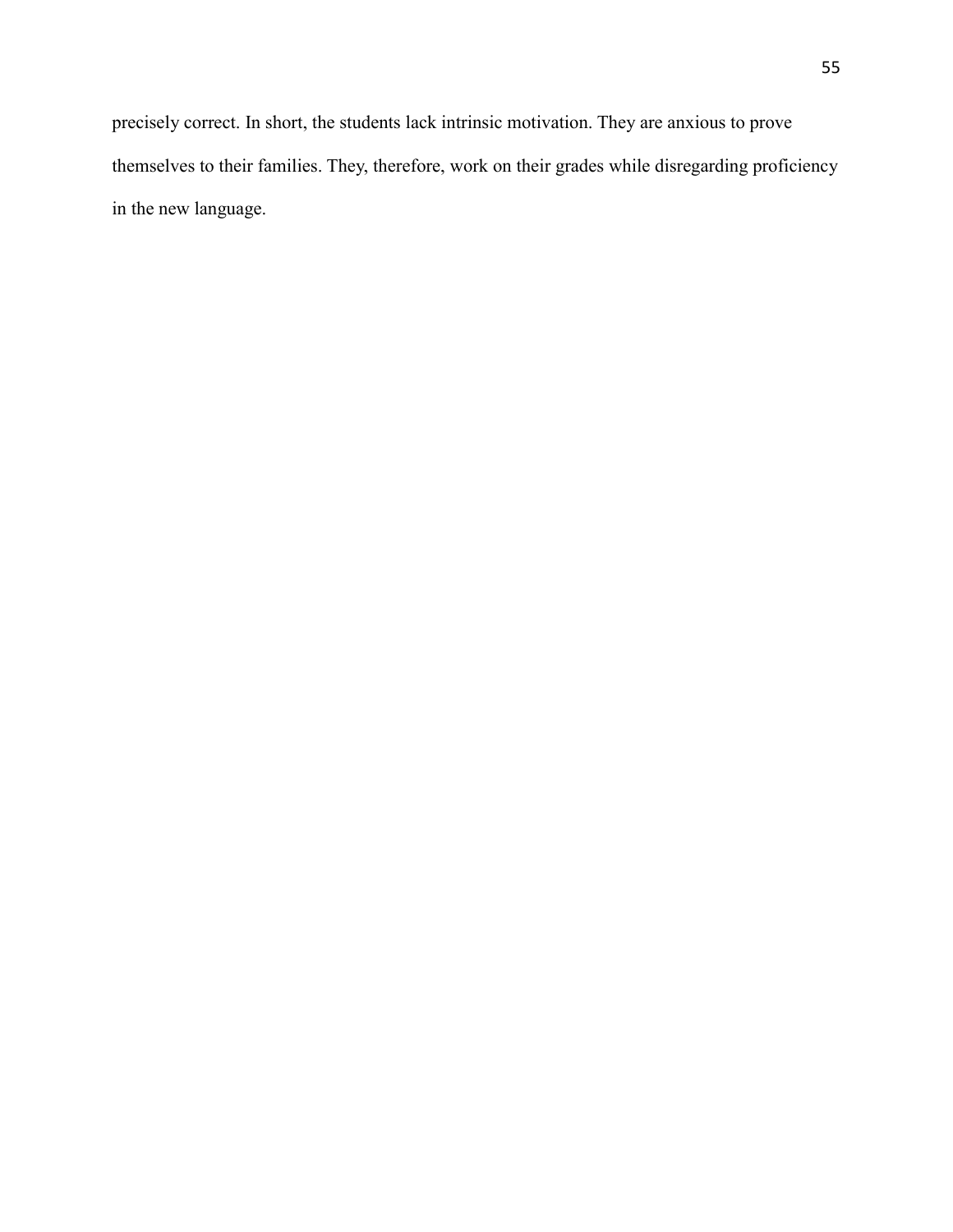#### **Chapter V**

# **CONCLUSION**

The centrality of this chapter lies in its ability to bring together various facets of this research into one coherent conclusion. Firstly, the chapter gives a reconciliation of the research questions and the findings. It also focuses on the implications and suggestions that emanate from the findings. Finally, it provides a conclusion to the whole argument.

The same research questions must be compatible with the preferred research methodology. The following research questions that guided the whole research are understood to have been justifiably responded to.

- What are the factors that affect students' motivation towards learning English?
- What role do teachers play on students' motivation in learning English?
- In what ways does lack of motivation affect university students?

To respond to these research questions, the research used qualitative data collection method. A case study is seen as the most appropriate one because it is very specific in approach. It was necessary to focus on one university since this is a pioneer study. Data was collected from the respondents. Interviews are important in many ways, chiefly, because they allow the investigator to interact with the target group intimately. The study required participants to open up with interviews. The data that was collected from the interviews was analyzed through Thematic Analysis. TA is convenient because it encourages the data to be grouped by means of patterns. Once similar patterns of the data are grouped together, themes are created. Each theme directly responded to one or more research questions.

The most important decision to make in the whole analytical process is to choose a method that is congruent to your methodology. It should be the one which is most appropriate to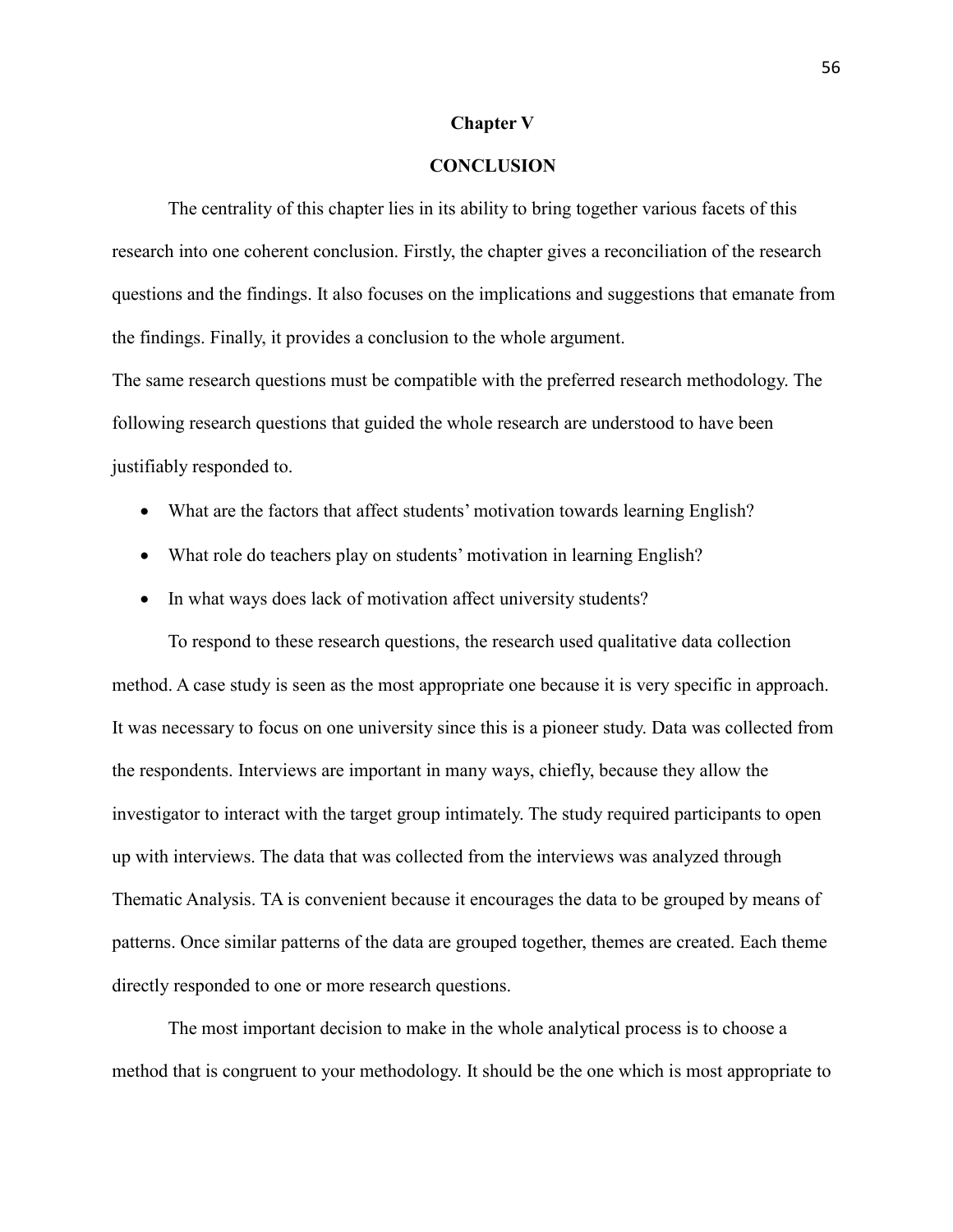answer your research questions. I used interviews in my study because they are particularly suitable for relatively small qualitative research studies, where the information can be summarized and overviewed. The study was taken to find out ways that could boost learner motivation. The conclusion is that an eclectic approach is needed. This means that all stakeholders, like the teachers, learners, society, all have tasks to play, but the learner was perceived to be central because intrinsic motivation which is durable resides in the learner. This explains the huge bodies of research on this subject. These early ideas were central in feeding information to this research. Suffice to say, this research is inconclusive. There are many questions that this research has raised and the anticipation from the research is to see more researches being conducted.

# **Implications and Suggestions**

There is no record known to the researcher of any investigation into learners' motivation at the university. It identified that learners do not like the teaching approaches. It also identified that society and families play pivotal roles in determining which courses their students should take. The extent to which this pressure that the parents exert on their students affects the learner or the teaching methods that the lecturer use have not been verified by this research. These two examples, and many other missing gaps are sufficient prove that more research is needed. This research has been intended to provoke subsequent researchers to focus on various facets of learner motivation at Cihan University-Slemani.

Secondly, the teacher's role in ensuring motivation in the classroom is very central. The teacher must be aware of the various forms of motivation and how each type affects the learner. The teacher must understand how these forms of motivation overlaps. The ability to capture,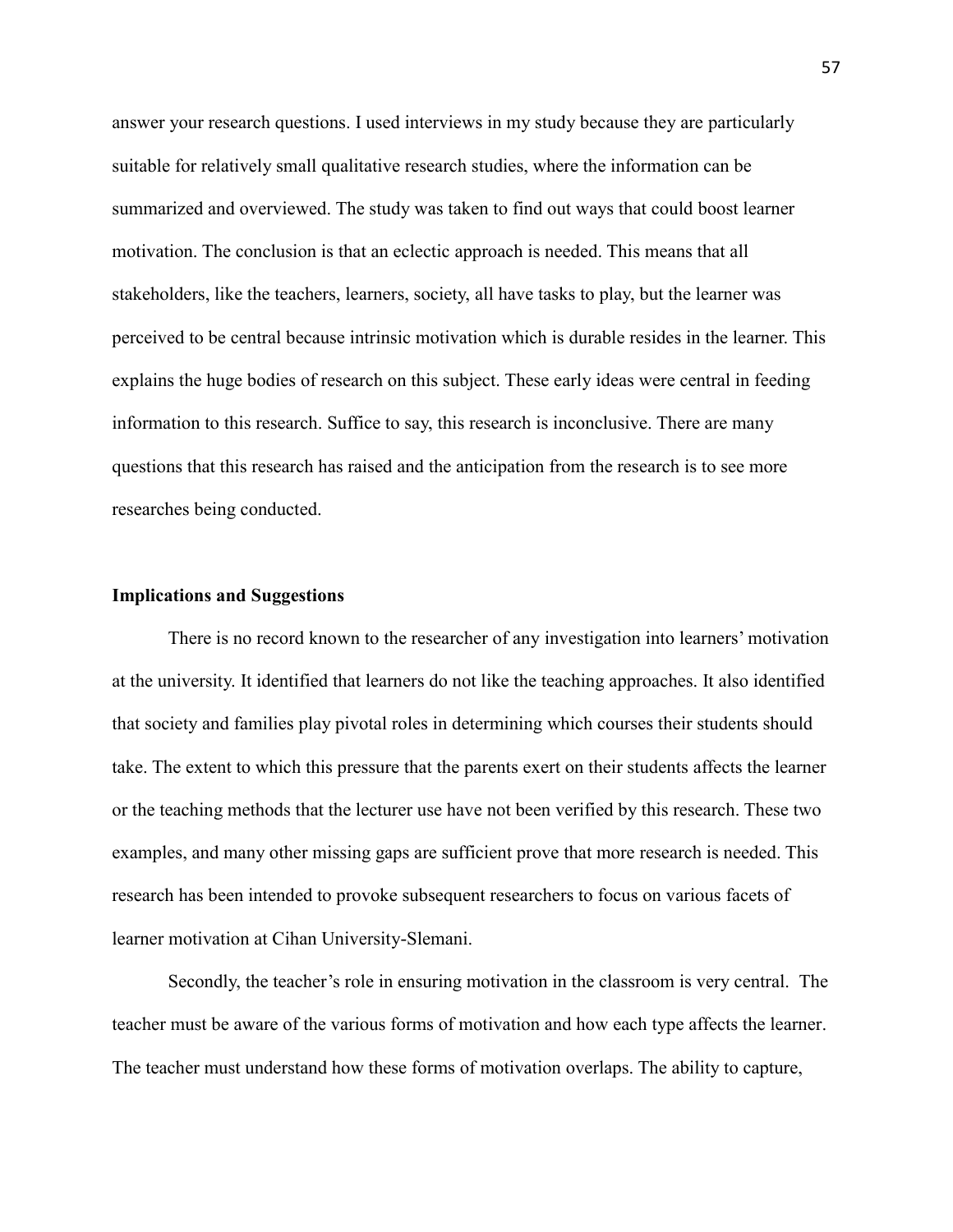manipulate and inculcate motivation is the greatest assert the learner can have. The teaching process must be designed in such a way that these various forms of motivation are nurtured and intensified.

Mahadi and Jafari, (2012) suggested some tips to create motivation among language learners. Some of the tips are explained here. The language teacher"s role must be that of a guide. Teachers must not impose themselves on the learner. The learner must be allowed to make mistakes. Reproaching a leaner only serves to increase anxiety. Mistakes in pronunciation must be tolerated and encouraged. Teachers must encourage learners to be inquisitive. The motivation of the learner must be upheld at all cost.

Teachers should ensure that there is adequate interaction within the classroom. Social interaction in the target language is important in that it allows the learner to experiment with the language. This means learning a new language goes beyond the rules of grammar of the language. As such, intrinsic motivation in extroverts should be cultivated by encouraging extensive communication with others, while in an introvert, the learners should be channeled toward using the target language for internal monologue, personal thinking and decision making in social contexts. All learners must embrace the learning process.

Lastly, the learners" role in creating and sustaining motivation is crucial. Intrinsic motivation supersedes all forms of motivation because it is durable. The learner, therefore, must have a genuine reason for studying English. Instrumental motivation such as securing a job can be detrimental in a language class if the desired goal is no longer perceived to be important. Parents should not impose what their students should study. Integrative motivation is particularly efficient in boosting intrinsic motivation. Therefore, the language class should resemble a speech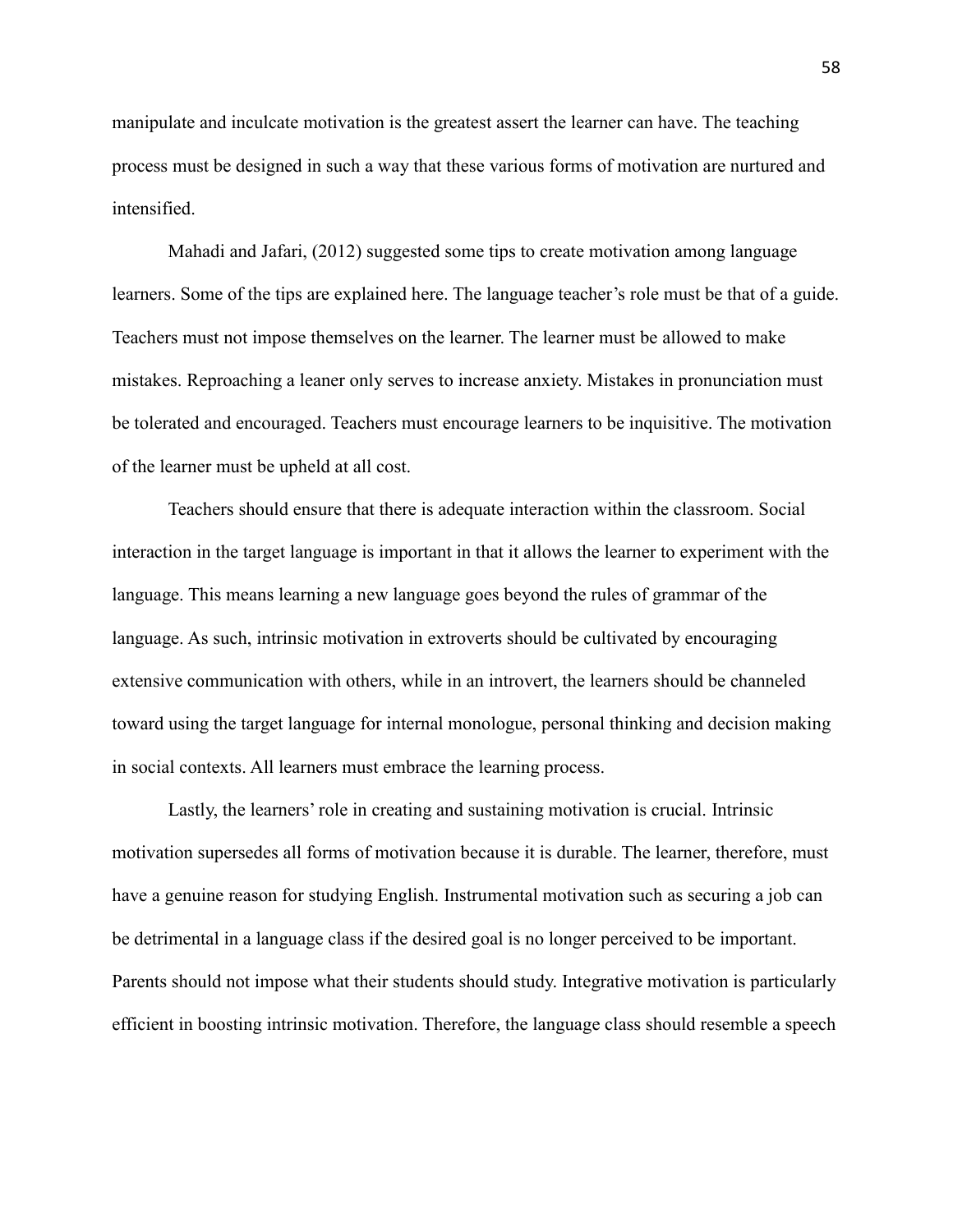community where students feel accepted, respected and appreciated. This encourages the learner to immerse themselves in the language, in and outside the classroom.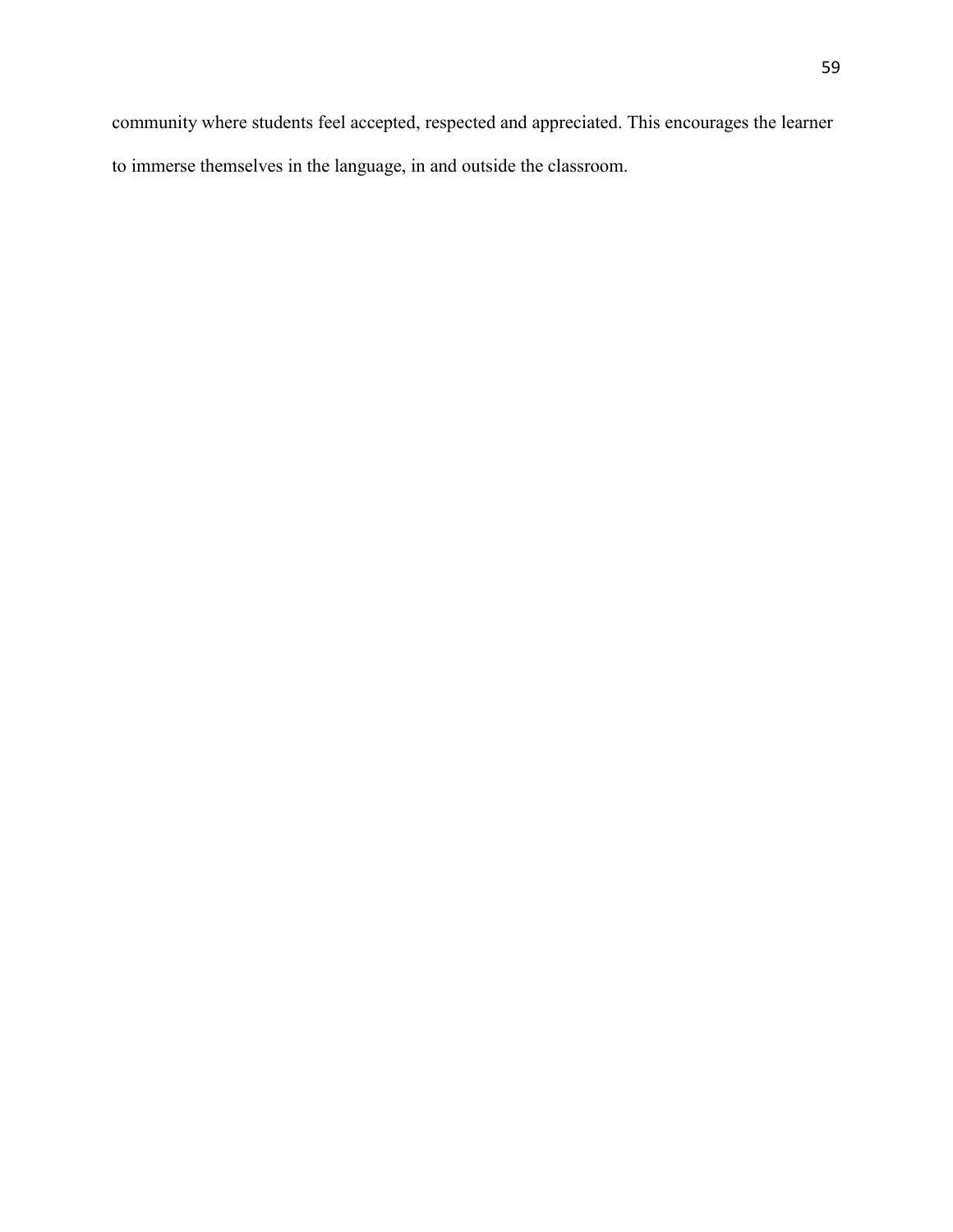#### **References**

- Ahmed, S. (2015). Attitudes towards English Language Learning among EFL Learners at UMSKAL. *Journal of Education and Practice, 6*(18), 6-16.
- Alhodiry, A. A. (2016). The Libyan EFL Teachers" Role in Developing Students" Motivation. *Procedia - Social and Behavioral Sciences*, *232*, 83-89. doi:10.1016/j.sbspro.2016.10.020
- Al Noursi, O. (2013). Attitude towards learning English: The case of the UAE technological high school. *Educational Research, 4*(1), 21-30.
- Anjomshoa, L., & Sadighi, F. (2015). The importance of motivation in second language acquisition. *International Journal on Studies in English Language and Literature (IJSELL), 3*(2), 126-137.
- Aquino, A. C. (2016). Demotivating factors in learning the English language. *In Research Congress De La Salle University, Manila*, *Philippines* (pp. 7-9).
- Avenier, M. J., & Thomas, C. (2015). Finding one"s way around various methodological guidelines for doing rigorous case studies: A comparison of four epistemological frameworks. *Systemes d'information management, 20*(1), 61-98.
- Baskarada, S. (2014). Qualitative case study guidelines. *The Qualitative Report, 19*, 1-18.
- Baxter, P., & Jack, S. (2008). Qualitative case study methodology: Study design and implementation for novice researchers. *The qualitative report*, *13*(4), 544-559.
- Bernard, H. R. (2017). *Research methods in anthropology: Qualitative and quantitative approaches*. Rowman & Littlefield.
- Braun, V., & Clarke, V. (2006). Using thematic analysis in psychology. *Qualitative research in psychology, 3*(2), 77-101.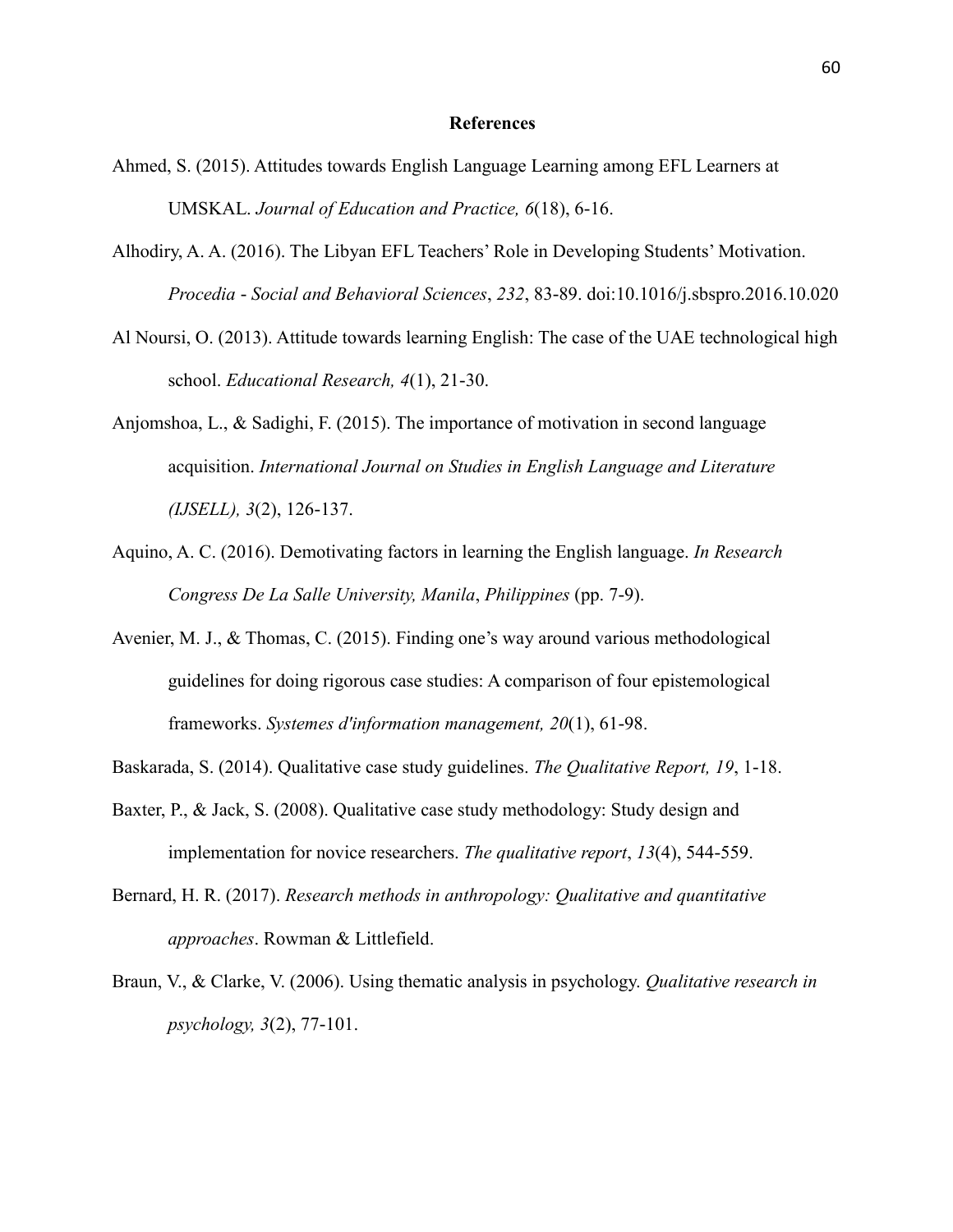Brewer, E. W., & Burgess, D. N. (2005). Professor's Role in Motivating Students to Attend Class. *Journal of Industrial Teacher Education*, *42*(3), 24.

Brown, H. (2000). *Principles of language learning and teaching*. New Jersey: Prentice Hall.

- Busse, V., & Walter, C. (2013). Foreign language learning motivation in higher education: A longitudinal study of motivational changes and their causes. *The Modern Language Journal, 97*(2), 435-456. (Doctoral dissertation, University of Oxford).
- Castleberry, A., & Nolen, A. (2018). Thematic analysis of qualitative research data: Is it as easy as it sounds? *Currents in Pharmacy Teaching and Learning*.
- Chambers, G. N. (1999). *Motivating language learners*. Clevedon, U.K.: Multilingual Matters.
- Clément, R., Dörnyei, Z., & Noels, K. A. (1994). Motivation, self-confidence, and group cohesion in the foreign language classroom. *Language learning*, *44*(3), 417-448.
- Cook, V. (2000*). Linguistics and second language acquisition*. Beijing: Foreign Language Teaching and Research Press and Macmillan Publishers Ltd.
- Cook, T. D., & D. T. Campbell. (1979). *Quasi-experimentation: Design & analysis issues for field settings*. Boston: Houghton Mifflin.
- Crowe, S., Cresswell, K., Robertson, A., Huby, G., Avery, A., & Sheikh, A. (2011). The case study approach. *BMC medical research methodology*, *11*(1), 100.

Crystal, D. (1997). *English as a Global Language*. Cambridge: Cambridge University Press.

Csizér, K., & Dörnyei, Z. (2005). The internal structure of language learning motivation and its relationship with language choice and learning effort. *The modern language journal, 89*(1), 19-36.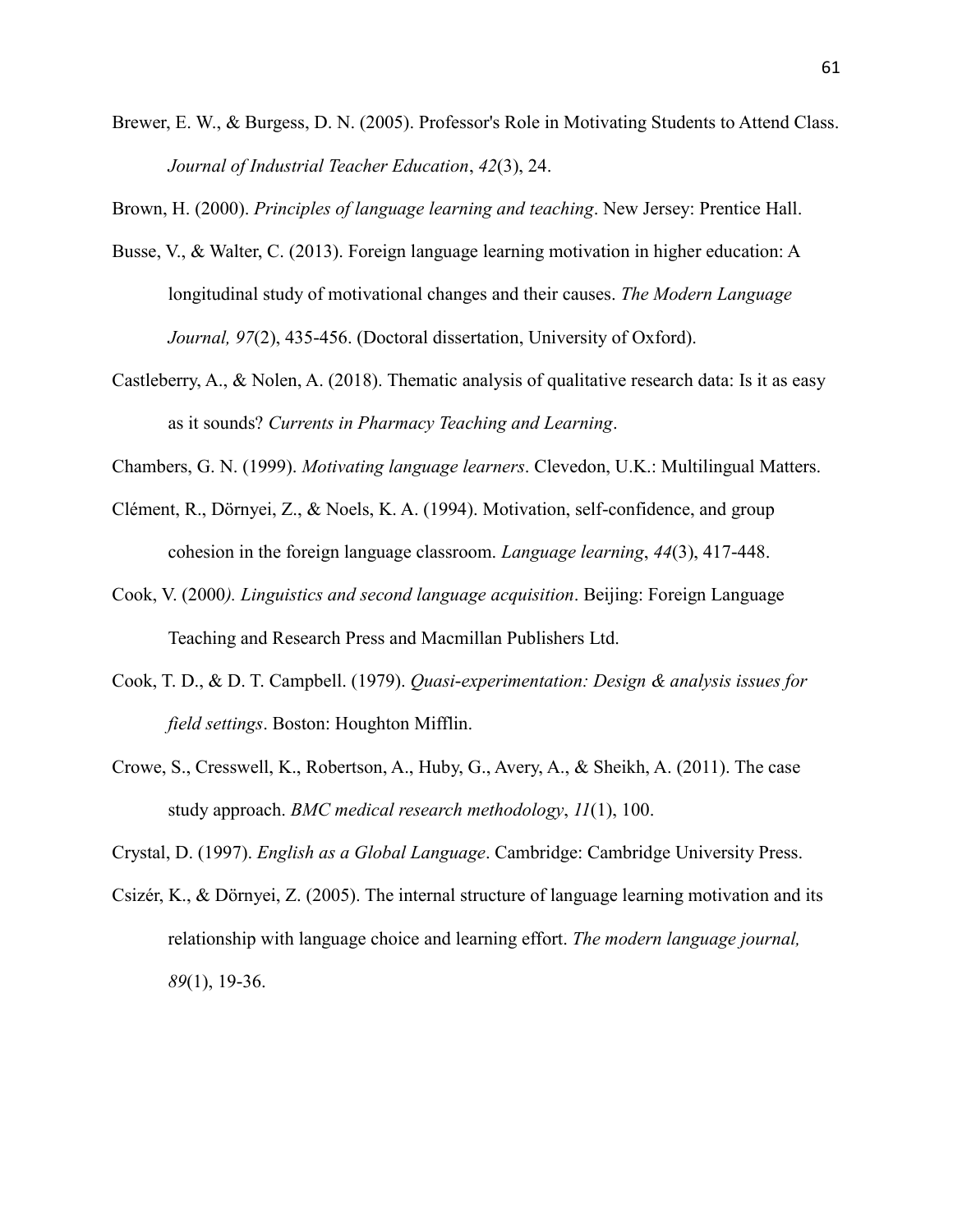- Curran, J. E., & Chern, C. (2017). Pre-service English teachers' attitudes towards English as a lingua franca. *Teaching and Teacher Education*, *66*, 137-146. doi:10.1016/j.tate.2017.04.007
- Dailey, A. (2009). Key motivational factors and how teachers can encourage motivation in their students. *Manuscript submitted for publication*.

Denzin, N. K., & L. S. Lincoln. (2000). *Handbook of qualitative research*. London: Sage.

- Dörnyei, Z. (1994). Motivation and Motivating in the Foreign Language Classroom. *The Modern Language Journal*, *78*(3), 273-284.
- Dörnyei, Z. (1998). Motivation in second and foreign language learning. *Language teaching*, *31*(3), 117-135.
- Dörnyei, Z. (2003). *Motivational strategies in the language classroom*. Cambridge: Cambridge University Press.
- Dörnyei, Z. (2005). *The psychology of the language learner: Individual Differences in second language acquisition*. Mahwah, NJ: Lawrence Erlbaum.
- Dörnyei, Z. (2009). Psychology matters. *IATEFL*, 16-22.
- Dörnyei, Z., & Ushioda, E. (2013). *Teaching and researching: Motivation*. Routledge.
- Eccles, J. S. & Wigfield, A. (2002). Motivational beliefs, values, and goals. *Annual Review of Psychology*, *53*, 109-132.
- Ehrman, M. E. (1996). *Second language learning difficulties: Looking beneath the surface*. *Thousand Oaks*, CA: Sage.

Ellis, R. (1994). *The Study of Second Language Acquisition*. Oxford University.

Gardner, R. C., & Lambert, W. E. (1972). *Attitudes and motivation in second-language learning*. Rowley, Massachusetts: Newbury House Publishers.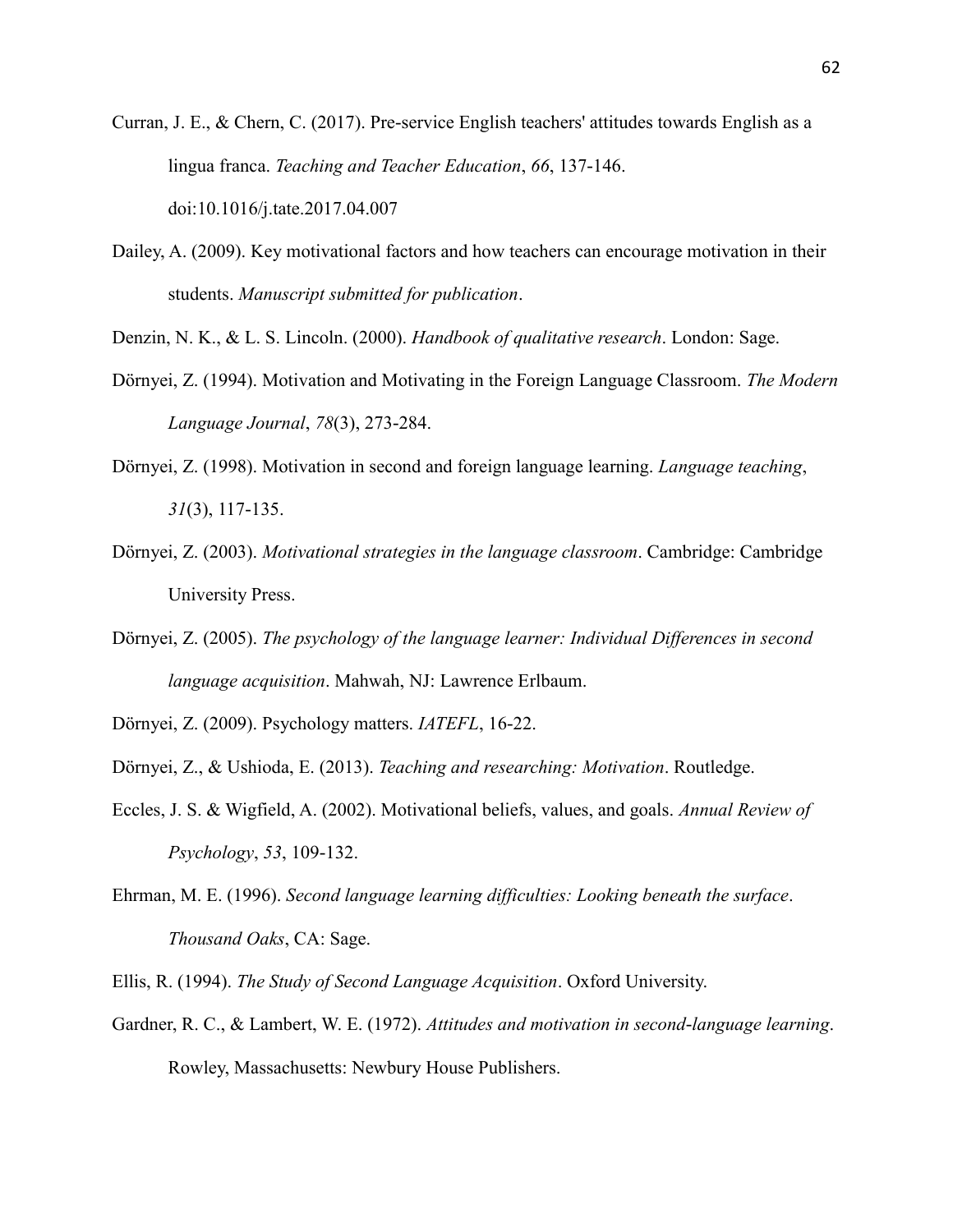- Gardner, R. (1983). *Learning another language: a true social psychological experiment. Journal of Language and Social Psychology*, 2, 219-240.
- Gardner, R. C. (1985). *Social psychology and second language learning: the role of attitudes and motivation*. London: E. Arnold.
- Gardner, R. C. (2006). The socio-educational model of second language acquisition: A research paradigm. *Eurosla yearbook, 6*(1), 237-260.
- Gerring, J. (2004). What is a case study and what is it good for? *American political science review, 98*(2), 341-354.
- Guilloteaux, M. J. (2007). *Motivating language learners: a classroom-orientated investigation of teachers' motivational practices and students' motivation* (Doctoral dissertation, University of Nottingham).
- Gülseçen, S., & Kubat, A. (2006). Teaching ICT to teacher candidates using PBL: A qualitative and quantitative evaluation. *Journal of Educational Technology & Society*, *9*(2).
- Harmer, J. (2001). *The practice of English language teaching*. China: Longman.
- Jenkins, J. (2006). Current perspectives on teaching English as a lingua franca: *TESOL Quarterly*, *40*(1), 157-181.
- Holloway, I., & Todres, L. (2003). The status of method: Flexibility, consistency and coherence. Qualitative Research, 3, 345-357.

Kachru, B., B. (1996). *The paradigms of marginality*. World Englishes, *15*, 241-255.

- Kajornboon, A. B. (2005). Using interviews as research instruments. *E-journal for Research Teachers, 2*(1), 1-9.
- Keblawi, F. (2009). A review of language learning motivation theories. *Jameea.* (12), 23-57.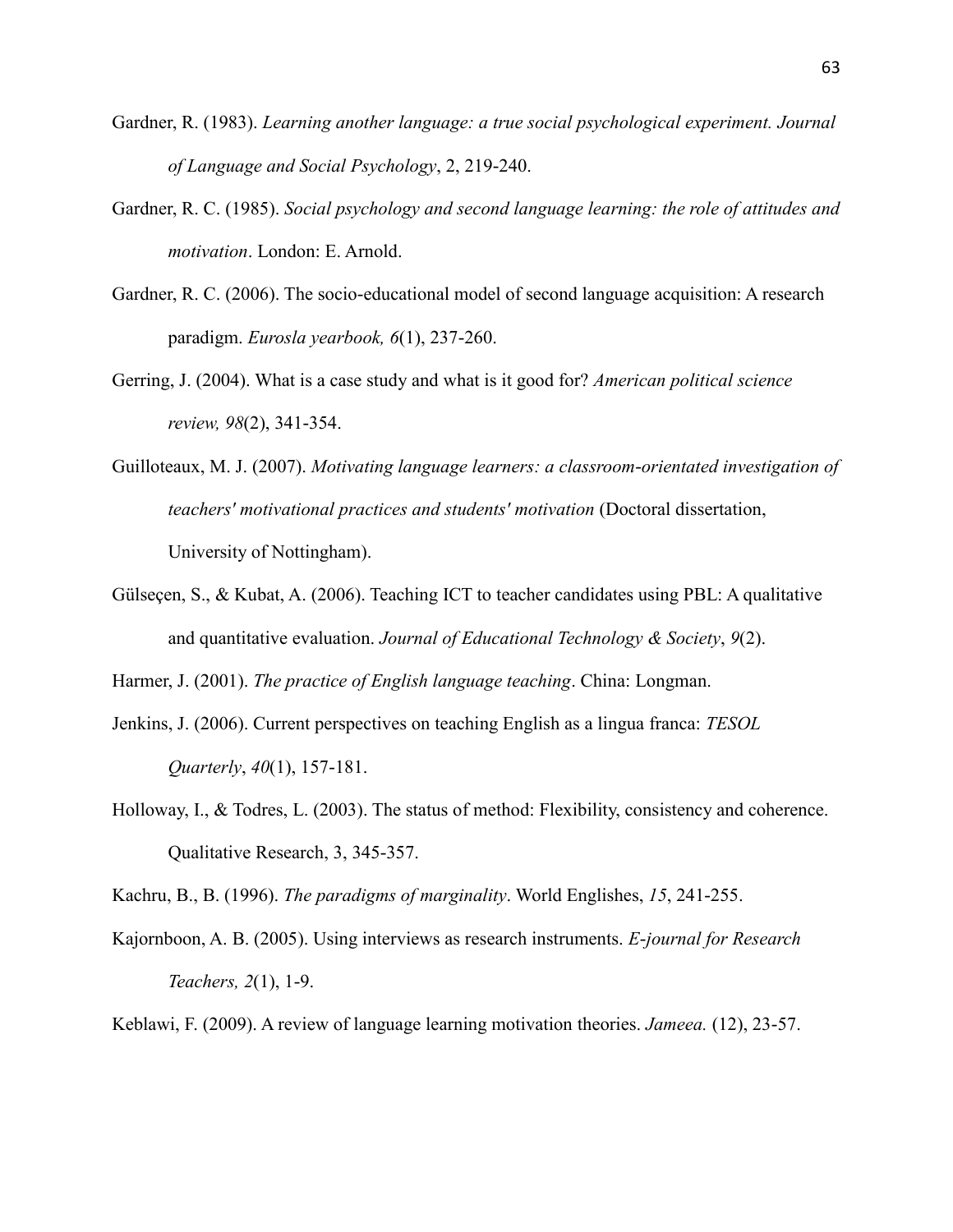- Lifrieri, V. (2005). *A sociological perspective on motivation to learn EFL: The case of escuelas plurilingües in Argentina* (Doctoral dissertation, University of Pittsburgh).
- Mahadi, T. S. T., & Jafari, S. M. (2012). Motivation, its types, and its impacts in language learning. *International Journal of Business and Social Science*, *3*(24).
- Merriam, S. B. (1998). *Qualitative Research and Case Study Applications in Education*. *Revised and Expanded from" Case Study Research in Education.".* Jossey-Bass Publishers, 350 Sansome St, San Francisco, CA 94104.
- Meyer, C. B. (2001). A case in case study methodology. *Field methods, 13*(4), 329-352.
- Oxford, R., & Shearin, J. (1994). Language learning motivation: Expanding the theoretical framework. *The modern language journal*, *78*(1), 12-28.
- Özönder, O. (2015). Prospective ELT Students" Foreign Language Reading Attitudes and Motivation. *Procedia - Social and Behavioral Sciences*, *199*, 722-729. doi:10.1016/j.sbspro.2015.07.603
- Patrick, H., Ryan, A. M., & Kaplan, A. (2007). Early adolescents' perceptions of the classroom social environment, motivational beliefs, and engagement. *Journal of educational psychology*, *99*(1), 83.
- Praag, L. V., Stevens, P. A., & Houtte, M. V. (2017). How humor makes or breaks student-teacher relationships: A classroom ethnography in Belgium. *Teaching and Teacher Education*, *66*, 393-401. doi:10.1016/j.tate.2017.05.008
- Quasem, F. (2014). Students' Attitudes towards Learning English: The Bangladesh Context. 70- 100.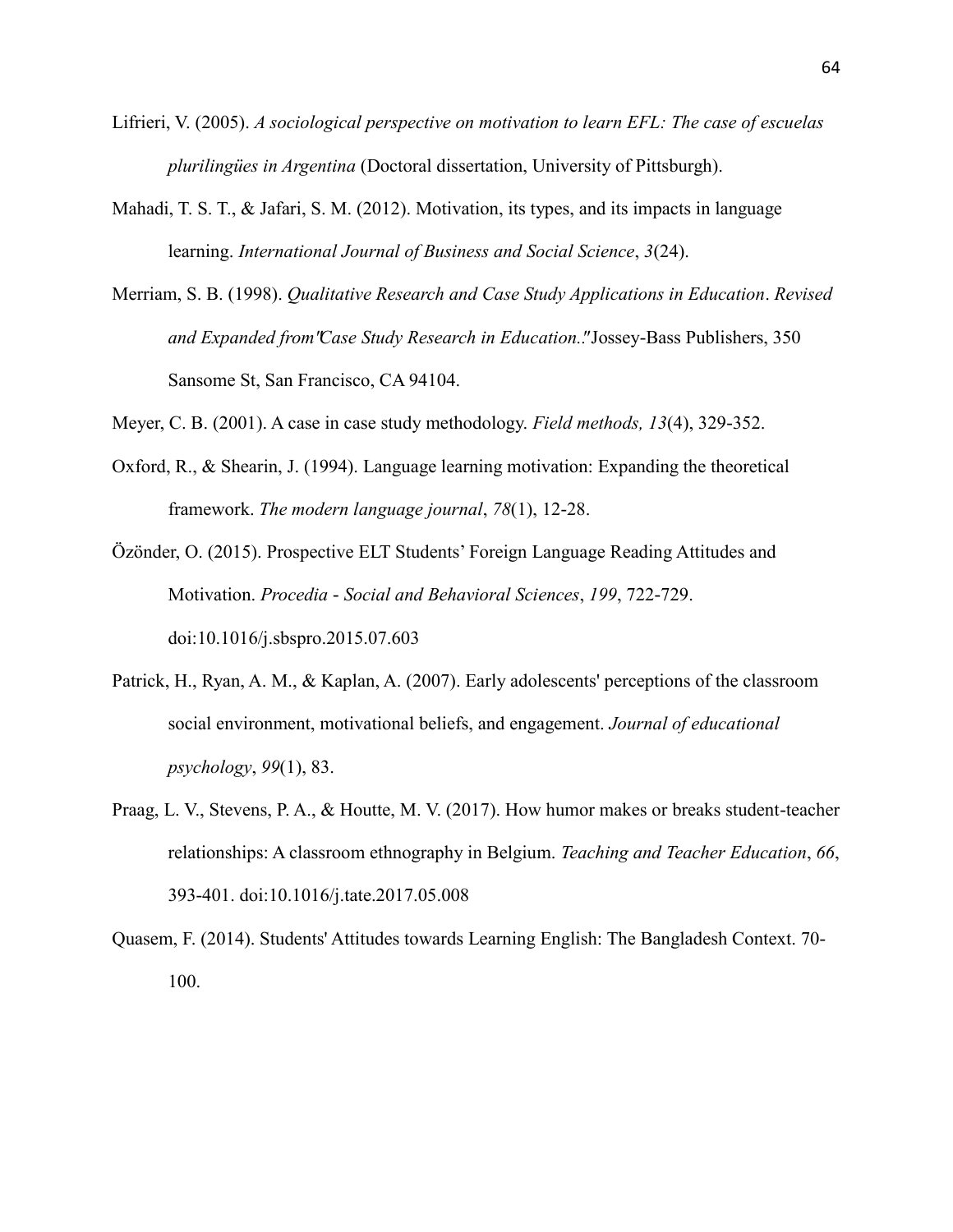- Rajab, A., Far, H. R., & Etemadzadeh, A. (2012). The relationship between L2 motivational selfsystem and L2 learning among TESL students in Iran. *Procedia-Social and Behavioral Sciences, 66*, 419-424.
- Ryan, R. M., & Deci, E. L. (2000). "Intrinsic and extrinsic motivations: Classic definitions and new directions". *Contemporary Educational Psychology*, *25*, pp. 54-67.
- Sale, J. E., & Thielke, S. (2018). Qualitative research is a fundamental scientific process. *Journal of Clinical Epidemiology*.
- Saville-Troike, M. (2006). *Introducing second language acquisition*. USA: Cambridge University Press.
- Seidler, J. (1974). On using informants: A technique for collecting quantitative data and controlling measurement error in organization analysis. *American Sociological Review*, 816-831.
- Sentürk, B. (2015). EFL Turkish University Students" Attitudes and Motivation Towards
- Reading in English. *Procedia - Social and Behavioral Sciences*, *199*, 704-712. doi:10.1016/j.sbspro.2015.07.601
- Smith, L., E. (1981). *English for cross-cultural communication*. New York: St.Martin Press.
- Sucuoglu, E. (2007). Motivational Strategies Used by English Language Teachers Teaching at Secondary Schools of Northern Cyprus.
- Tongco, M. D. C. (2007). Purposive sampling as a tool for informant selection. *Ethnobotany Research and applications, 5*, 147-158.
- Urhahne, D. (2015). Teacher behavior as a mediator of the relationship between teacher judgment and students' motivation and emotion. *Teaching and Teacher Education*, *45*, 73- 82. doi:10.1016/j.tate.2014.09.006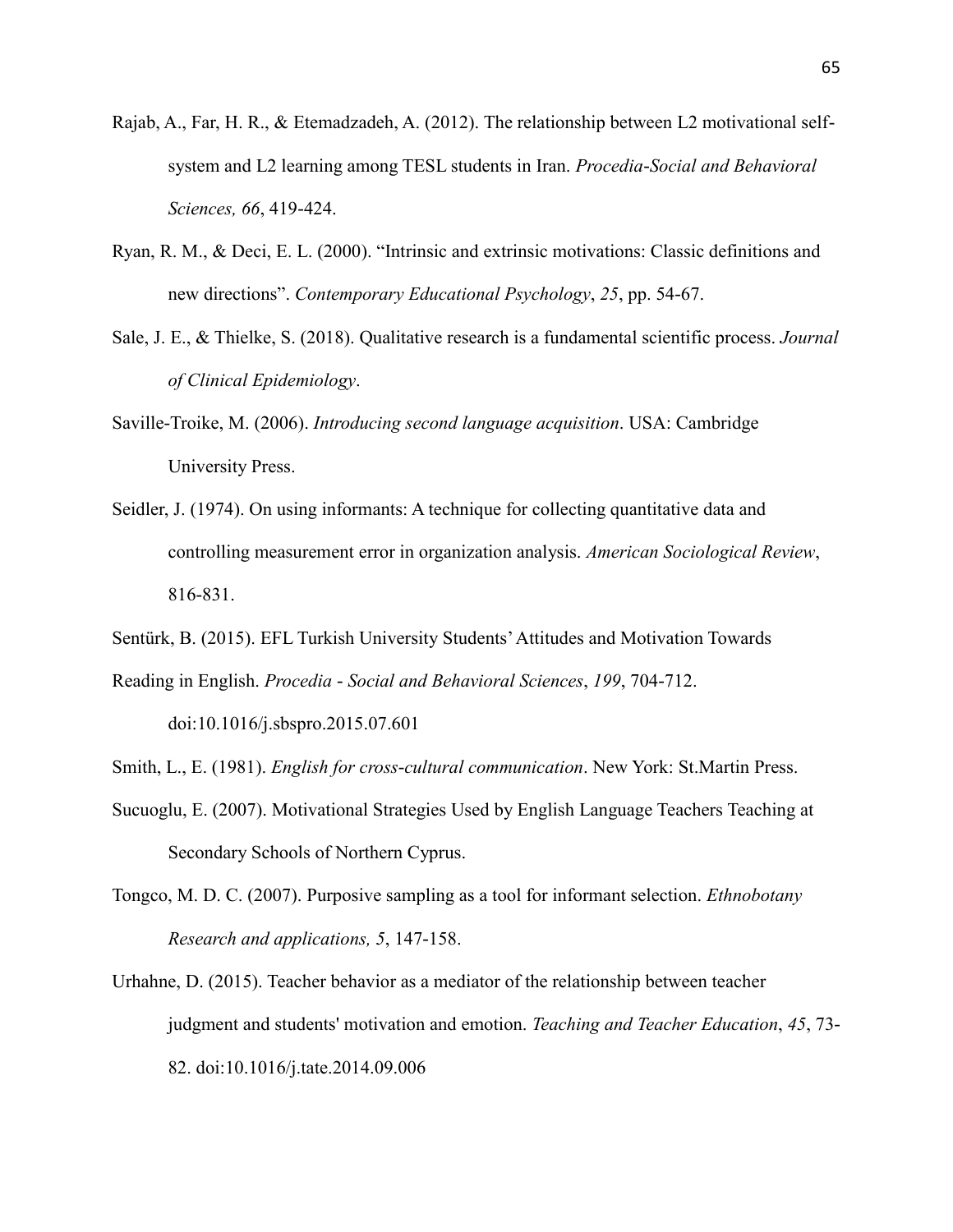- Vansteenkiste, M., Lens, W., & Deci, E. L. (2006). Intrinsic versus extrinsic goal contents in selfdetermination theory: Another look at the quality of academic motivation. *Educational psychologist*, *41*(1), 19-31.
- Vijchulata, B., & Lee, G (1985). A survey of students' motivation for learning English. *RELC Journal, 16*(1), 68-81.
- Walker, C. O., Greene, B. A., & Mansell, R. A. (2006). Identification with academics, intrinsic/extrinsic motivation, and self-efficacy as predictors of cognitive engagement. *Learning and Individual Differences*, *16*(1), 1-12.
- Wentzel, K. R. (1998). Social relationships and motivation in middle school: The role of parents, teachers and peers. *Journal of Educational Psychology*, *90*, 202–209.

Wilkins, D. (1972). *Linguistics in language teaching*. Cambridge: CPU.

- Xu, W., & Case, R. E. (2015). Age-related differences in motivation in learning English among Mainland Chinese students. *International Journal of Applied Linguistics*, *26*(1), 67-82. doi:10.1111/ijal.12050
- Yashima, T., Lori, Z.-N.,  $\&$  Shimizu, K. (2004). The influence of attitudes and affect on willingness to communicate and second language communication. *Language Learning*, *54*, 119–152.
- Yazan, B. (2015). Three approaches to case study methods in education: Yin, Merriam, and Stake. *The Qualitative Report*, *20*(2), 134-152.
- Yin, R. K. (1984). *Case Study Research: Design and Methods*. Beverly Hills, Calif: Sage Publications.
- Yin, R. K. (1994). Case Study Research: Design and Methods (Applied Social Research Methods, Vol. 5). *Sage Publications, Beverly Hills, CA. Rick Rantz Leading urban*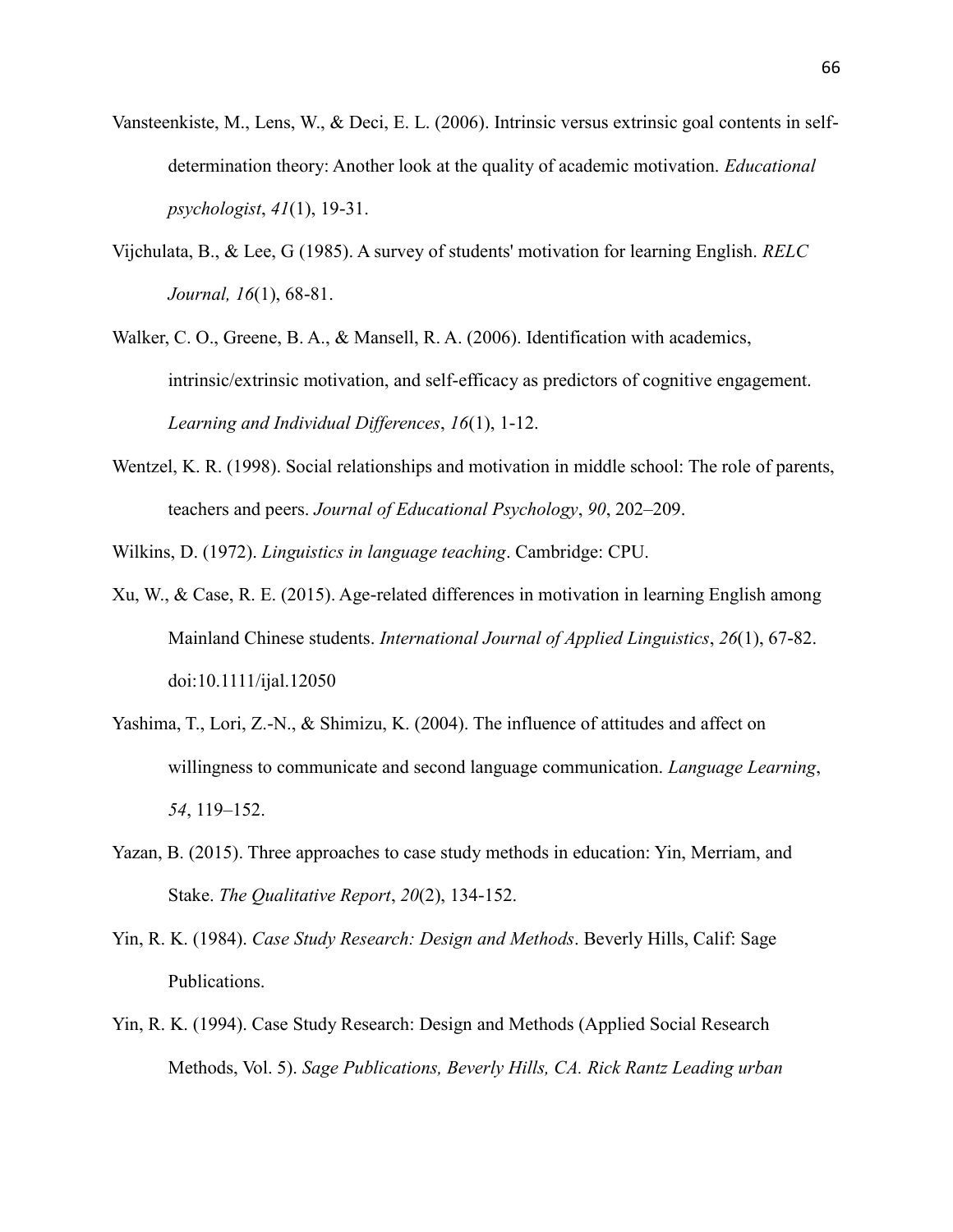*institutions of higher education in the new millennium Leadership & Organization Development Journal, 23*(8), 2002.

- Yin, R. K. (2003). *Case study research: Design and methods* (3rd ed.). Thousand Oaks, CA: Sage.
- Zainal, Z. (2007). Case study as a research method. *Jurnal Kemanusiaan*, *5*(1).
- Zhang, Y., & Wildemuth, B. M. (2016). Unstructured interviews. *Applications of Social Research Methods to Questions in Information and Library Science*, 000-060.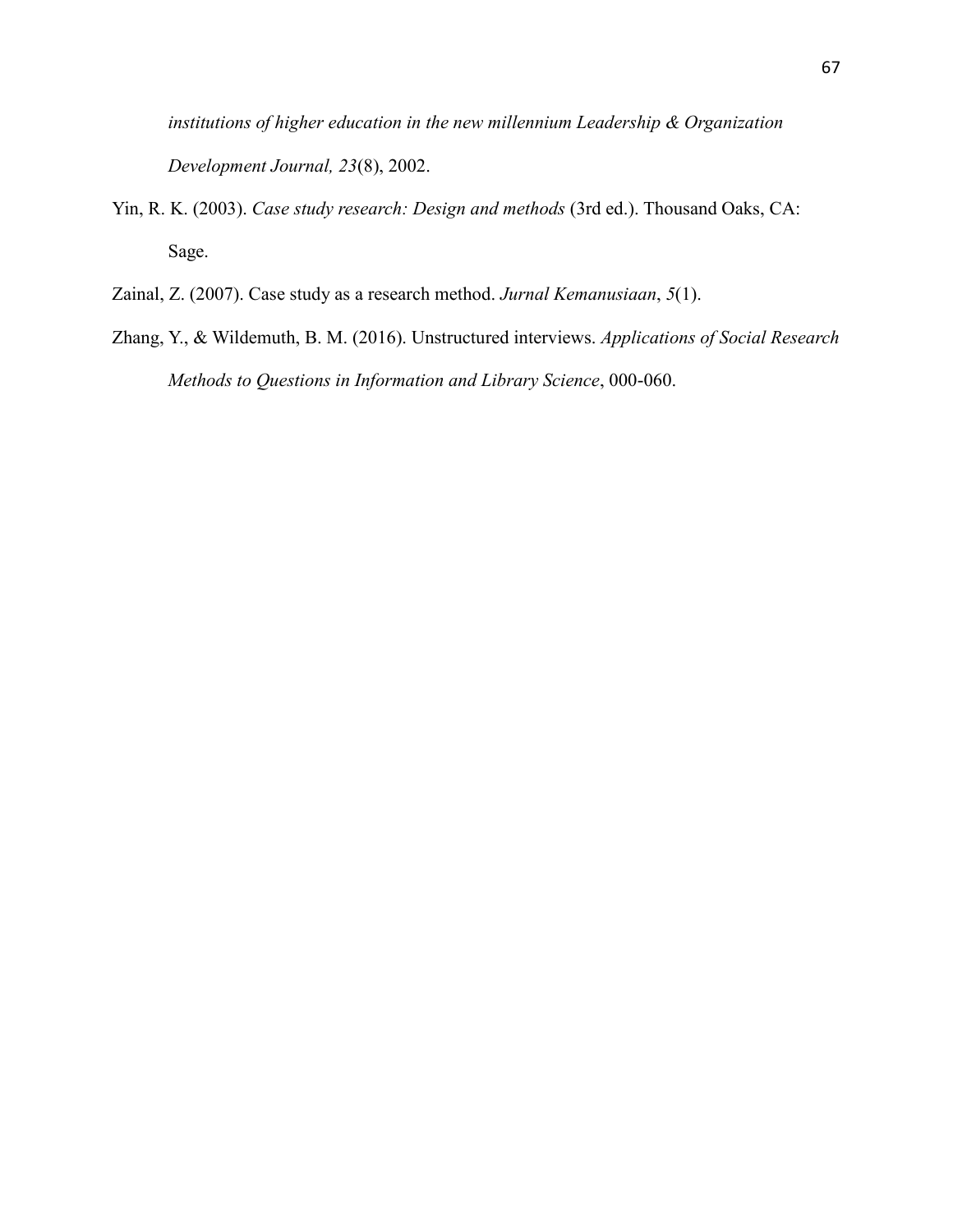# **Appendix A: Interview Guidelines**

1. What motivated you to study English at undergraduate level?

2(a). What were your expectations when you enrolled into the course?

2(b). Are those expectations being fulfilled?

 $2(c)$ . If not, why?

3(a). Does your family or society expect you to play a certain role when you graduate in the English course?

3(b). If yes to the above, do you think those expectations put you under pressure to perform in the subject?

4. How teachers' roles;

(a). inspire/motivate you to learn English as a foreign language?

(b). negatively/positively affect your desire to learn the language?

5. Do you worry about succeeding/ not succeeding in your study of English?

6. Do you think that the teacher is giving you adequate support in your English studies?

7. Does the university offer any programs that help to support you in the English- learning process?

8. How would you describe your relationship with each of your lecturers?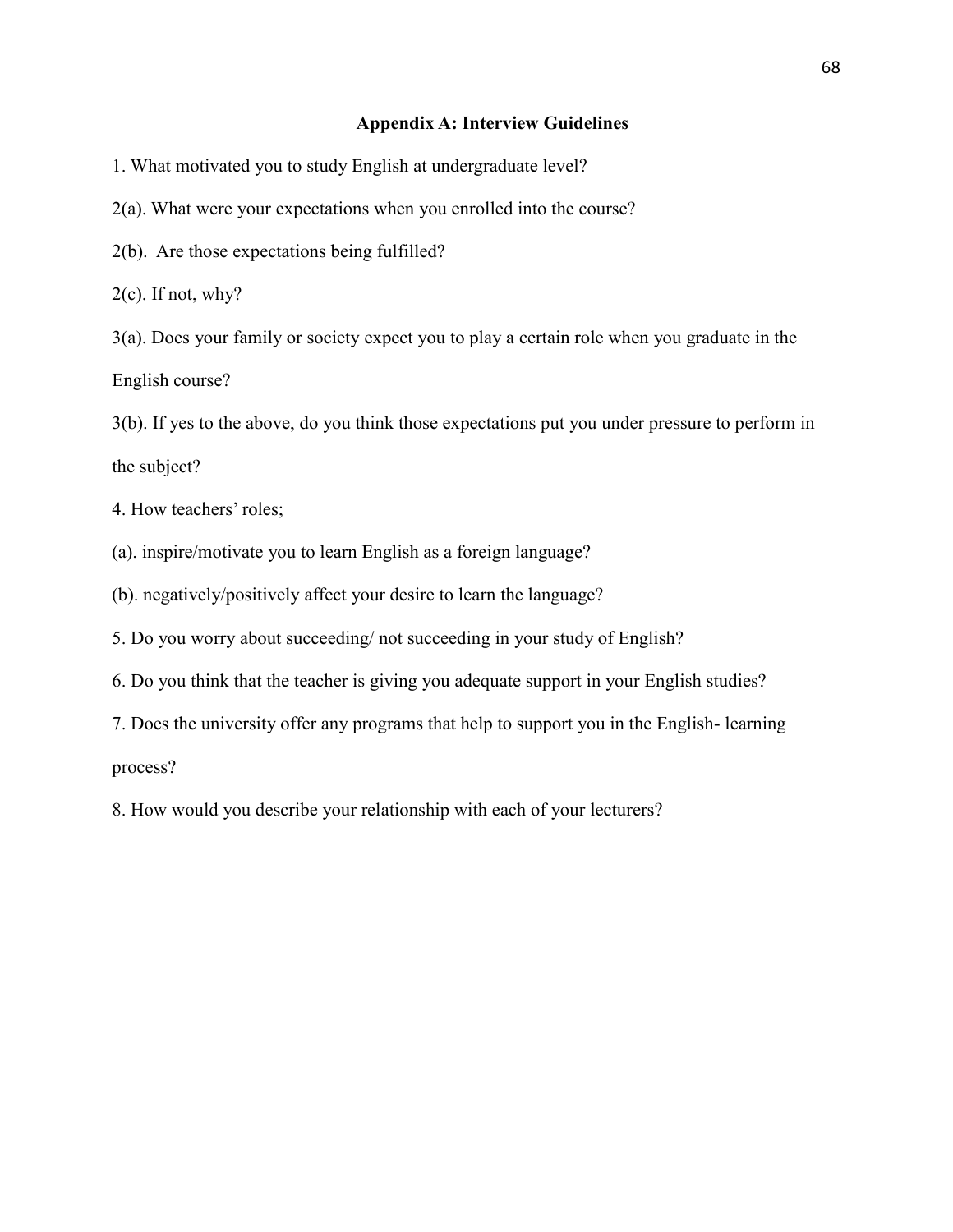### **Appendix B: Participant and Informed Consent Form**

Participant Information Sheet and Informed Consent Form

#### **Dear Participant.**

You are asked to participate in a research study that we are carrying out in order to understand the attitudes of the teachers and influence students' motivation. The data collected through this study will be used to understand how students in the English Language Department are motivated. If you agree to participate, we will be observing you during your class hours for four (2) weeks. The observations will be recorded by the researchers via hand-written notes. We will also arrange interview sessions at the end of each week. During these interview sessions, you will be asked to comment on the way you provided responses to questions during classroom discussions. Each interview will last between 15-20 minutes and will take place in a confidential place. All interview sessions will be recorded via hand-written notes and these recordings will be kept by the research team, after which they will be deleted from all of our databases. All interviews will be transcribed by anonymising any identifying information.

Please note that your participation in the study is voluntary and whether you agree to participate or not will have no impact on your grades for the courses you are/were enrolled in. The data collected during the course of this study will be used for academic research purposes only and may be presented at national/international academic meetings and/or publications. Your identity will not be revealed in any case to third parties and pseudonyms will be used in all observational and interview data. You may quit participating in this study at any time by contacting us. If you opt out of the study, your data will be deleted from our database and will not be included in any further steps of the study. In case you have any questions or concerns, please contact us using the information below.

Supervisor: Dr. Ülviye Soysev

**English Language Teaching Department, Near East University** 

E-mail: ulviye.soysev@neu.edu.tr

Researcher: Shvan Gharib M. Faraj English Language Teaching Department, Near East University Tel: +90 (548) 820 36 70 E-mail: 20167946@std.neu.edu.tr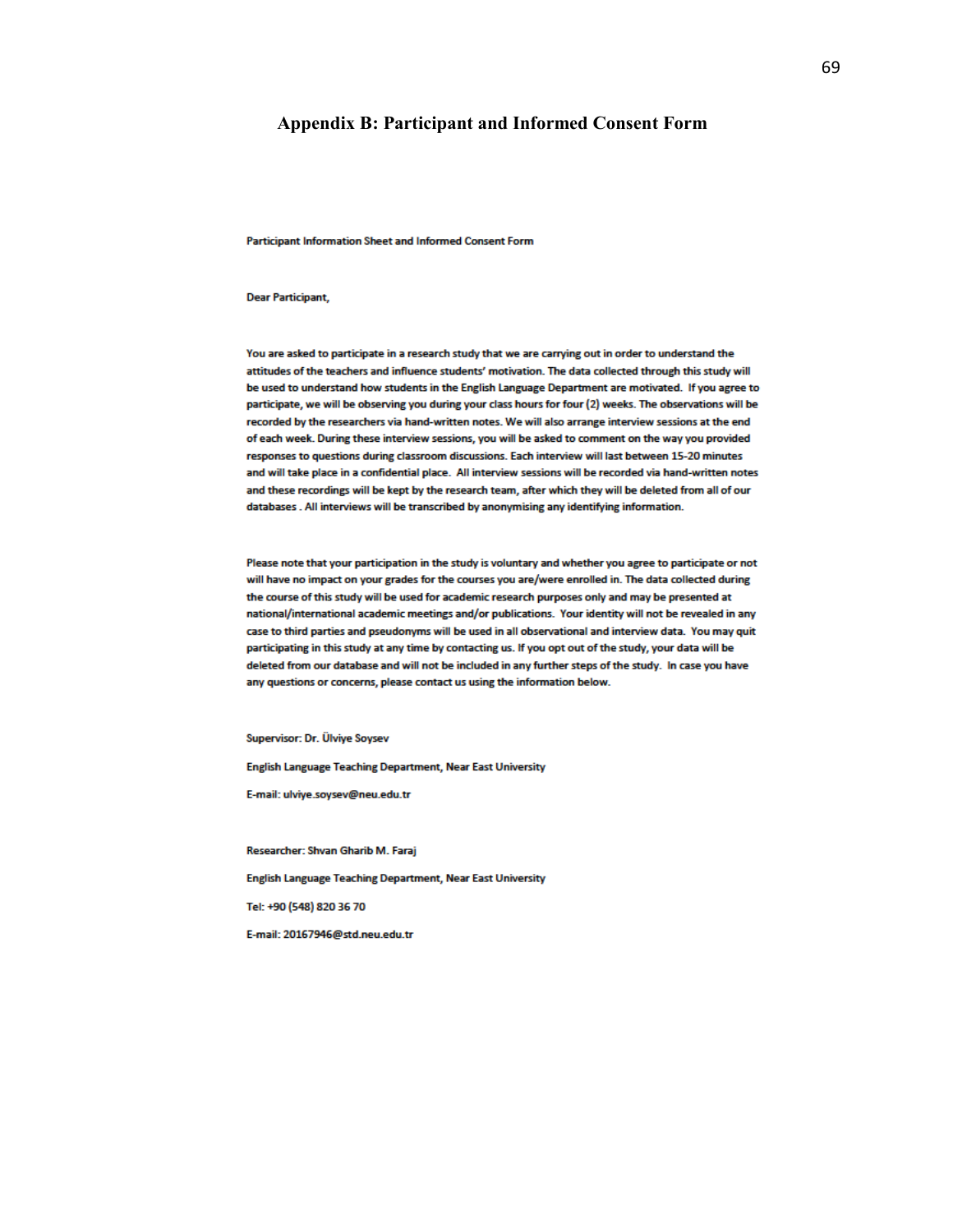# **Appendix C: Request Forum - Cihan University-Slemani**

Dear/ CU-S – English Department – Head of Department,

I'm MA student in Cyprus, from Near East University, writing my thesis titled: Students" Motivation towards Learning English Language, supervising by Dr. Ulviye Soysev who can be contacted with: (ulviye.soysev@neu.edu.tr)

Near East University can be contacted at: +90 (392) 223 64 64, info@neu.edu.tr. English Department: english@neu.edu.tr

I request for the Department's permission in order for doing my observation and interviews with students. I will not ask any personally identifying information about the students in the Department. The reason that I chose Cihan University-Slemani for collecting my data is that I was a student in CU-S, studied my BA and graduated from there.

Thank you for your time,

Sincerely,

Shvan Gharib M. Faraj

Phone number: +90 (548) 820 36 70

Email address: 20167946@std.neu.edu.tr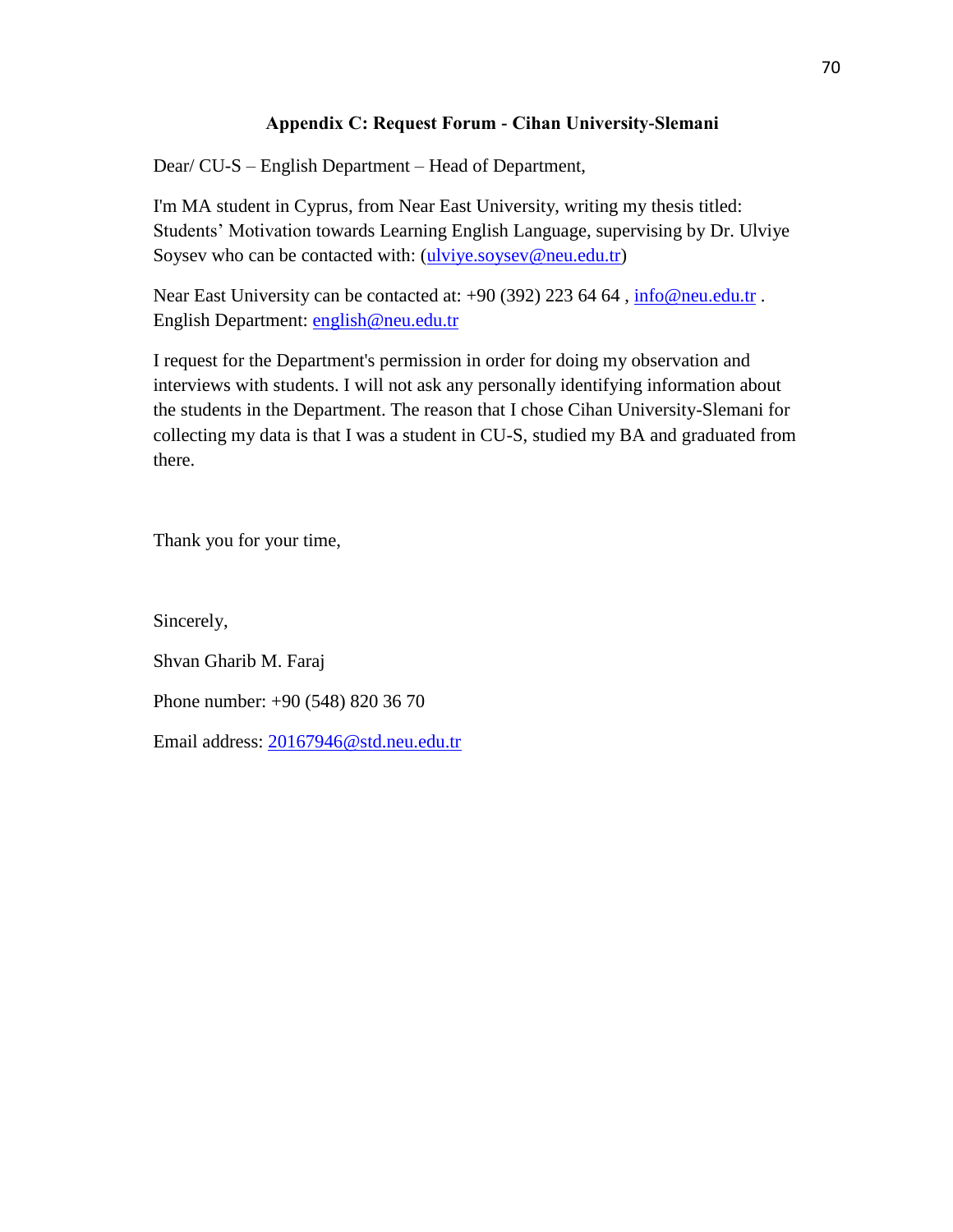# **Appendix D: Cihan University-Slemani Approval Letter**



Cihan University-Slemani

English Department

Approval Letter

Reference is made to the email addressed by Mr. Shvan Gharib M. Faraj who asks for the department permission to conduct a research at our department, and he granted approval. Kindly ask him to send the type of questions that he intends to address. Accordingly, we will facilitate and support him.

23/02/2018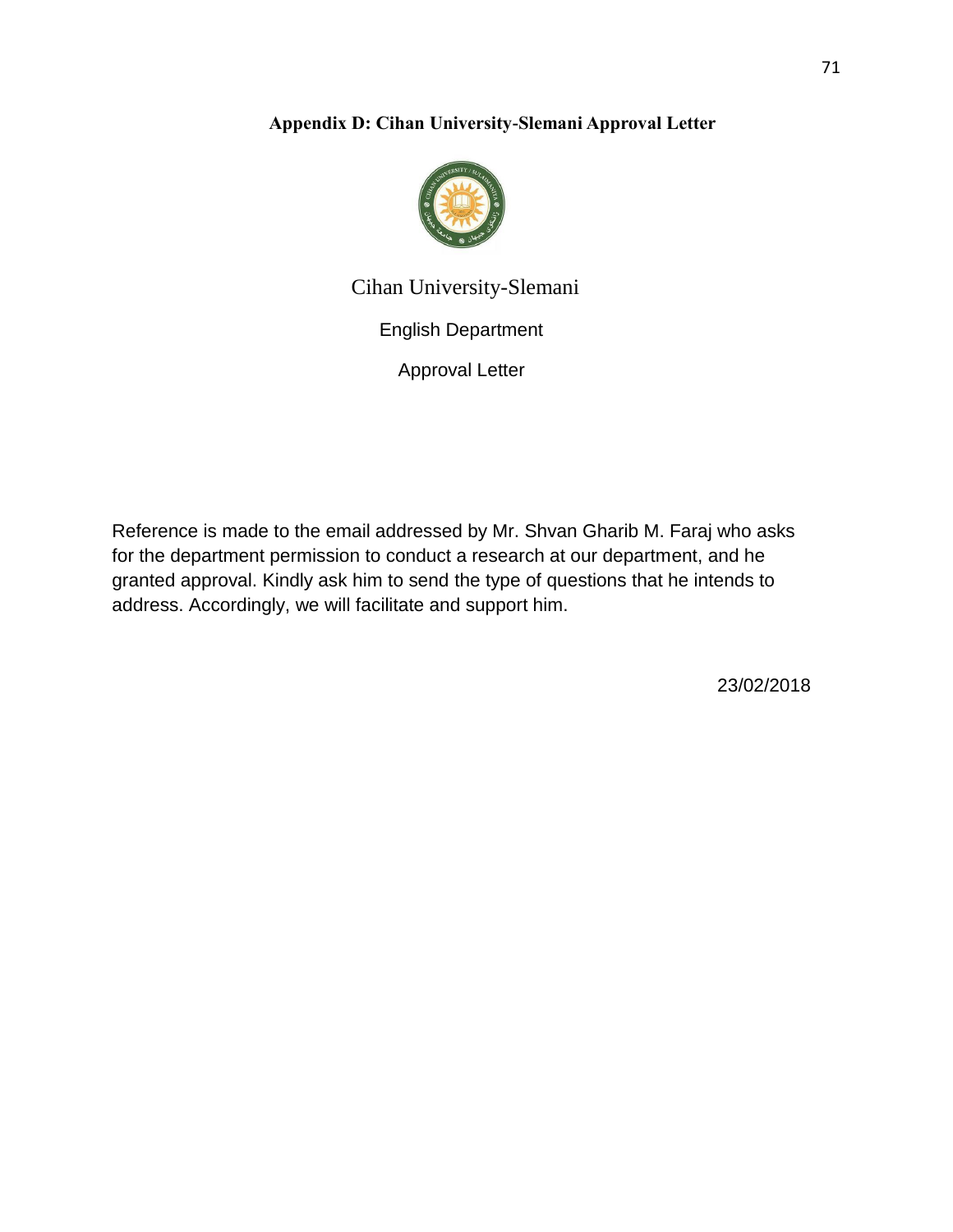### **Appendix E: Near East University Approval Letter**



16.07.2018

Dear Shvan Gharib M. Faraj

Your application titled "Attitudes of Teachers of English Department and Influence on Students' Motivation Towards Learning English Language at the Private University of Cihan/Slemani Campus" with the application number YDÜ/EB/2018/73 has been evaluated by the Scientific Research Ethics Committee and granted approval. You can start your research on the condition that you will abide by the information provided in your application form.

Assoc. Prof. Dr. Direnç Kanol

Rapporteur of the Scientific Research Ethics Committee

Diren Kanel

Note: If you need to provide an official letter to an institution with the signature of the Head of NEU Scientific Research Ethics Committee, please apply to the secretariat of the ethics committee by showing this document.